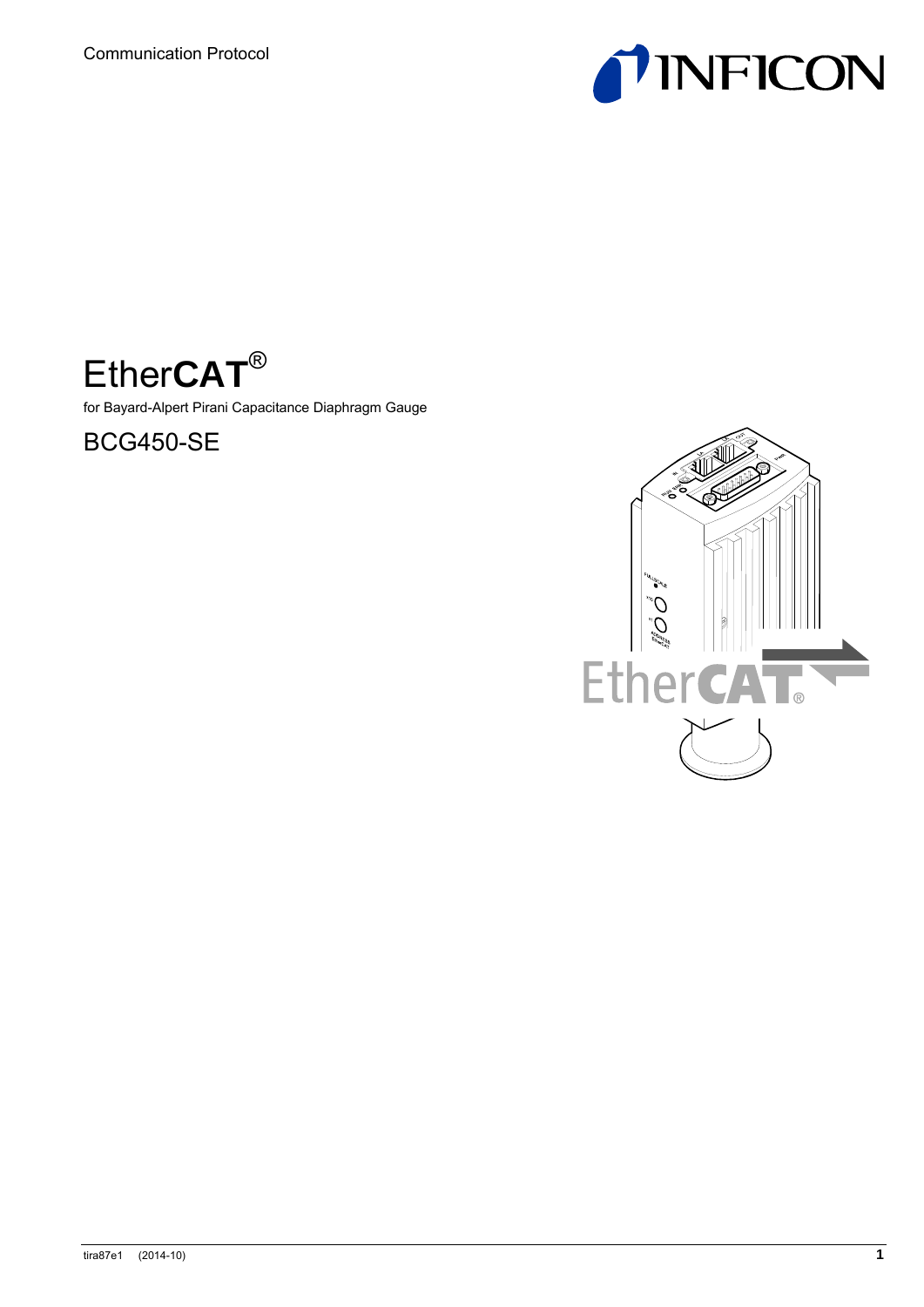

### **General Information**



Ą **Caution**

Caution: data transmission errors

Any attempt to simultaneously operate the gauge via the RS232C Serial Interface and EtherCAT interface or the diagnostic port may result in incorrect data and data transmission errors.

Therefore, it is inadmissible to simultaneously operate the gauge via the RS232C Serial Interface and EtherCAT interface, or the diagnostic port.

| <b>Intended Use</b>       | This Communication Protocol contains instructions for operating EtherCAT inter-<br>faces (slaves) together with a master.                                                                            |  |  |
|---------------------------|------------------------------------------------------------------------------------------------------------------------------------------------------------------------------------------------------|--|--|
|                           | For safety information, specifications and operation instructions of the<br>vacuum gauges refer to the appropriate documents ( $\rightarrow$ [1], [2], [3]).                                         |  |  |
| <b>EtherCAT-Interface</b> | The following description of the EtherCAT® interface is compliant to the EtherCAT<br>specification of the EtherCAT Technology Group (ETG) and to the La "EtherCAT®<br>Semiconductor Device Profile". |  |  |
|                           | This manual describes the functionality of a EtherCAT slave and supports                                                                                                                             |  |  |
|                           | ETG.5003.1 S (R) V1.0.0 : Part 1 Common Device Profile (CDP) ( $\rightarrow \Box$ [12])<br>and                                                                                                       |  |  |
|                           | ETG.5003.2080 S (R) V1.0.0 : Part 2080: Specific Device Profile (SDP):<br>Vacuum Pressure Gauge ( $\rightarrow$ [13]).                                                                               |  |  |
|                           | We reserve the right to make technical changes without prior notice.                                                                                                                                 |  |  |

### **Product Identification**

In all communications with INFICON, please specify the information on the product nameplate. For convenient reference copy that information into the space provided below.

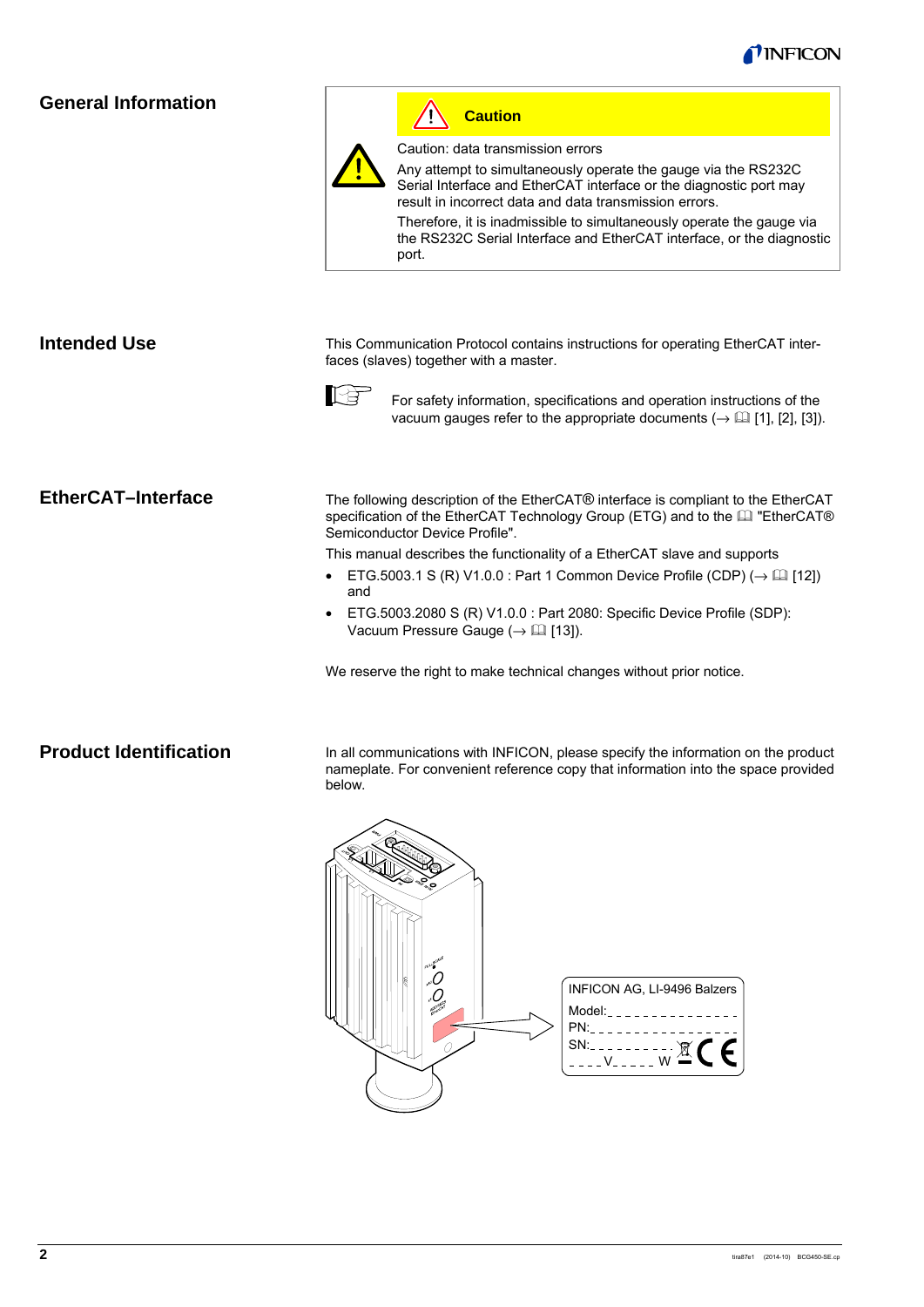

| <b>Validity</b>  | This document applies to products with part numbers<br>353-592<br>(BCG450-SE with EtherCAT, vacuum connection DN 25 ISO-KF)<br>353-593<br>(BCG450-SE with EtherCAT, vacuum connection DN 40 CF-R)                                                                                                                |
|------------------|------------------------------------------------------------------------------------------------------------------------------------------------------------------------------------------------------------------------------------------------------------------------------------------------------------------|
|                  | This manual is based on firmware version 1.2.0.0.<br>If your unit does not work as described in this document, please check that it is<br>equipped with the above firmware version ( $\rightarrow \mathbb{B}$ 12 Index: 0x100A Subindex: 0x00).<br>The part number (PN) can be taken from the product nameplate. |
|                  | If not indicated otherwise in the legends, the illustrations in this document corres-<br>pond to the gauge BCG450-SE with vacuum connection DN 25 ISO-KF. They<br>apply to gauges with other vacuum connections by analogy.                                                                                      |
|                  | We reserve the right to make technical changes without prior notice.                                                                                                                                                                                                                                             |
| <b>Trademark</b> | $EtherCAT^{\otimes}$<br>Beckhoff Automation GmbH, Deutschland                                                                                                                                                                                                                                                    |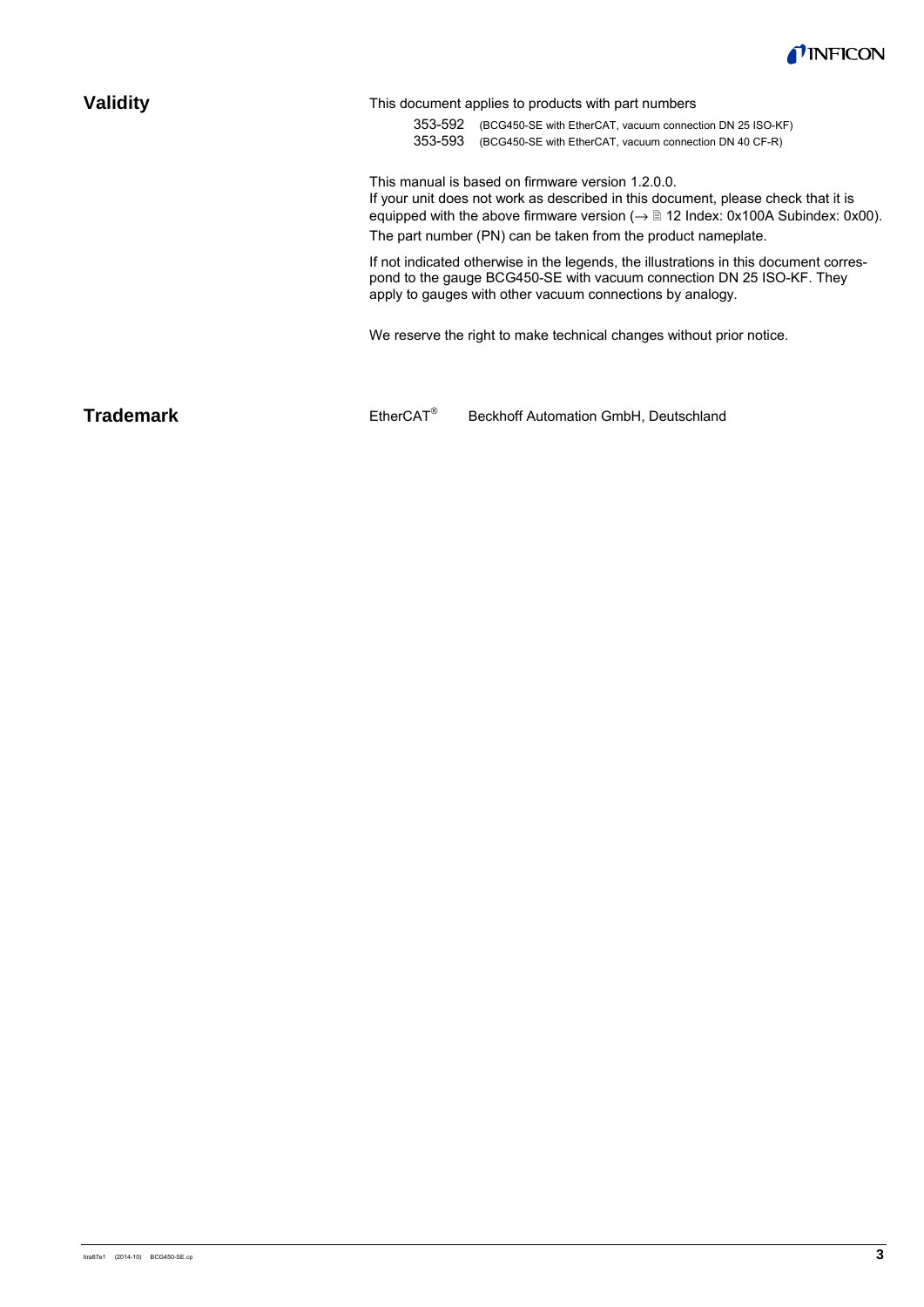J.

# **Contents**

| General Information                                                                      | $\overline{\mathbf{c}}$                   |
|------------------------------------------------------------------------------------------|-------------------------------------------|
| Intended Use<br>EtherCAT-Interface                                                       | $\overline{\mathbf{c}}$<br>$\overline{c}$ |
| <b>Product Identification</b>                                                            | $\overline{\mathbf{c}}$                   |
| Validity<br>Trademark                                                                    | 3<br>3                                    |
| <b>Contents</b>                                                                          | 4                                         |
| 1 Technical Data                                                                         | 6                                         |
| 2 Interface Connection                                                                   | 7                                         |
| 3 Operation                                                                              | 8                                         |
| 3.1 Introduction<br>3.2 Front View                                                       | 8                                         |
| 3.3 Indicators and Switches                                                              | 8<br>9                                    |
| 3.3.1 <run>LED</run>                                                                     | 9                                         |
| 3.3.2 <err>LED</err>                                                                     | 9                                         |
| 3.3.3 <la> LED (<in> Port)</in></la>                                                     | 9<br>9                                    |
| 3.3.4 <la> LED (<out> Port)<br/>3.3.5 Device Address Switch</out></la>                   | 10                                        |
|                                                                                          |                                           |
| 4 Object Structure<br>4.1 Object Dictionary structure                                    | 11<br>11                                  |
| 4.2 Communication Profile Objects (0x10000x1FFF)                                         | 12                                        |
| 4.2.1 Process Data Objects (PDO's)                                                       | 12                                        |
| 4.3 Manufacturer-specific Profile Objects (0x20000x5FFF)                                 | 14                                        |
| 4.3.1 Configuration Capacitance Diaphragm Module 1<br>4.3.2 Configuration Piezo Module 2 | 14<br>14                                  |
| 4.3.3 Configuration Heat Transfer Module 3                                               | 14                                        |
| 4.3.4 Configuration Hot Cathode Ion Module 4                                             | 14                                        |
| 4.4 Input Area (0x60000x6FFF)                                                            | 15                                        |
| 4.4.1 Input Common Capacitance Diaphragm                                                 | 15                                        |
| 4.4.2 Input Capacitance Diaphragm<br>4.4.3 Input Common Piezo                            | 15<br>15                                  |
| 4.4.4 Input Piezo                                                                        | 16                                        |
| 4.4.5 Input Common Heat Transfer                                                         | 16                                        |
| 4.4.6 Input Heat Transfer                                                                | 17                                        |
| 4.4.7 Input Common Hot Cathode Ion<br>4.4.8 Input Hot Cathode Ion                        | 17<br>17                                  |
| 4.4.9 Input Trip Point 1                                                                 | 18                                        |
| 4.5 Configuration Area (0x80000x8FFF)                                                    | 19                                        |
| 4.5.1<br>Configuration Hot Cathode Ion                                                   | 19                                        |
| 4.5.2 Configuration Trip Point 1                                                         | 19                                        |
| 4.5.3 Configuration Trip Point 2<br>4.6 Information Area (0x90000x9FFF)                  | 22<br>23                                  |
| 4.6.1<br>Information Capacitance Diaphragm                                               | 24                                        |
| 4.6.2 Information Common Piezo                                                           | 25                                        |
| <b>Information Piezo</b><br>4.6.3                                                        | 25                                        |
| Information Common Heat Transfer<br>4.6.4<br>4.6.5 Information Heat Transfer             | 25<br>26                                  |
| 4.6.6 Information Common Hot Cathode Ion                                                 | 26                                        |
| 4.6.7 Information Hot Cathode Ion                                                        | 27                                        |
| 4.6.8 Information Trip Point 1/2                                                         | 27                                        |
| 4.7 Device Area (0xF0000xAFFF)                                                           | 27                                        |
| 4.7.1<br>Semiconductor Device Profile<br>4.7.2 Module Profile List                       | 27<br>27                                  |
| 4.7.3 Exceptions                                                                         | 28                                        |
| 4.7.4 Active Exception Status                                                            | 28                                        |
| 4.7.5 Active Device Warning Details                                                      | 28                                        |
| 4.7.6 Active Device Error Details                                                        | 29<br>30                                  |
| 4.7.7 Latched Device Warning Details<br>4.7.8 Latched Device Error Details               | 31                                        |
| 4.7.9 Device Warning Mask                                                                | 31                                        |
| 4.7.10<br>Device Error Mask                                                              | 32                                        |
| 4.7.11<br><b>Comination Gauge</b>                                                        | 32                                        |
| 4.7.12<br><b>Trip Point Output All</b>                                                   | 33                                        |
| 4.7.13<br>Input Latch Local Timestamp                                                    | 33                                        |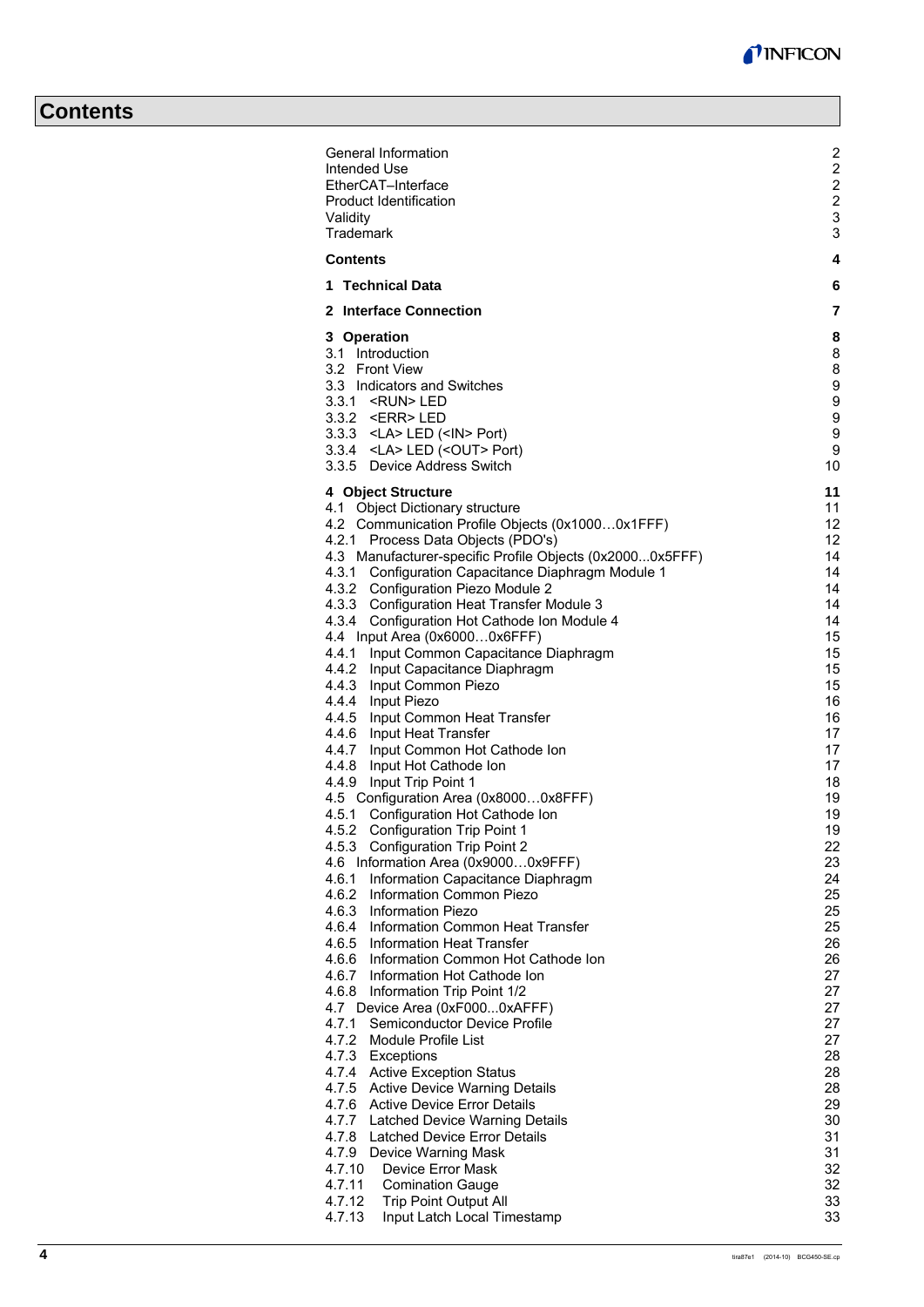### **INFICON**

| 4.7.14        | <b>Configure Device</b>          | 33 |
|---------------|----------------------------------|----|
| 4.7.15        | <b>Information Device</b>        | 35 |
| 4.7.16        | <b>Command Full Scale Adjust</b> | 36 |
| 4.7.17        | Command Degas ON / OFF           | 37 |
| 4.7.18        | Command Emission ON / OFF        | 37 |
| 4.7.19        | Device Reset Command             | 38 |
| 4.7.20        | <b>Exception Reset Command</b>   | 38 |
| 4.7.21        | Store Parameters Command         | 39 |
| Appendix      |                                  | 40 |
| A: Literature |                                  |    |

For cross-references to other documents, the symbol  $(\rightarrow \Box\Box$  [XY]) is used.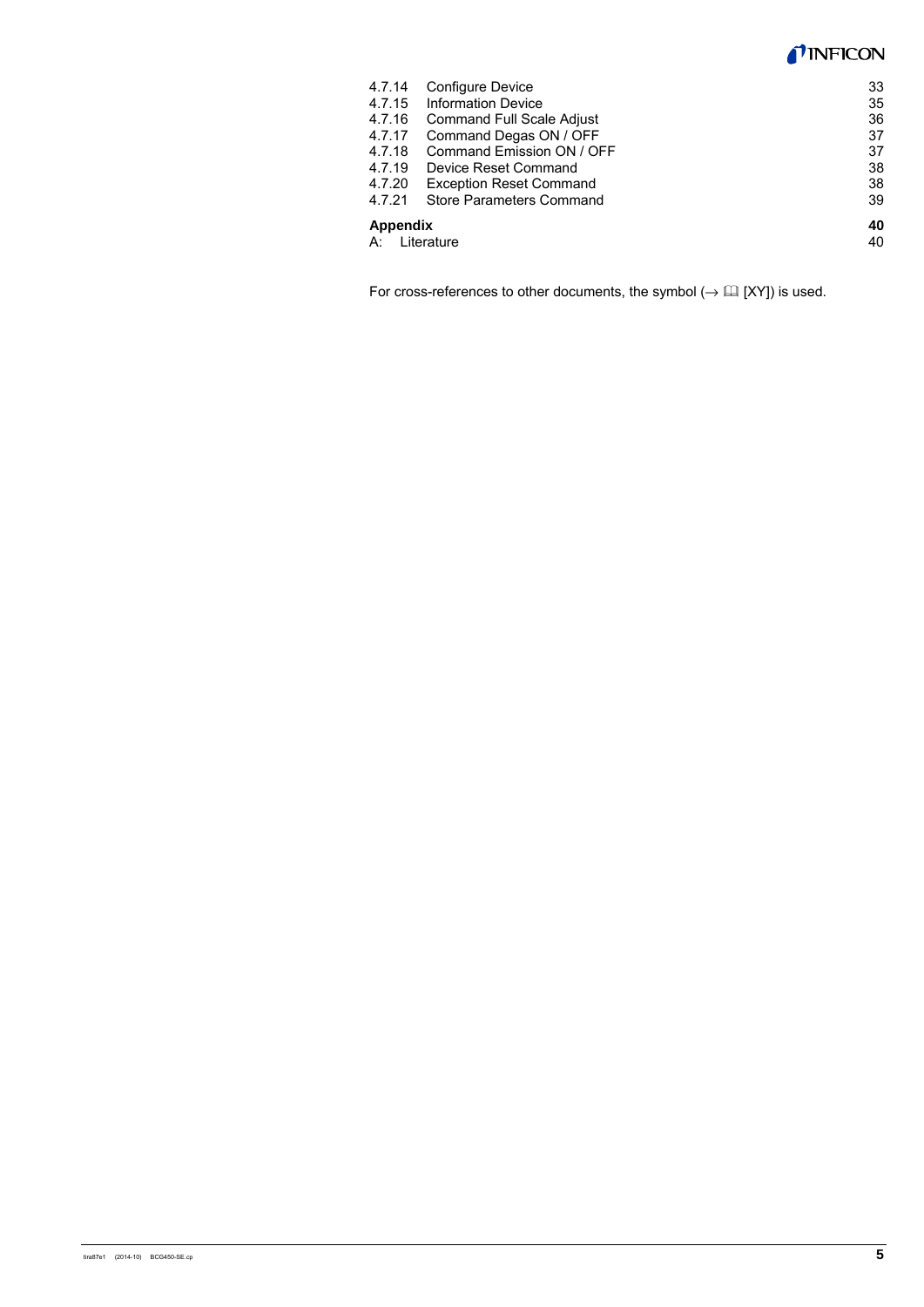

# **1 Technical Data**

|                    | ∎⊦∕₿                                                                             | Further technical data $\rightarrow$ [1], [2], [3].                                                                                                                                       |
|--------------------|----------------------------------------------------------------------------------|-------------------------------------------------------------------------------------------------------------------------------------------------------------------------------------------|
| EtherCAT interface | Communication protocol                                                           | protocol specialized for EtherCAT                                                                                                                                                         |
|                    | Communication standards                                                          | ETG.5003.1: Part 1 Common Device Profile<br>(CDP)<br>ETG.5003.2080: Part 2080 Specific Device<br>Profile (SDP): Vacuum Pressure Gauge                                                     |
|                    | Data rate                                                                        | 100 Mbps                                                                                                                                                                                  |
|                    | Node address                                                                     | <b>Explicit Device Identification</b>                                                                                                                                                     |
|                    | Physical layer                                                                   | 100BASE-Tx (IEEE 802.3)                                                                                                                                                                   |
|                    | Digital functions                                                                | read pressure, select units (Torr, mbar, Pa)<br>emission control, degas function<br>monitor gauge status, filament status<br>safe state allows definition of behavior in case<br>of error |
|                    | Analog functions                                                                 | 0  10 V analog output pressure indication<br>two setpoint relays $A + B$                                                                                                                  |
|                    | Setpoint relays<br>Range<br>Relay contact<br><b>Hysteresis</b><br>Contact rating | 2<br>$1 \times 10^{-9}$ 100 mbar<br>n.o. potential free<br>10 % of reading<br>≤30 V / ≤0.5 A (dc)                                                                                         |
|                    | EtherCAT connector                                                               | $2 \times RJ45$ , 8-pin (socket)<br>EtherCAT input<br><in>:<br/><out> EtherCAT output</out></in>                                                                                          |
|                    | Cable                                                                            | shielded, special Ethernet Patch Cable (CAT5e<br>quality or higher)                                                                                                                       |
|                    | Cable length                                                                     | ≤100 $m$                                                                                                                                                                                  |
|                    | Process data                                                                     | Fixed PDO mapping and configurable PDO<br>mapping                                                                                                                                         |
|                    | Mailbox (CoE)                                                                    | SDO requests, responses and information                                                                                                                                                   |

### Dimensions [mm]

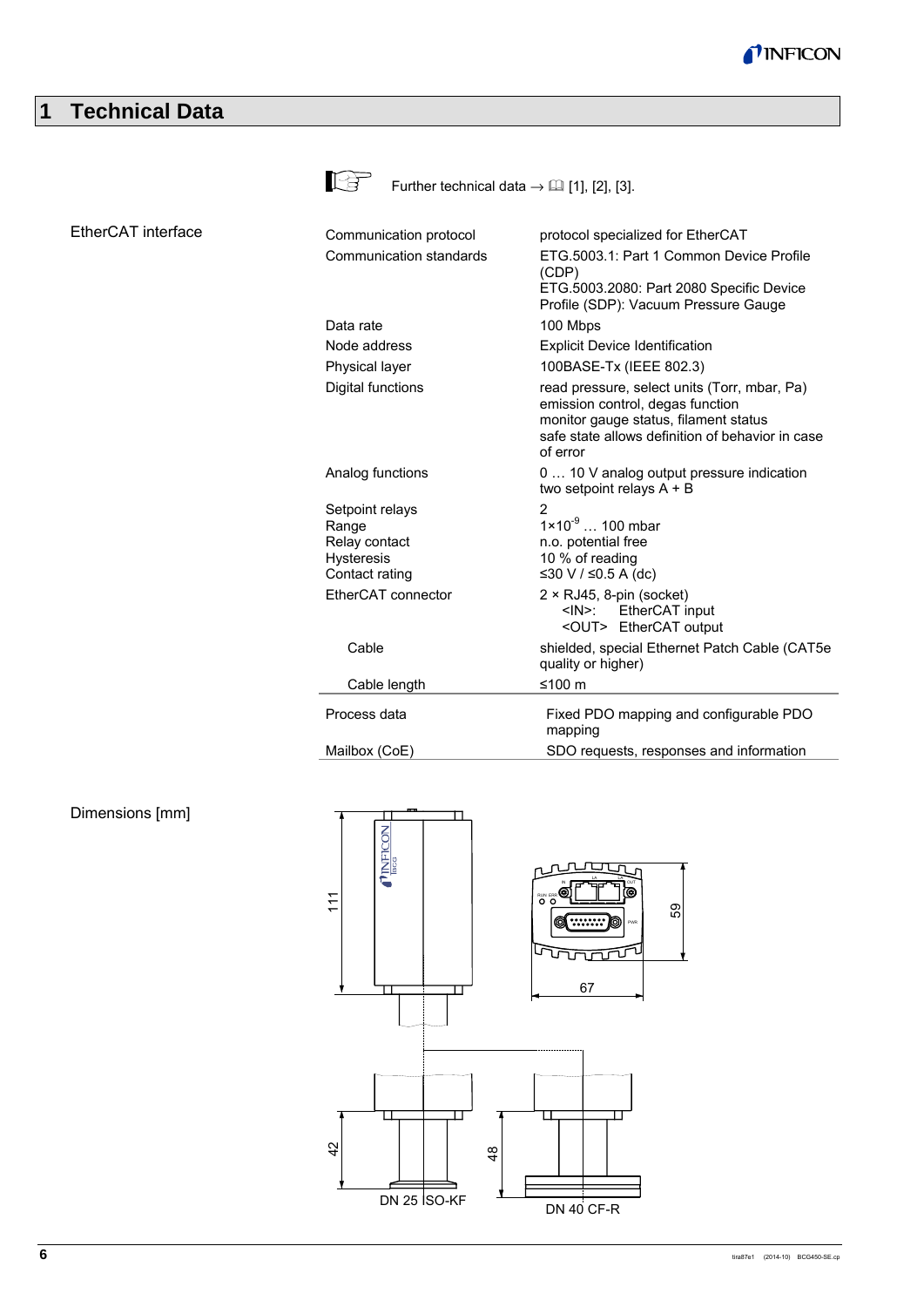

## **2 Interface Connection**

| Making an EtherCAT interface<br>cable |     |                 | For operating the BCG450-SE gauge via EtherCAT, two interface cables<br>conforming to the EtherCAT standard are required. | If no such cables are available, make two according to the following indications. |
|---------------------------------------|-----|-----------------|---------------------------------------------------------------------------------------------------------------------------|-----------------------------------------------------------------------------------|
| Cable type                            |     |                 | Ethernet Patch Cable (CAT5e quality) with FCC68 connector.                                                                |                                                                                   |
| Procedure                             |     | Pin assignment: |                                                                                                                           |                                                                                   |
|                                       | 8   | Lannona         | FCC68, 8-pin,<br>male, soldering side                                                                                     |                                                                                   |
|                                       | Pin | Signal          | Description                                                                                                               |                                                                                   |
|                                       | 1   | TD+             | Transmission Data +                                                                                                       |                                                                                   |
|                                       | 2   | TD-             | Transmission Data -                                                                                                       |                                                                                   |
|                                       | 3   | RD+             | Receive Data +                                                                                                            |                                                                                   |
|                                       | 4   | nu              | not used                                                                                                                  |                                                                                   |
|                                       | 5   | nu              | not used                                                                                                                  |                                                                                   |
|                                       | 6   | RD-             | Receive Data -                                                                                                            |                                                                                   |
|                                       | 7   | nu              | not used                                                                                                                  |                                                                                   |
|                                       | 8   | nu              | not used                                                                                                                  |                                                                                   |

Pin assignment of the D-Sub 15-pin sensor connector according to the respective operating manual  $(\rightarrow \Box$  [1], [2], [3]).



 Plug the EtherCAT (and sensor) cables connector into the gauge: From the previous device the cable connected to OUT port has to be connected to the BCG450-SE <IN> port. And the cable from the BCG450-SE <OUT> port has to be connected to the next device's <IN> port.

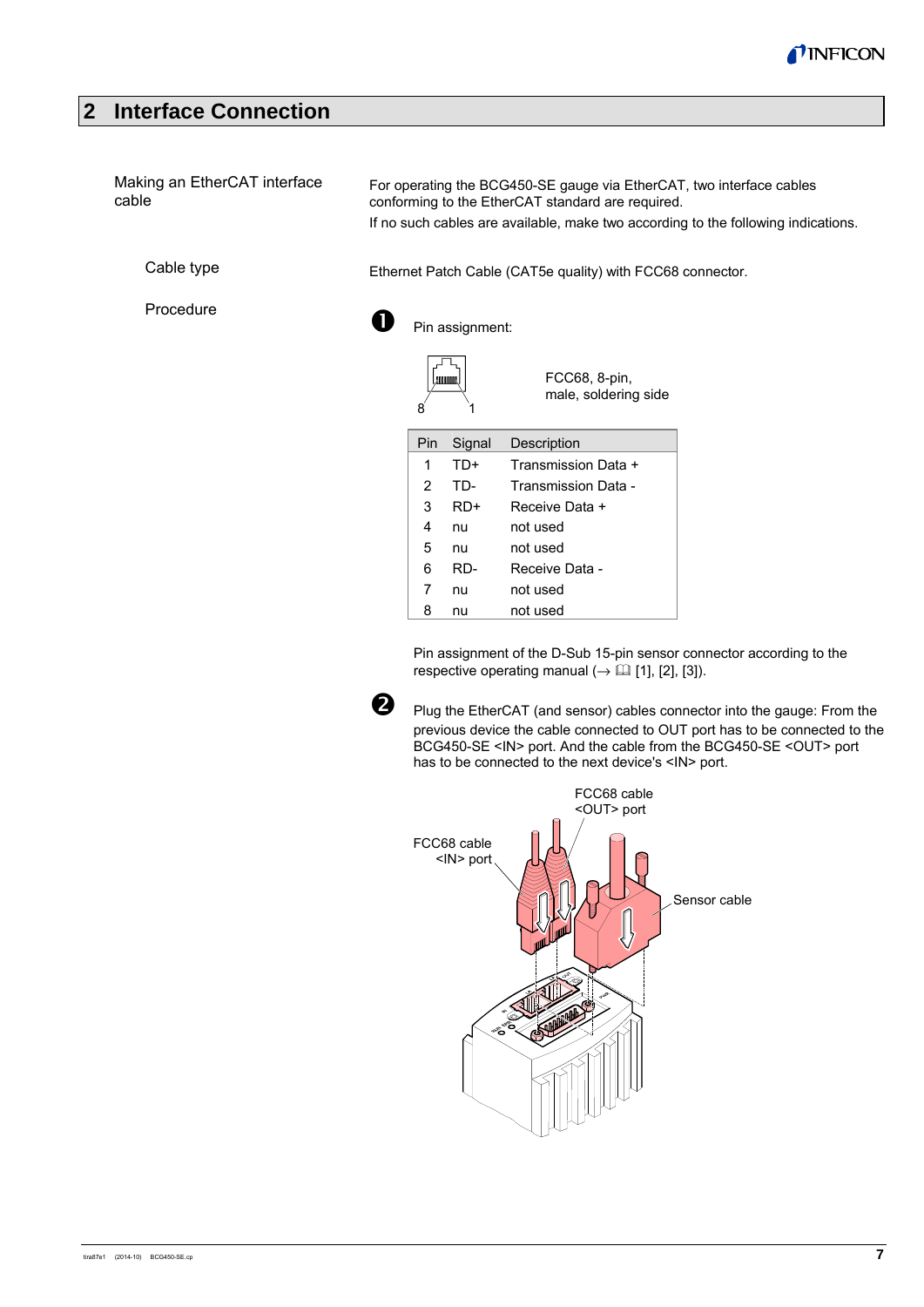

# **3 Operation**

### **3.1 Introduction**

Via the EtherCAT interface, the following and further data are exchanged in the standardized EtherCAT protocol:

- Pressure reading
- Pressure unit (Torr, mbar, Pa)
- Status and error messages
- Status of the switching functions
- Set Trip Point for switching functions

### **Caution**  $\sqrt{2}$ Caution: data transmission errors Any attempt to simultaneously operate the gauge via the RS232C Serial Interface and EtherCAT interface or the diagnostic port may result in incorrect data and data transmission errors. Therefore, it is inadmissible to simultaneously operate the gauge via

the RS232C Serial Interface and EtherCAT interface or the diagnostic port.

#### **3.2 Front View**



| Position | Label      | Function                                                                     |
|----------|------------|------------------------------------------------------------------------------|
|          | x1         | Address Switch × 1, hexadecimal                                              |
| 2        | x10        | Address Switch × 10, hexadecimal                                             |
| 3        | <b>RUN</b> | EtherCAT Status LED                                                          |
| 4        | <b>ERR</b> | Error LED                                                                    |
| 5        | IN         | EtherCAT IN connector                                                        |
| 6        | LA         | Link activity EtherCAT IN                                                    |
| 7        | OUT        | EtherCAT OUT connector                                                       |
| 8        | I A        | Link activity EtherCAT OUT                                                   |
| 9        | <b>PWR</b> | Sensor cable connector<br>(Power, analog I/O, RS232C I/O and Relay contacts) |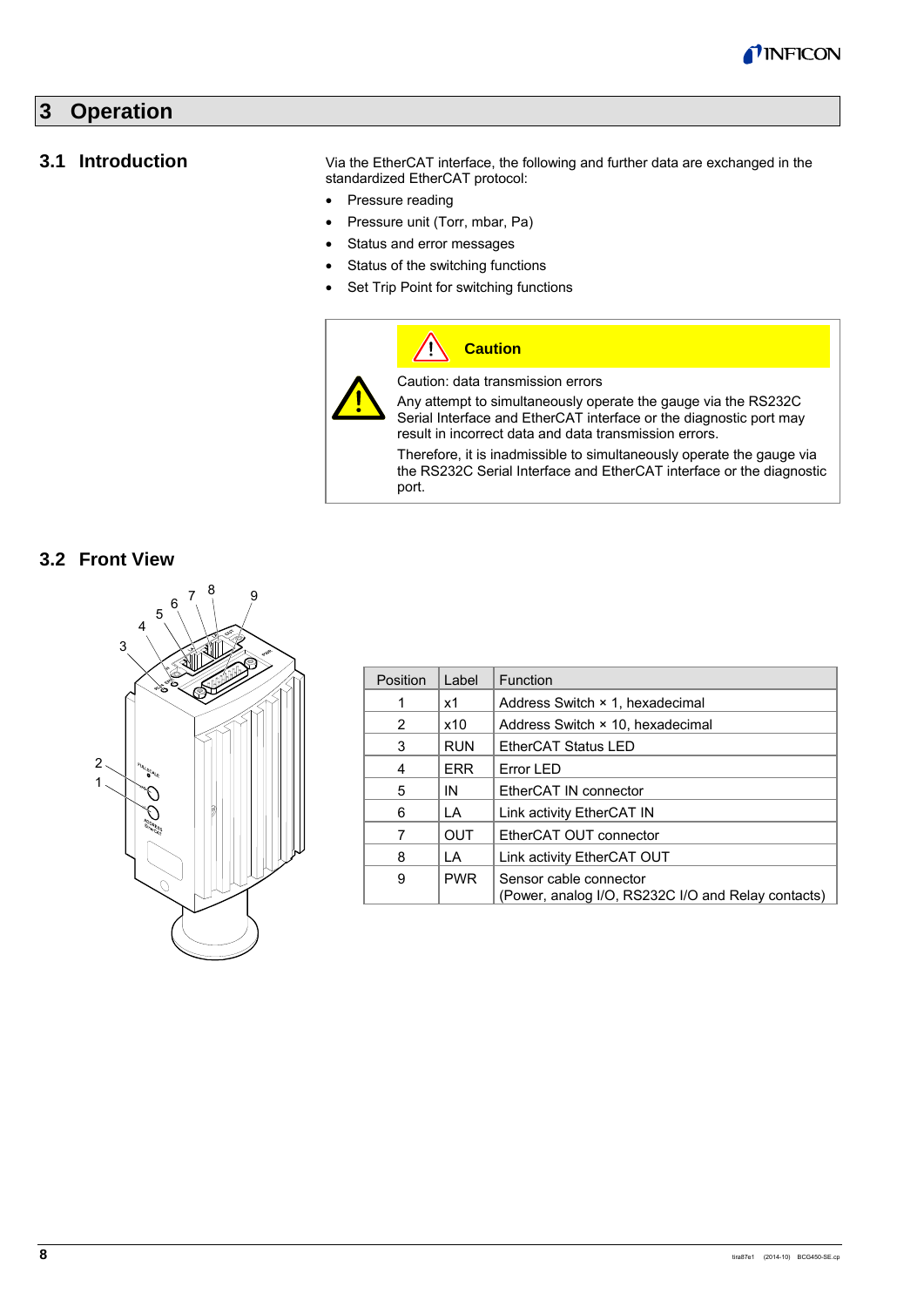

## **3.3 Indicators and Switches**

### **3.3.1 <RUN> LED**

RUN<br>O

Displays the operating status.

| Color | <b>LED State</b>                           | Description                                                                                                                                                                               |
|-------|--------------------------------------------|-------------------------------------------------------------------------------------------------------------------------------------------------------------------------------------------|
|       | off                                        | INIT (initialization status) or no power applied to device.                                                                                                                               |
| green | blinking<br>(200 ms on<br>200 ms off)      | PREOP (pre-operational status).                                                                                                                                                           |
|       | single flash<br>(200 ms on<br>1000 ms off) | SAFEOP (safe-operational status).<br>Communication of cyclic data transfer running. Input values<br>available, output values written to the device but not up-<br>dated on device output. |
|       | on                                         | OP (operational status).                                                                                                                                                                  |

### **3.3.2 <ERR> LED**

ERR

#### Displays the error content.

| Color | <b>LED State</b>                                                                          | Description                                                                                                                                                           |
|-------|-------------------------------------------------------------------------------------------|-----------------------------------------------------------------------------------------------------------------------------------------------------------------------|
| red   | off                                                                                       | No error or no power applied to device.                                                                                                                               |
|       | blinking<br>$(200 \text{ ms on})$<br>200 ms off)                                          | Error occurred (see error parameter).                                                                                                                                 |
|       | single flash<br>$(200 \text{ ms on})$<br>1000 ms off)                                     | Slave device application has changed the EtherCAT state<br>autonomously, due to local error (see error parameter).                                                    |
|       | double flash<br>$(200 \text{ ms on})$<br>$200 \text{ ms of}$<br>200 ms on<br>1000 ms off) | An application watchdog timeout has occurred.<br>Sync Manager Watchdog timeout or communication<br>timeout occurred.                                                  |
|       | on.                                                                                       | A critical communication or application controller error has<br>occurred. Application controller is not responding any more<br>(PDI Watchdog Timeout detected by ESC) |

### **3.3.3 <LA> LED (<IN> Port)**



### **3.3.4 <LA> LED (<OUT> Port)**



Displays the input status.

| Color | <b>LED State</b> | Description                                       |
|-------|------------------|---------------------------------------------------|
| green | off              | Port not connected or no power applied to device. |
|       | blinking         | Port connected and communication active.          |
|       | on.              | Port not connected but no communication.          |

Displays the output status.

| Color | <b>LED State</b> | Description                                       |
|-------|------------------|---------------------------------------------------|
|       | off              | Port not connected or no power applied to device. |
| green | blinking         | Port connected and communication active.          |
|       | on               | Port not connected but no communication.          |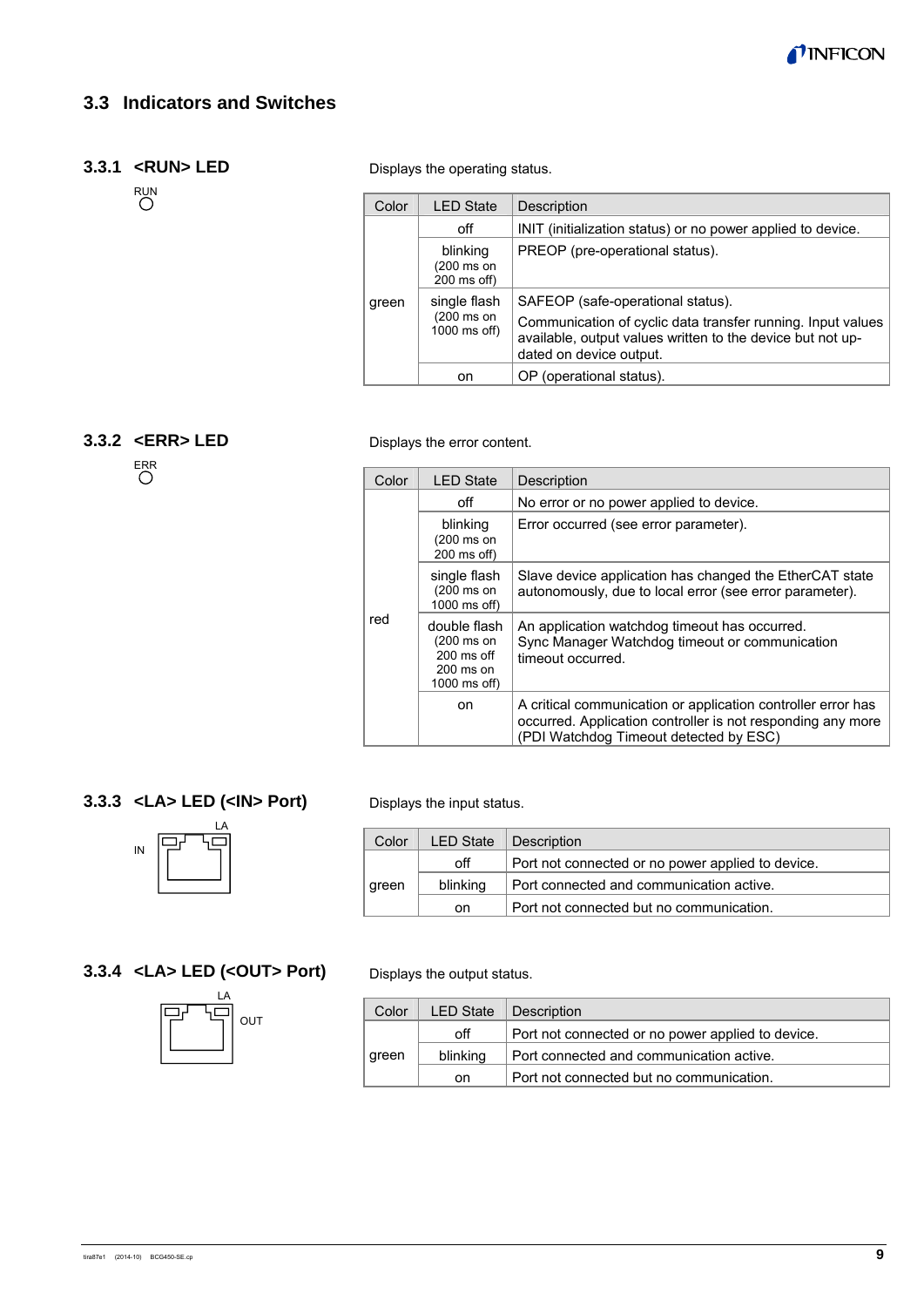

#### **3.3.5 Device Address Switch**



During device initialization, the device address switches are read by the device firmware. This device address is supported to the master as Explicit Device Identification.

Example: Value of the Explicit Device ID = 0xDD (dec 221): 0x10 \* 0xD (dec 208) + 0x1 \* 0xD (dec 13)

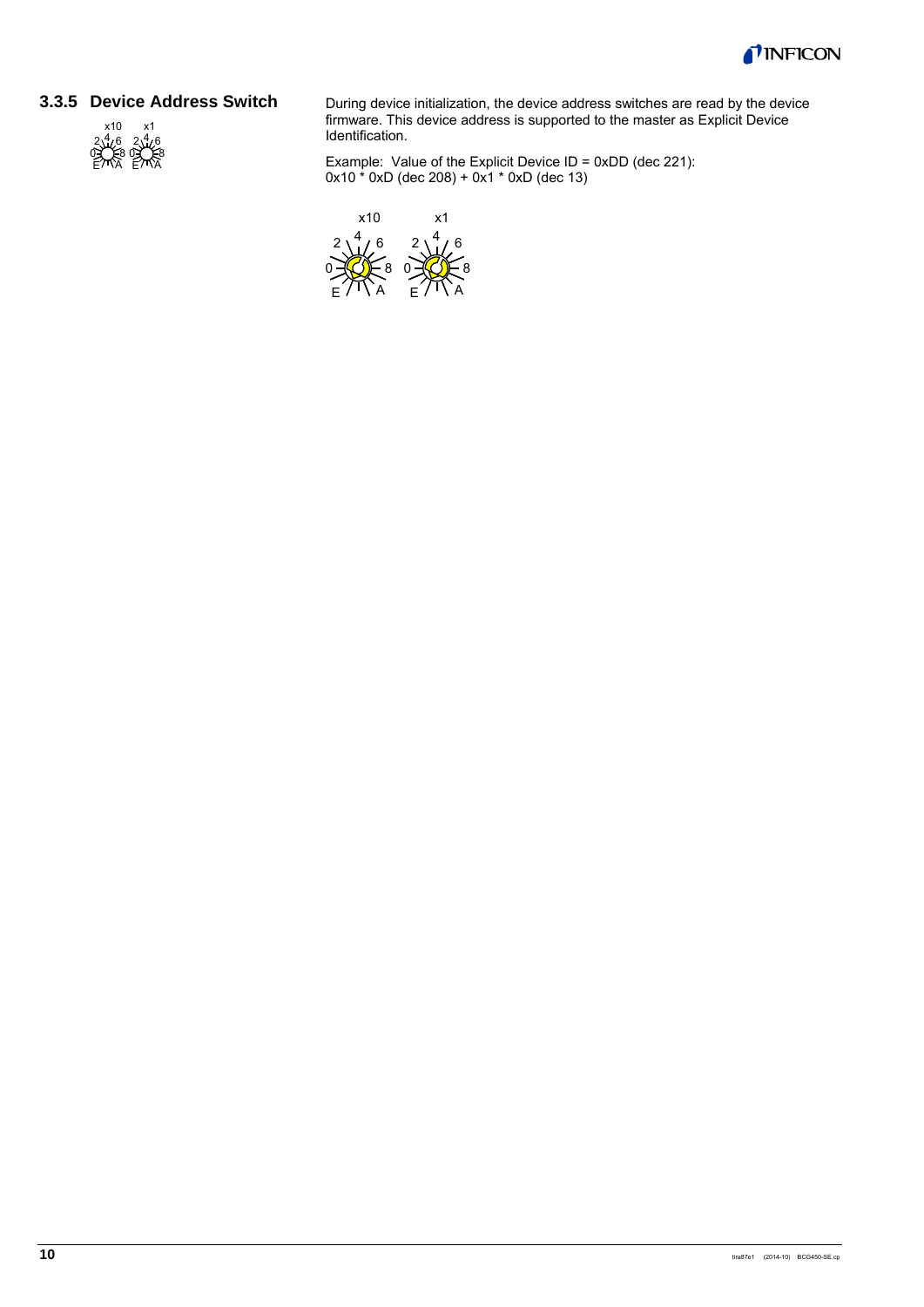### **4 Object Structure**

This chapter describes the CANopen over EtherCAT (CoE) Object Dictionary.

## **4.1 Object Dictionary structure**

The objects in the CoE Object Dictionary can be accessed with SDO services, and many of the dictionary objects can be mapped for cyclic communication in PDOs. Each object is addressed using a 16-bit index and an 8-bit subindex.

The following table presents the overall layout of the standard Object Dictionary.

| Index (hex.)   | Object dictionary area |                                    |  |
|----------------|------------------------|------------------------------------|--|
| $1000 - 1$ FFF |                        | Communication profile area         |  |
| $2000 - 5$ FFF |                        | Manufacturer-specific profile area |  |
| $6000 - 6$ FFF |                        | Input area                         |  |
| $7000 - 7$ FFF |                        | Output area                        |  |
| $8000 - 8$ FFF | Area                   | Configuration area                 |  |
| $9000 - 9$ FFF |                        | Information area                   |  |
| $A000 - AFFF$  | Specific               | Diagnosis area                     |  |
| $B000 - BFFF$  |                        | Service Transfer area              |  |
| $C000 - EFFF$  | rofile                 | Reserved area                      |  |
| $F000 - FFFF$  | ൨                      | Device area                        |  |

Explanations for the abbreviations in the columns of the tables are given below:

| Abbr.        | Description                                                                                                                          |  |  |  |  |  |  |  |
|--------------|--------------------------------------------------------------------------------------------------------------------------------------|--|--|--|--|--|--|--|
| Access       | SDO read/write access                                                                                                                |  |  |  |  |  |  |  |
|              | RO: object can only be read by the SDO service                                                                                       |  |  |  |  |  |  |  |
|              | RW: object can be both read and written by the SDO service                                                                           |  |  |  |  |  |  |  |
| CoE          | CAN application protocol over EtherCAT                                                                                               |  |  |  |  |  |  |  |
| Index        | Object Index (hex.) (address of an object)                                                                                           |  |  |  |  |  |  |  |
| <b>NV</b>    | Nonvolatile; attribute value is maintained through power cycles                                                                      |  |  |  |  |  |  |  |
| Object       | Abstract representation of a particular component within a device,<br>which consists of data, parameters, and methods.               |  |  |  |  |  |  |  |
| <b>PDO</b>   | Process Data Object. Structure described by mapping parameters<br>containing one or several process data entities.                   |  |  |  |  |  |  |  |
| <b>PM</b>    | PDO mapping                                                                                                                          |  |  |  |  |  |  |  |
|              | Rx: object can be mapped into an Rx PDO<br>$\bullet$                                                                                 |  |  |  |  |  |  |  |
|              | Tx: object can be mapped into a Tx PDO                                                                                               |  |  |  |  |  |  |  |
| <b>RxPDO</b> | Receive PDO. A Process Data Object received by an EtherCAT slave.                                                                    |  |  |  |  |  |  |  |
| <b>SDO</b>   | Service Data Objects. CoE asynchronous mailbox communications<br>where all objects in the Object Dictionary can be read and written. |  |  |  |  |  |  |  |
| SI           | Subindex (hex.) (sub-address of an object)                                                                                           |  |  |  |  |  |  |  |
| Type         | Data Type                                                                                                                            |  |  |  |  |  |  |  |
|              | BOOL, BIT = 1 bit. Boolean $(0 = false, 1 = true)$<br>$\bullet$                                                                      |  |  |  |  |  |  |  |
|              | USINT, BYTE = 8 bit. Unsigned Byte<br>$\bullet$                                                                                      |  |  |  |  |  |  |  |
|              | $UINT = 16$ bit. Unsigned integer value<br>$\bullet$                                                                                 |  |  |  |  |  |  |  |
|              | UDINT = 32 bit. Unsigned integer value<br>$\bullet$                                                                                  |  |  |  |  |  |  |  |
|              | ULINT = 64 bit. Unsigned integer value<br>$\bullet$                                                                                  |  |  |  |  |  |  |  |
|              | REAL = 32 bit. Floating point<br>٠                                                                                                   |  |  |  |  |  |  |  |
|              | V STRING = $8 \times n$ bit. Visible string (1 byte for character)                                                                   |  |  |  |  |  |  |  |
| <b>TxPDO</b> | Transmit PDO. A Process Data Object sent from an EtherCAT slave.                                                                     |  |  |  |  |  |  |  |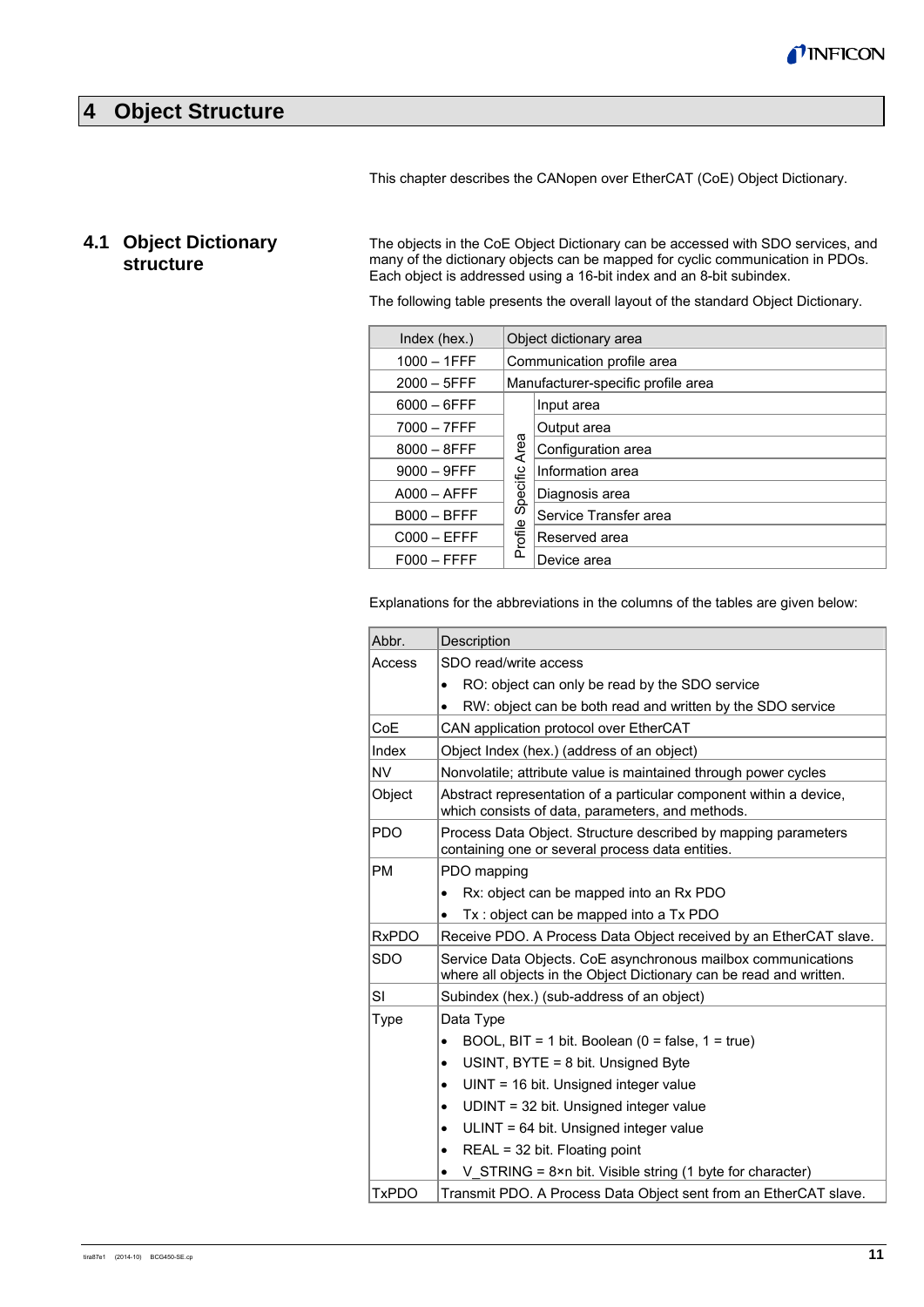

### **4.2 Communication Profile Objects (0x1000…0x1FFF)**

The objects of the communication profile describe the basic EtherCAT properties of the BCG450-SE and are common to all EtherCAT slaves using the CoE communication protocol. The objects are described in following table:

| Index | SI   | DataType     | <b>NV</b> | Access    | <b>PM</b> | Name                                                                                                                                                                                                                                                                                                                      |  |  |
|-------|------|--------------|-----------|-----------|-----------|---------------------------------------------------------------------------------------------------------------------------------------------------------------------------------------------------------------------------------------------------------------------------------------------------------------------------|--|--|
| 1000  |      | <b>UDINT</b> |           | RO        |           | Device Type                                                                                                                                                                                                                                                                                                               |  |  |
| 1008  |      | V STRING     |           | <b>RO</b> |           | Manufacturer Device name                                                                                                                                                                                                                                                                                                  |  |  |
| 1009  |      | V STRING     |           | <b>RO</b> |           | Manufacturer Hardware<br>Version                                                                                                                                                                                                                                                                                          |  |  |
| 100A  |      | V_STRING     |           | RO        |           | Manufacturer Software<br>Version                                                                                                                                                                                                                                                                                          |  |  |
| 1010  | 0x01 | <b>UDINT</b> |           | <b>RW</b> |           | <b>Store Parameters</b><br>Read:<br>Bit $0 = 1$ : slave saves the<br>backup entries when<br>writing 0x1010:01 with<br>0x65766173<br>Bit $1-31 = 0$<br>Write:<br>With the value<br>0x65766173 the backup<br>entries will be stored to<br>non-volatile memory of the<br>slave                                               |  |  |
| 1011  | 0x01 | <b>UDINT</b> |           | <b>RW</b> |           | <b>Restore Default</b><br>Parameters<br>Read:<br>Bit $0 = 1$ : slave supports<br>the restoring of backup<br>entries with the default<br>values when writing<br>0x1011:01 with<br>0x64616F6C<br>Bit $1-31 = 0$<br>Write:<br>With the value<br>0x64616F6C the backup<br>entries will be restored with<br>the default values |  |  |
| 1018  |      |              |           | <b>RO</b> |           | <b>Identity Object</b>                                                                                                                                                                                                                                                                                                    |  |  |
|       | 0x01 | <b>UDINT</b> |           | <b>RO</b> |           | Vendor ID                                                                                                                                                                                                                                                                                                                 |  |  |
|       | 0x02 | <b>UDINT</b> |           | <b>RO</b> |           | <b>Product Code</b>                                                                                                                                                                                                                                                                                                       |  |  |
|       | 0x03 | <b>UDINT</b> |           | <b>RO</b> |           | <b>Revision Number</b>                                                                                                                                                                                                                                                                                                    |  |  |
|       | 0x04 | <b>UDINT</b> |           | <b>RO</b> |           | Serial Number                                                                                                                                                                                                                                                                                                             |  |  |
| 10F8  |      | <b>ULINT</b> |           | <b>RO</b> |           | Timestamp Object                                                                                                                                                                                                                                                                                                          |  |  |

### **4.2.1 Process Data Objects (PDO's)**

The BCG450 consists of three vacuum pressure sensors. The characteristic of this combo device is that only one vacuum pressure sensor outputs an actual pressure value at one time. The other sensor is in overrange condition which means that the pressure is higher than the measurement range of the sensor or underrange condition which means that the pressure is lower than the measurement of the sensor. The 'Combination Gauge Active Value' outputs the pressure value form the active measuring sensor.

For each sensor module a default mapping is configured. The mapping for each sensor module has the same contents. For a compact cyclic data frame duplicated mappings can be deactivated.

Or to meet other requirements the TxPDO's 1A01, 1A03, 1A05 or 1A07 and the RxPDO 1601 are designated for user mapping. These PDO's do not have default values and can be set up by the PDO configuration.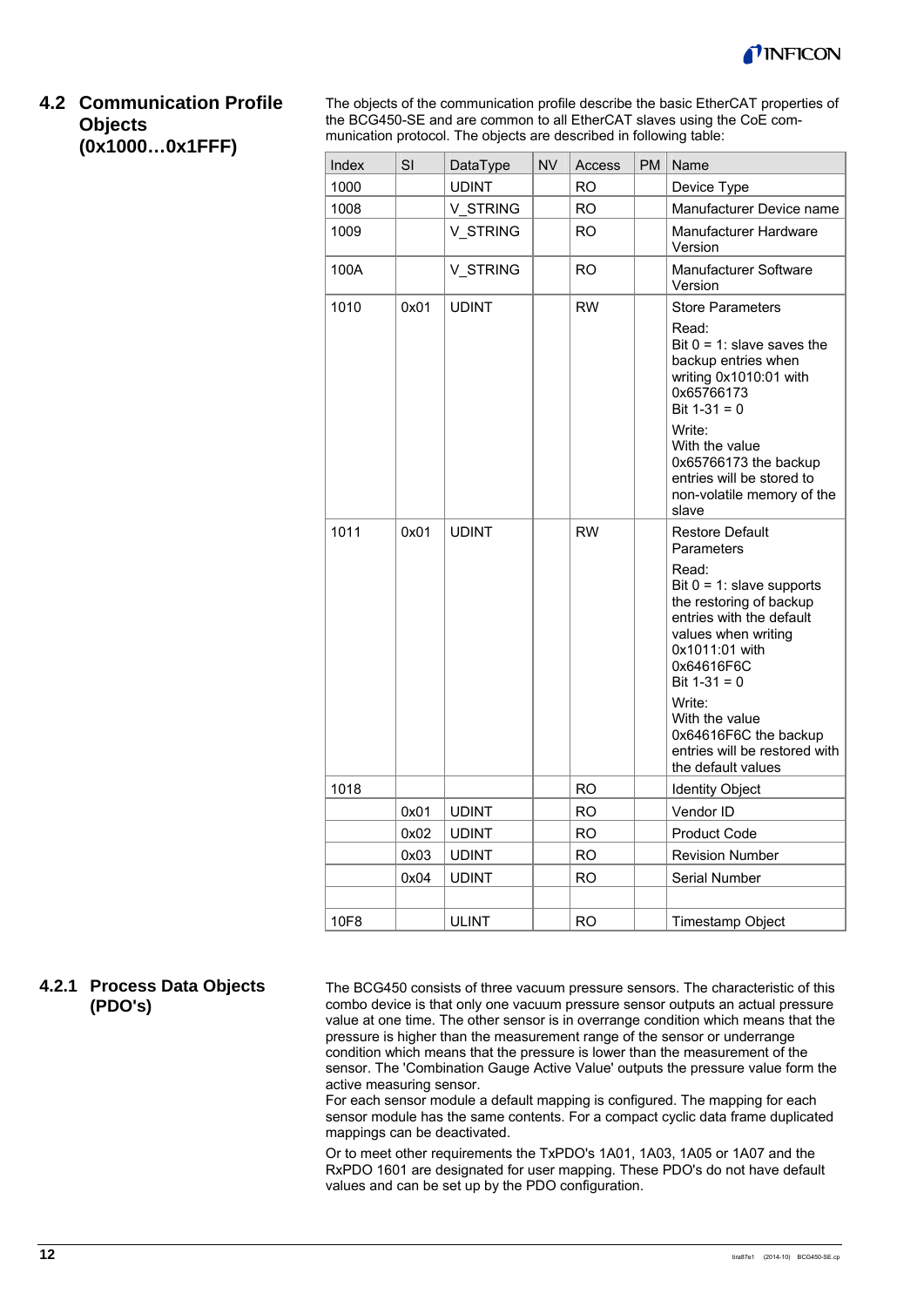

RxPDO's

| Index | SI | DataType  | <b>NV</b> | Access    | PM   Name                                  |
|-------|----|-----------|-----------|-----------|--------------------------------------------|
| 1600  |    | <b>PM</b> |           | <b>RW</b> | RxPDO Receive PDO<br>Mapping,              |
| 1601  |    | <b>PM</b> |           | <b>RW</b> | RxPDO Receive PDO<br>Mapping, User Mapping |

| Index               | SI   | DataType     | <b>NV</b> | Access    | <b>PM</b> | Name                                                             |
|---------------------|------|--------------|-----------|-----------|-----------|------------------------------------------------------------------|
| 1A00                |      | <b>PM</b>    |           | <b>RW</b> |           | <b>TxPDO Transmit PDO</b><br>Mapping                             |
|                     | 0x01 | <b>BIT</b>   |           |           |           | <b>Reading Valid</b><br><b>Combination Gauge</b>                 |
|                     | 0x02 | <b>BIT</b>   |           |           |           | Overrange Exceeded<br><b>Combination Gauge</b>                   |
|                     | 0x03 | <b>BIT</b>   |           |           |           | Underrange Exceeded<br><b>Combination Gauge</b>                  |
|                     | 0x04 | <b>BIT</b>   |           |           |           | Padding Bits 1 (5 bit)                                           |
|                     | 0x05 | <b>REAL</b>  |           |           |           | Sensor Value Combination<br>Gauge                                |
|                     | 0x06 | <b>UINT</b>  |           |           |           | <b>Active Sensor Number</b><br><b>Combination Gauge</b>          |
|                     | 0x07 | <b>UDINT</b> |           |           |           | <b>Trip Point Output All</b><br>Instance                         |
| 1A01                |      | PM           |           | <b>RW</b> |           | <b>TxPDO Transmit PDO</b><br>Mapping Module 1, User<br>Mapping   |
| 1A02                |      | <b>PM</b>    |           | <b>RW</b> |           | <b>TxPDO Transmit PDO</b><br>Mapping Module 2                    |
|                     | 0x01 | <b>BIT</b>   |           |           |           | Reading Valid Module 2                                           |
|                     | 0x02 | <b>BIT</b>   |           |           |           | Overrange Exceeded<br>Module 2                                   |
|                     | 0x03 | <b>BIT</b>   |           |           |           | Underrange Exceeded<br>Module 2                                  |
|                     | 0x04 | <b>BIT</b>   |           |           |           | Padding Bits 1 (5 bit)                                           |
|                     | 0x05 | <b>REAL</b>  |           |           |           | Sensor Value Module 2                                            |
| 1A03                |      | <b>PM</b>    |           | <b>RW</b> |           | <b>TxPDO Transmit PDO</b><br>Mapping Module 2, User<br>Mapping   |
| $1A04$ <sup>)</sup> |      | <b>PM</b>    |           | <b>RW</b> |           | <b>TxPDO Transmit PDO</b><br><b>Mapping Combination</b><br>Gauge |
|                     | 0x01 | <b>BIT</b>   |           |           |           | Reading Valid<br><b>Combination Gauge</b>                        |
|                     | 0x02 | <b>BIT</b>   |           |           |           | Overrange Exceeded<br><b>Combination Gauge</b>                   |
|                     | 0x03 | <b>BIT</b>   |           |           |           | <b>Underrange Exceeded</b><br><b>Combination Gauge</b>           |
|                     | 0x04 | <b>BIT</b>   |           |           |           | Padding Bits 1 (5 bit)                                           |
|                     | 0x05 | <b>REAL</b>  |           |           |           | Sensor Value Combination<br>Gauge                                |
|                     | 0x06 | <b>UINT</b>  |           |           |           | <b>Active Sensor Number</b><br><b>Combination Gauge</b>          |
|                     | 0x07 | <b>UDINT</b> |           |           |           | <b>Trip Point Output All</b><br>Instance                         |
| 1A05                |      | <b>PM</b>    |           | <b>RW</b> |           | <b>TxPDO Transmit PDO</b><br>Mapping Module 3, User<br>Mapping   |

(continued)

TxPDO's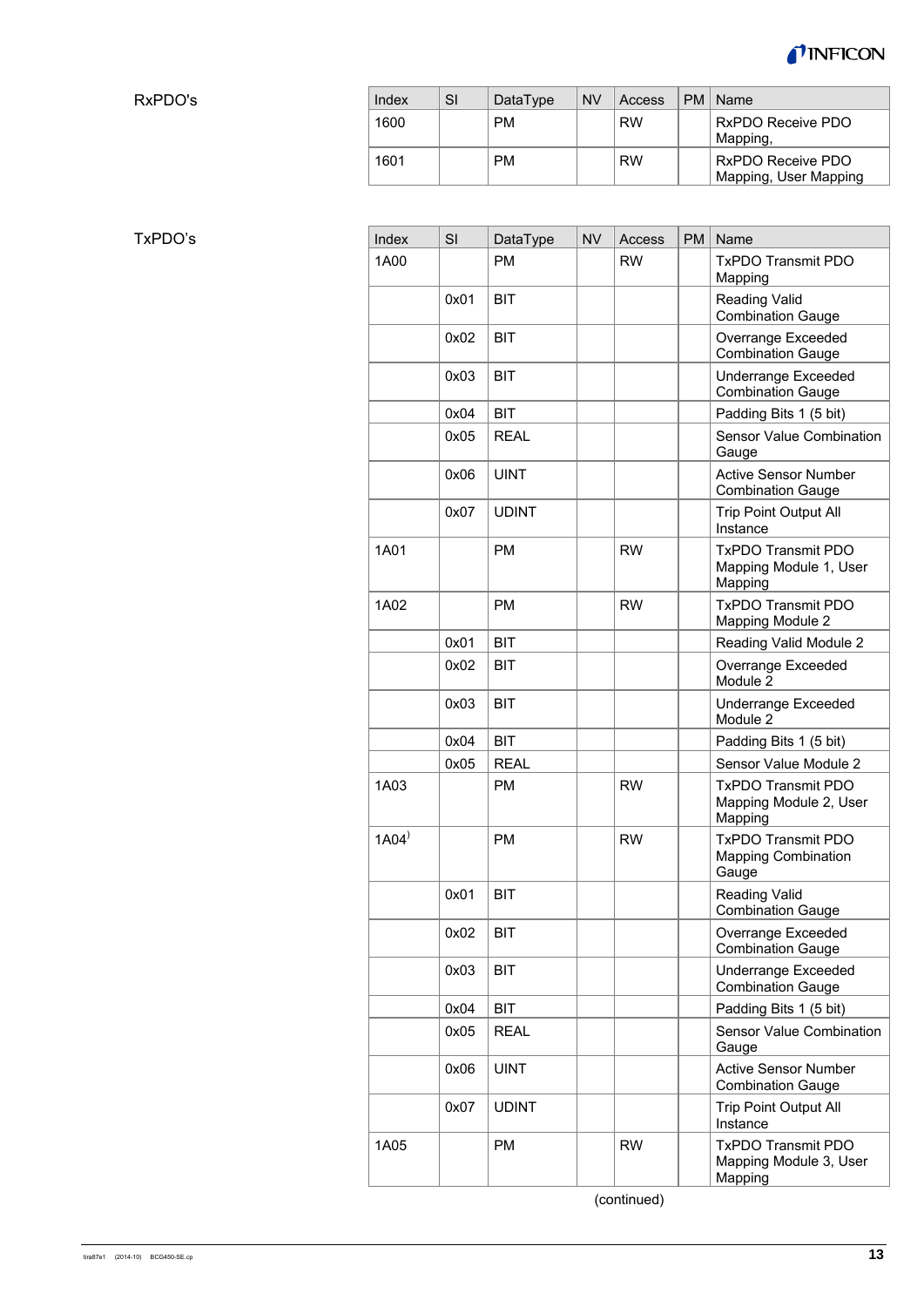

|                      |                              |              | (conluded) |                                                                |
|----------------------|------------------------------|--------------|------------|----------------------------------------------------------------|
| 1A06                 |                              | <b>PM</b>    | <b>RW</b>  | <b>TxPDO Transmit PDO</b><br>Mapping Module 4                  |
|                      | 0x01                         | <b>BIT</b>   |            | Reading Valid Module 4                                         |
|                      | 0x02                         | <b>BIT</b>   |            | Overrange Exceeded<br><b>Combination Gauge</b>                 |
|                      | 0x03                         | <b>BIT</b>   |            | Underrange Exceeded<br><b>Combination Gauge</b>                |
|                      | 0x04                         | <b>BIT</b>   |            | Padding Bits 1 (5 bit)                                         |
|                      | 0x05                         | <b>REAL</b>  |            | Sensor Value Combination<br>Gauge                              |
|                      | 0x06                         | <b>UINT</b>  |            | <b>Active Sensor Number</b><br><b>Combination Gauge</b>        |
|                      | 0x07                         | <b>UDINT</b> |            | <b>Trip Point Output All</b><br>Instance                       |
| 1A07                 |                              | <b>PM</b>    | <b>RW</b>  | <b>TxPDO Transmit PDO</b><br>Mapping Module 4, User<br>Mapping |
| 1C <sub>00</sub>     | 0x01<br>0x02<br>0x03<br>0x04 | <b>BYTF</b>  | <b>RW</b>  | Sync Manager Type                                              |
| 1C12/<br><b>1C13</b> | 0x01<br>0x02<br>0x03<br>0x04 | <b>UINT</b>  | <b>RW</b>  | Sync Manager PDO<br>Assignment                                 |
| $1C32$ /<br>1C33     | 0x01<br>0x20                 |              | <b>RW</b>  | Sync Manager Parameter                                         |

### **4.3 Manufacturer-specific Profile Objects (0x2000...0x5FFF)**

### **4.3.1 Configuration Capacitance Diaphragm Module 1**

Subindex 0x02

### **4.3.2 Configuration Piezo Module 2**

Subindex 0x02

### **4.3.3 Configuration Heat Transfer Module 3**

Subindex 0x02

### **4.3.4 Configuration Hot Cathode Ion Module 4**

| Index | <b>SI</b> | DataType | <b>NV</b> | Access    | PM   Name           |
|-------|-----------|----------|-----------|-----------|---------------------|
| 4000  | 0x02      | ∣REAL    |           | <b>RW</b> | Safe Value Module 1 |

The manufacturer-specific profile objects contain the manufacturer's model number

and device configuration data, status and diagnostic data. The objects are

Safe Value: The value to be used for Safe State = Safe Value.

described in the following tables.

| Index | SI   | <b>DataType</b> | <b>NV</b> | Access    | PM   Name           |
|-------|------|-----------------|-----------|-----------|---------------------|
| 4010  | 0x02 | ' REAL          |           | <b>RW</b> | Safe Value Module 2 |

Safe Value: The value to be used for Safe State = Safe Value.

| Index | SI   | DataType | <b>NV</b> | Access    | PM   Name           |
|-------|------|----------|-----------|-----------|---------------------|
| 4020  | 0x02 | REAL     |           | <b>RW</b> | Safe Value Module 3 |

Safe Value: The value to be used for Safe State = Safe Value.

| Index | <b>SI</b> | DataType | <b>NV</b> | Access | PM | : Name              |
|-------|-----------|----------|-----------|--------|----|---------------------|
| 4030  | 0x02      | REAL     |           | RW     |    | Safe Value Module 4 |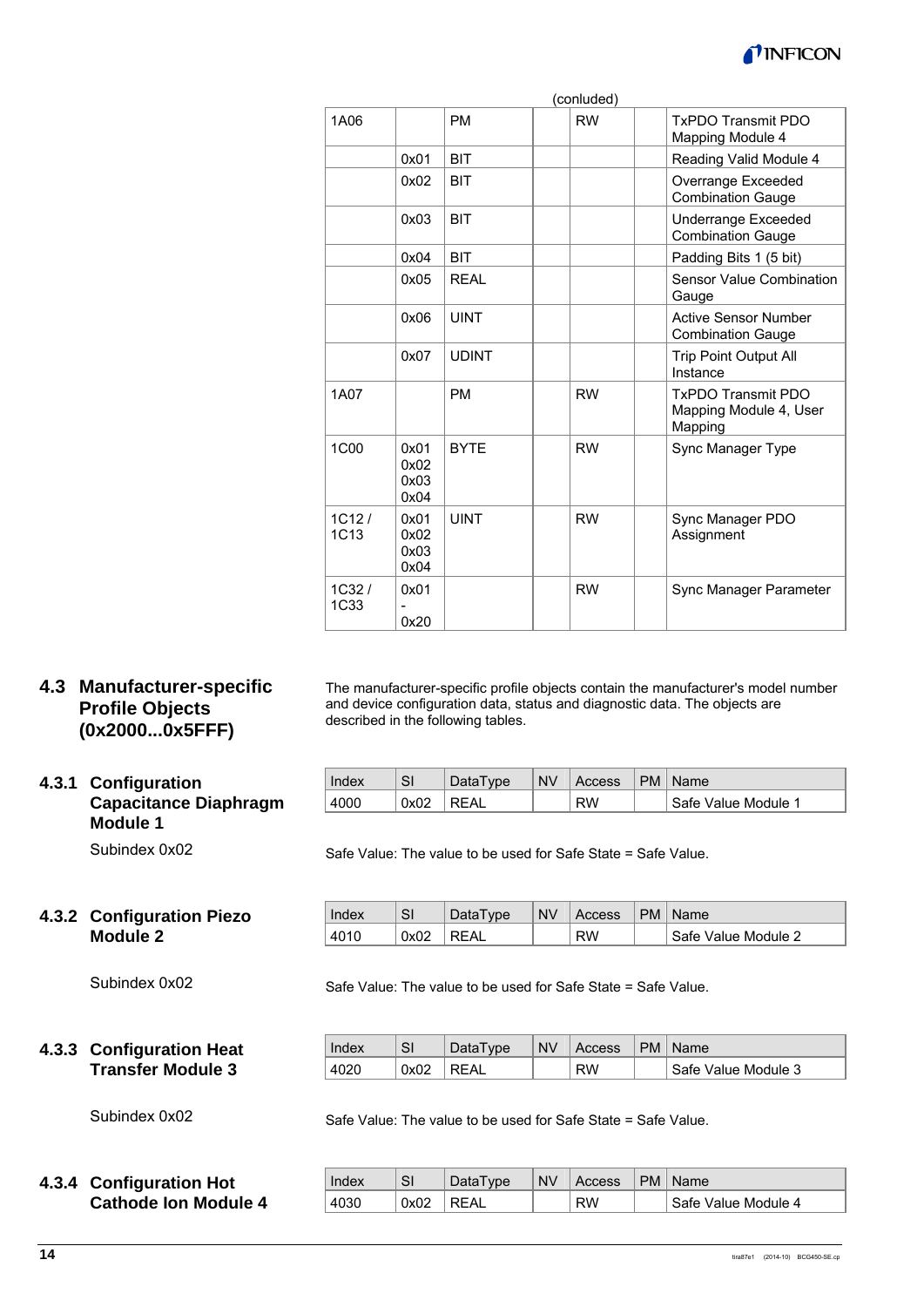

Safe Value: The value to be used for Safe State = Safe Value.

## **4.4 Input Area (0x6000…0x6FFF)**

|                                                                                                 | 4.4.1 Input Common                                                     | Index                                                                                                 | SI      | DataType               | <b>NV</b> | Access    | <b>PM</b> | Name                                                                          |  |  |
|-------------------------------------------------------------------------------------------------|------------------------------------------------------------------------|-------------------------------------------------------------------------------------------------------|---------|------------------------|-----------|-----------|-----------|-------------------------------------------------------------------------------|--|--|
|                                                                                                 | <b>Capacitance Diaphragm</b>                                           | 6000                                                                                                  | 0x0E    | <b>BOOL</b>            |           | <b>RO</b> | tx        | TxPdoState Module 1                                                           |  |  |
|                                                                                                 |                                                                        |                                                                                                       | 0x11    | <b>REAL</b>            |           | <b>RO</b> | tx        | Sensor Value Module 1                                                         |  |  |
|                                                                                                 | Subindex 0x0E                                                          |                                                                                                       |         |                        |           |           |           | Is set if the device is not in Safe State (value (I 0x6nn0, SI 0x11) = valid) |  |  |
|                                                                                                 |                                                                        | TxPdoState Module 1                                                                                   |         |                        |           |           |           |                                                                               |  |  |
|                                                                                                 |                                                                        | 0                                                                                                     | Invalid |                        |           |           |           |                                                                               |  |  |
|                                                                                                 |                                                                        | 1                                                                                                     | Valid   |                        |           |           |           |                                                                               |  |  |
|                                                                                                 | Subindex 0x11                                                          | The corrected, converted, calibrated final analog input value of the sensor.                          |         |                        |           |           |           |                                                                               |  |  |
|                                                                                                 | 4.4.2 Input Capacitance                                                | Index                                                                                                 | SI      | DataType               | <b>NV</b> | Access    | <b>PM</b> | Name                                                                          |  |  |
|                                                                                                 | <b>Diaphragm</b>                                                       | 6001                                                                                                  | 0x01    | <b>BOOL</b>            |           | <b>RO</b> | tx        | Reading Valid Module 1                                                        |  |  |
|                                                                                                 |                                                                        |                                                                                                       | 0x02    | <b>BOOL</b>            |           | <b>RO</b> | tx        | Overrange Exceeded<br>Module 1                                                |  |  |
|                                                                                                 |                                                                        |                                                                                                       | 0x03    | <b>BOOL</b>            |           | <b>RO</b> | tx        | <b>Underrange Exceeded</b><br>Module 1                                        |  |  |
|                                                                                                 | Subindex 0x01                                                          | Indicates whether the Value parameter contains a valid value within the specified<br>accuracy or not. |         |                        |           |           |           |                                                                               |  |  |
|                                                                                                 |                                                                        | Reading Valid Module 1<br>0                                                                           | Invalid |                        |           |           |           |                                                                               |  |  |
|                                                                                                 |                                                                        | 1                                                                                                     |         |                        |           |           |           |                                                                               |  |  |
| Valid<br>Subindex 0x02<br>Indicates whether the Value parameter contains a value in over range. |                                                                        |                                                                                                       |         |                        |           |           |           |                                                                               |  |  |
|                                                                                                 |                                                                        | Reading Valid Module 1                                                                                |         |                        |           |           |           |                                                                               |  |  |
|                                                                                                 |                                                                        | No Overrange Exceeded<br>0                                                                            |         |                        |           |           |           |                                                                               |  |  |
|                                                                                                 |                                                                        |                                                                                                       |         | Overrange Exceeded     |           |           |           |                                                                               |  |  |
|                                                                                                 | Indicates whether the Value parameter contains a value in under range. |                                                                                                       |         |                        |           |           |           |                                                                               |  |  |
|                                                                                                 |                                                                        | Reading Valid Module 1                                                                                |         |                        |           |           |           |                                                                               |  |  |
|                                                                                                 |                                                                        | 0                                                                                                     |         | No Underrange Exceeded |           |           |           |                                                                               |  |  |
|                                                                                                 |                                                                        | 1                                                                                                     |         | Underrange Exceeded    |           |           |           |                                                                               |  |  |

### **4.4.3 Input Common Piezo**

| Index | SI   | DataType | <b>NV</b> | Access |    | PM   Name             |
|-------|------|----------|-----------|--------|----|-----------------------|
| 6010  | 0x0E | I BOOL   |           | RO     | tx | TxPdoState Module 2   |
|       | 0x11 | RFAI     |           | RO     | tx | Sensor Value Module 2 |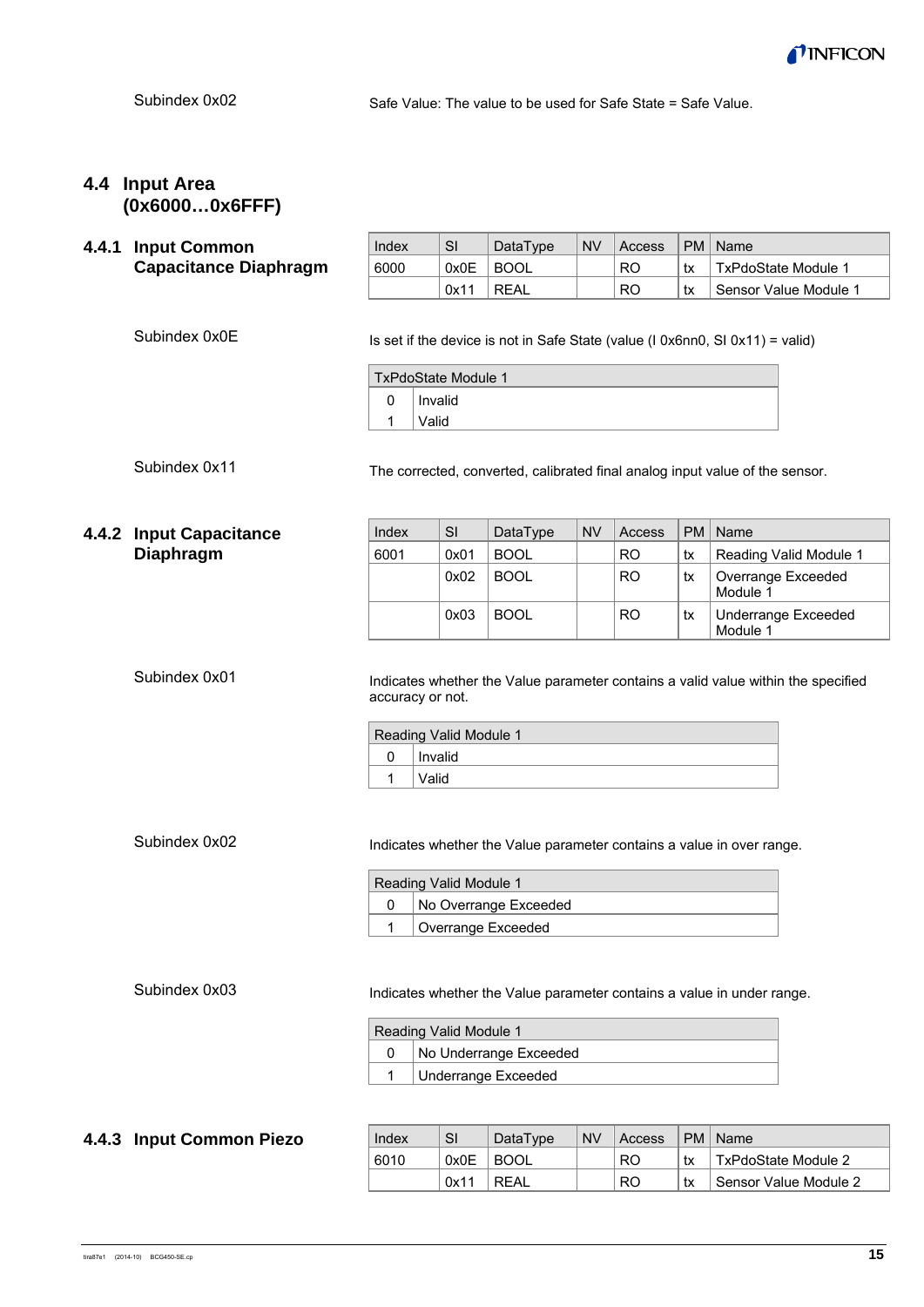

|       | Subindex 0x0E                                                                                 | Is set if the device is not in Safe State (value ( $\sqrt{10 \times 6010}$ , SI $0 \times 11$ ) = valid)                                                            |                            |                            |           |           |           |                                                                               |  |  |  |
|-------|-----------------------------------------------------------------------------------------------|---------------------------------------------------------------------------------------------------------------------------------------------------------------------|----------------------------|----------------------------|-----------|-----------|-----------|-------------------------------------------------------------------------------|--|--|--|
|       |                                                                                               |                                                                                                                                                                     |                            |                            |           |           |           |                                                                               |  |  |  |
|       |                                                                                               | <b>TxPdoState Module 2</b>                                                                                                                                          |                            |                            |           |           |           |                                                                               |  |  |  |
|       |                                                                                               | 0<br>Invalid                                                                                                                                                        |                            |                            |           |           |           |                                                                               |  |  |  |
|       |                                                                                               | 1                                                                                                                                                                   | Valid                      |                            |           |           |           |                                                                               |  |  |  |
|       | Subindex 0x11                                                                                 | The corrected, converted, calibrated final analog input value of the sensor.                                                                                        |                            |                            |           |           |           |                                                                               |  |  |  |
| 4.4.4 | <b>Input Piezo</b>                                                                            | Index                                                                                                                                                               | SI                         | DataType                   | <b>NV</b> | Access    | <b>PM</b> | Name                                                                          |  |  |  |
|       |                                                                                               | 6012                                                                                                                                                                | 0x01                       | <b>BOOL</b>                |           | <b>RO</b> | tx        | Reading Valid Module 2                                                        |  |  |  |
|       |                                                                                               |                                                                                                                                                                     | 0x02                       | <b>BOOL</b>                |           | <b>RO</b> | tx        | Overrange Exceeded<br>Module 2                                                |  |  |  |
|       |                                                                                               |                                                                                                                                                                     | 0x03                       | <b>BOOL</b>                |           | <b>RO</b> | tx        | <b>Underrange Exceeded</b><br>Module 2                                        |  |  |  |
|       | Subindex 0x01                                                                                 | Indicates whether the Value parameter contains a valid value within the specified<br>accuracy or not.                                                               |                            |                            |           |           |           |                                                                               |  |  |  |
|       |                                                                                               |                                                                                                                                                                     | Reading Valid Module 2     |                            |           |           |           |                                                                               |  |  |  |
|       |                                                                                               | Invalid<br>0                                                                                                                                                        |                            |                            |           |           |           |                                                                               |  |  |  |
|       |                                                                                               | 1<br>Valid                                                                                                                                                          |                            |                            |           |           |           |                                                                               |  |  |  |
|       | Subindex 0x02                                                                                 | Indicates whether the Value parameter contains a value in over range.<br>Reading Valid Module 2<br>0<br>No Overrange Exceeded<br>$\mathbf{1}$<br>Overrange Exceeded |                            |                            |           |           |           |                                                                               |  |  |  |
|       | Subindex 0x03                                                                                 | Indicates whether the Value parameter contains a value in under range.                                                                                              |                            |                            |           |           |           |                                                                               |  |  |  |
|       |                                                                                               |                                                                                                                                                                     | Reading Valid Module 3     |                            |           |           |           |                                                                               |  |  |  |
|       |                                                                                               | 0                                                                                                                                                                   |                            | No Underrange Exceeded     |           |           |           |                                                                               |  |  |  |
|       |                                                                                               | $\mathbf{1}$                                                                                                                                                        |                            | <b>Underrange Exceeded</b> |           |           |           |                                                                               |  |  |  |
|       |                                                                                               |                                                                                                                                                                     |                            |                            |           |           |           |                                                                               |  |  |  |
|       |                                                                                               | Index                                                                                                                                                               | <b>SI</b>                  | DataType                   | <b>NV</b> | Access    | <b>PM</b> | Name                                                                          |  |  |  |
| 4.4.5 | <b>Input Common Heat</b><br><b>Transfer</b>                                                   | 6020                                                                                                                                                                | 0x0E                       | <b>BOOL</b>                |           | <b>RO</b> | tx        | <b>TxPdoState Module 3</b>                                                    |  |  |  |
|       |                                                                                               |                                                                                                                                                                     | 0x11                       | <b>REAL</b>                |           | <b>RO</b> | tx        | Sensor Value Module 3                                                         |  |  |  |
|       | Subindex 0x0E                                                                                 |                                                                                                                                                                     |                            |                            |           |           |           | Is set if the device is not in Safe State (value (I 0x6020, SI 0x11) = valid) |  |  |  |
|       |                                                                                               |                                                                                                                                                                     | <b>TxPdoState Module 3</b> |                            |           |           |           |                                                                               |  |  |  |
|       |                                                                                               | 0                                                                                                                                                                   | Invalid                    |                            |           |           |           |                                                                               |  |  |  |
|       |                                                                                               | 1                                                                                                                                                                   | Valid                      |                            |           |           |           |                                                                               |  |  |  |
|       | Subindex 0x11<br>The corrected, converted, calibrated final analog input value of the sensor. |                                                                                                                                                                     |                            |                            |           |           |           |                                                                               |  |  |  |

The corrected, converted, calibrated final analog input value of the sensor.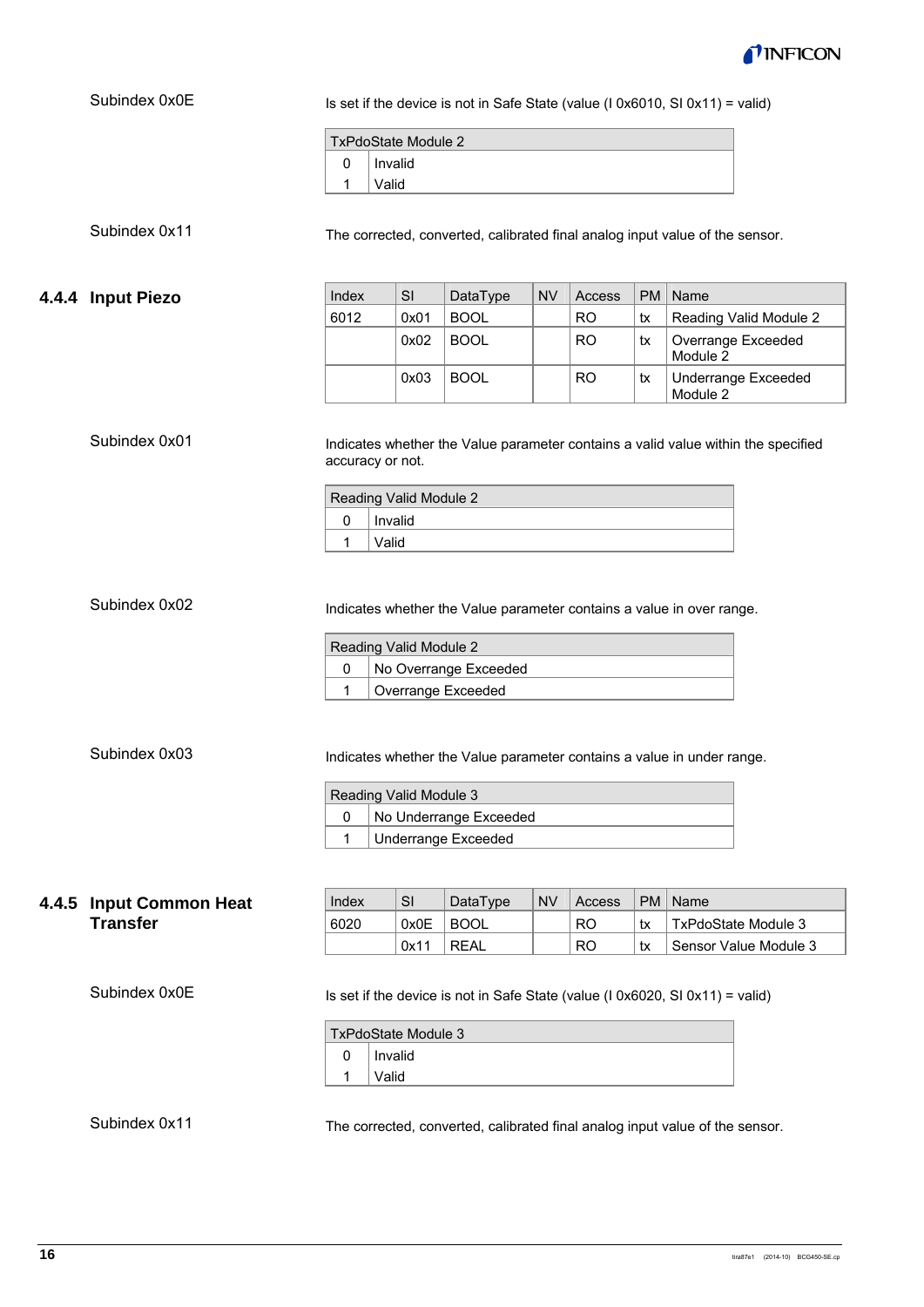

#### **4.4.6 Input Heat Transfer**

Subindex 0x01

| Index | SI   | DataType    | <b>NV</b> | Access         | <b>PM</b> | Name                                   |
|-------|------|-------------|-----------|----------------|-----------|----------------------------------------|
| 6023  | 0x01 | <b>BOOL</b> |           | R <sub>O</sub> | tx        | Reading Valid Module 3                 |
|       | 0x02 | <b>BOOL</b> |           | R <sub>O</sub> | tx        | Overrange Exceeded<br>Module 3         |
|       | 0x03 | <b>BOOL</b> |           | <b>RO</b>      | tx        | <b>Underrange Exceeded</b><br>Module 3 |

Indicates whether the Value parameter contains a valid value within the specified accuracy or not.

| Reading Valid Module 4 |  |  |  |  |  |  |
|------------------------|--|--|--|--|--|--|
| Invalid                |  |  |  |  |  |  |
| Valid                  |  |  |  |  |  |  |

#### Subindex 0x02

 $\overline{a}$ 

 $\overline{a}$ 

Indicates whether the Value parameter contains a value in over range.

|                    | Reading Valid Module 4 |                       |  |  |  |  |  |
|--------------------|------------------------|-----------------------|--|--|--|--|--|
|                    |                        | No Overrange Exceeded |  |  |  |  |  |
| Overrange Exceeded |                        |                       |  |  |  |  |  |

#### Subindex 0x03

Indicates whether the Value parameter contains a value in under range.

|                     | Reading Valid Module 4 |                        |  |  |  |  |  |
|---------------------|------------------------|------------------------|--|--|--|--|--|
|                     |                        | No Underrange Exceeded |  |  |  |  |  |
| Underrange Exceeded |                        |                        |  |  |  |  |  |

#### **4.4.7 Input Common Hot Cathode Ion**

Subindex 0x0E

| Index | SI        | DataType | <b>NV</b> | Access |    | PM   Name             |
|-------|-----------|----------|-----------|--------|----|-----------------------|
| 6030  | 0x0E BOOL |          |           | RO.    | tx | TxPdoState Module 4   |
|       | 0x11      | I REAL   |           | RO.    | tx | Sensor Value Module 4 |

Is set if the device is not in Safe State (value (I 0x6020, SI 0x11) = valid)

|   | TxPdoState Module 4 |  |  |  |  |  |  |  |
|---|---------------------|--|--|--|--|--|--|--|
| 0 | Invalid             |  |  |  |  |  |  |  |
|   | Valid               |  |  |  |  |  |  |  |

#### Subindex 0x11

The corrected, converted, calibrated final analog input value of the sensor.

### $Index$  SI DataType NV Access  $PM$  Name 6035  $\vert$  0x01 | BOOL  $\vert$  | RO  $\vert$  tx | Reading Valid Module 4 0x02 BOOL | RO tx Overrange Exceeded Module 4 0x03 BOOL | RO tx Underrange Exceeded Module 4  $0x05$  BOOL  $\vert$  RO  $\vert$  tx Emission Status Off/On Module 4 0x06 BOOL | RO tx Degas Status Off/On Module 4

#### **4.4.8 Input Hot Cathode Ion**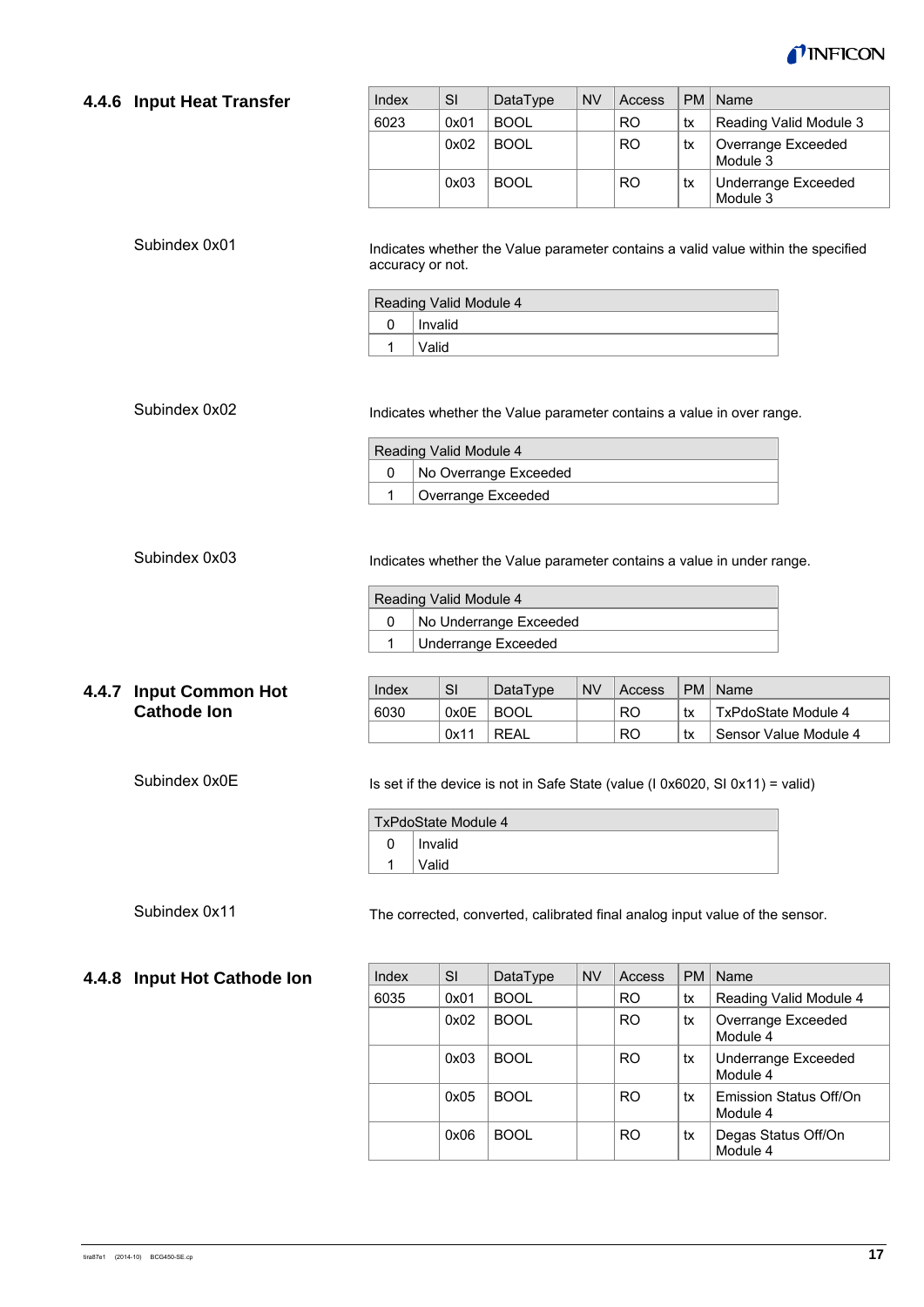

| Subindex 0x01            | Indicates whether the Value parameter contains a valid value within the specified<br>accuracy or not.                                                                         |              |                            |           |           |    |                                             |  |
|--------------------------|-------------------------------------------------------------------------------------------------------------------------------------------------------------------------------|--------------|----------------------------|-----------|-----------|----|---------------------------------------------|--|
|                          | Reading Valid Module 4                                                                                                                                                        |              |                            |           |           |    |                                             |  |
|                          | $\pmb{0}$<br>Invalid                                                                                                                                                          |              |                            |           |           |    |                                             |  |
|                          | 1<br>Valid                                                                                                                                                                    |              |                            |           |           |    |                                             |  |
| Subindex 0x02            | Indicates whether the Value parameter contains a value in over range.<br>Reading Valid Module 4<br>No Overrange Exceeded<br>$\mathbf 0$<br>$\mathbf{1}$<br>Overrange Exceeded |              |                            |           |           |    |                                             |  |
| Subindex 0x03            | Indicates whether the Value parameter contains a value in under range.                                                                                                        |              |                            |           |           |    |                                             |  |
|                          | Reading Valid Module 4                                                                                                                                                        |              |                            |           |           |    |                                             |  |
|                          | $\mathbf 0$                                                                                                                                                                   |              | No Underrange Exceeded     |           |           |    |                                             |  |
|                          | $\mathbf{1}$<br>Underrange Exceeded                                                                                                                                           |              |                            |           |           |    |                                             |  |
| Subindex 0x05            | Emission Status Off/On Module 4<br><b>OFF</b>                                                                                                                                 |              |                            |           |           |    |                                             |  |
|                          | 0<br>1<br>ON                                                                                                                                                                  |              |                            |           |           |    |                                             |  |
| Subindex 0x06            | Degas Status Off/On Module 4                                                                                                                                                  |              |                            |           |           |    |                                             |  |
|                          | <b>OFF</b><br>0                                                                                                                                                               |              |                            |           |           |    |                                             |  |
|                          | ON<br>1                                                                                                                                                                       |              |                            |           |           |    |                                             |  |
|                          |                                                                                                                                                                               |              |                            |           |           |    |                                             |  |
|                          |                                                                                                                                                                               |              |                            |           |           |    |                                             |  |
| 4.4.9 Input Trip Point 1 | Index                                                                                                                                                                         | SI           | DataType                   | <b>NV</b> | Access    | PM | Name                                        |  |
|                          | 600E                                                                                                                                                                          | 0x01         | <b>BOOL</b>                |           | <b>RO</b> | tx | Status High Trip TP1<br>Status Low Trip TP1 |  |
|                          | 600F                                                                                                                                                                          | 0x02<br>0x01 | <b>BOOL</b><br><b>BOOL</b> |           | <b>RO</b> | tx |                                             |  |
|                          |                                                                                                                                                                               | 0x02         | <b>BOOL</b>                |           | <b>RO</b> | tx | Status High Trip TP2<br>Status Low Trip TP2 |  |
|                          |                                                                                                                                                                               |              |                            |           | <b>RO</b> | tx |                                             |  |

| Subindex 0x01 |  |
|---------------|--|
|---------------|--|

| Status High Trip |                      |  |  |  |  |  |  |
|------------------|----------------------|--|--|--|--|--|--|
|                  | High Trip not assert |  |  |  |  |  |  |
|                  | High Trip assert     |  |  |  |  |  |  |

Subindex 0x02

| <b>Status Low Trip</b> |                     |  |  |  |  |
|------------------------|---------------------|--|--|--|--|
|                        | Low Trip not assert |  |  |  |  |
|                        | Low Trip assert     |  |  |  |  |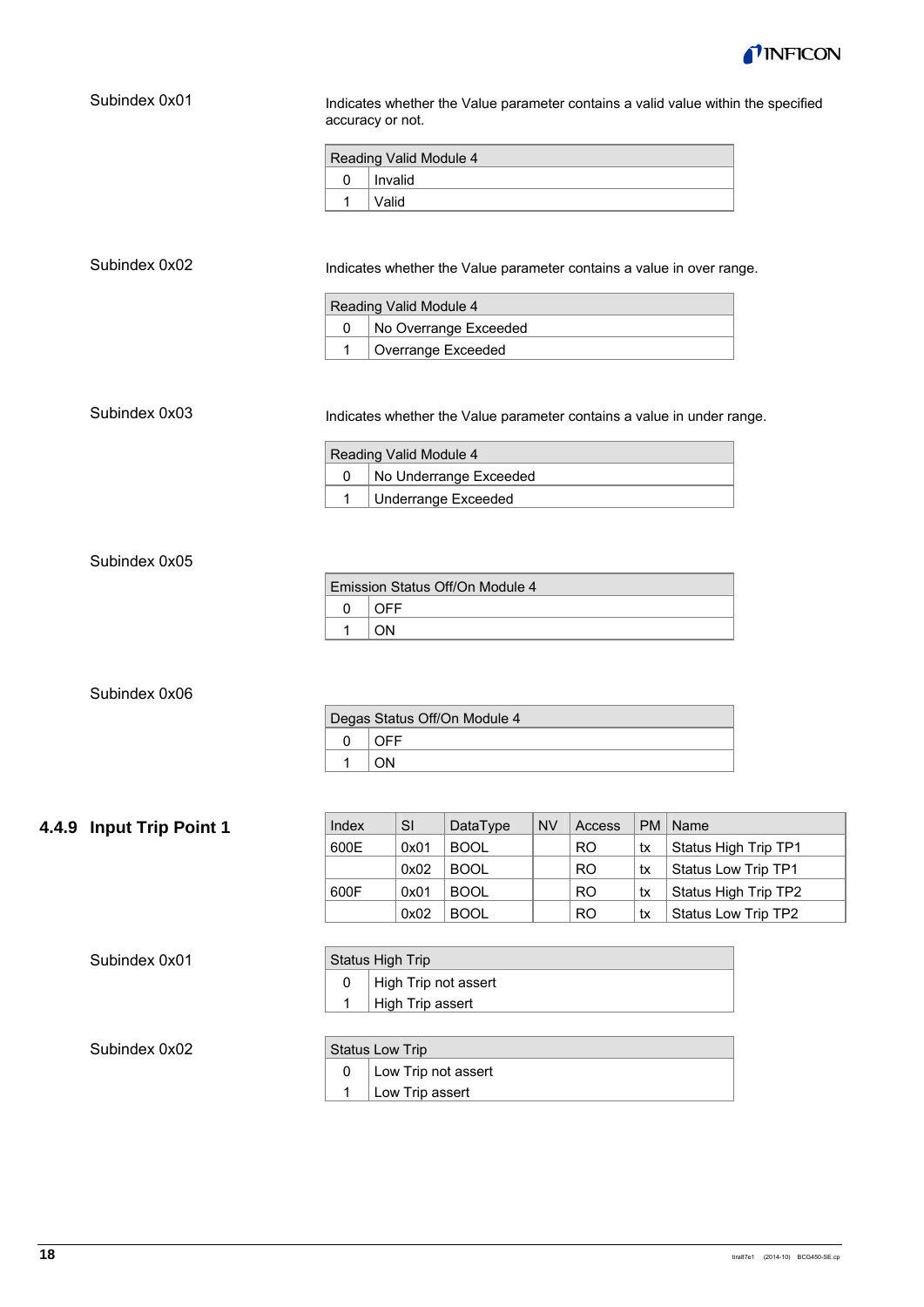

### **4.5 Configuration Area (0x8000…0x8FFF)**

#### **4.5.1 Configuration Hot Cathode Ion**

Subindex 0x02

| Index | SI   | DataType    | <b>NV</b> | <b>Access</b> | PM   Name                             |
|-------|------|-------------|-----------|---------------|---------------------------------------|
| 8035  | 0x02 | <b>BOOL</b> | x         | <b>RW</b>     | <b>Emission User Mode</b><br>Module 4 |
|       | 0x13 | RFAI        | х         | <b>RW</b>     | Emission Current Module 4             |

Defines whether the emission is switched on automatically (controlled by a different sensor) (automatic) or manually by the user (manual)

| Filament User Mode Module 4 |  |  |  |  |  |  |  |  |
|-----------------------------|--|--|--|--|--|--|--|--|
| <sup>1</sup> Automatic      |  |  |  |  |  |  |  |  |
| Manual                      |  |  |  |  |  |  |  |  |

Subindex 0x13

Emission current in milliamps

### **4.5.2 Configuration Trip Point 1**

If High Trip Source Index is 0x60101100

The High Trip Point is calculated by:

High Trip Point Limit = Value<sup> $\gamma$ </sup> × Percentage<sup>\*\*</sup>)

\*) Value from Piezo Sensor (I: 0x6010, SI: 0x11)

\*\*) Percentage High Trip Source (I: 0x800E/F, SI: 0x13)

In this case, the High Trip Point Limit value is automatically updated by the device itself. Any user-written value to the parameter High Trip Point Limit will be refused with an abort code.

If High Trip Source Index is 0x800E1100 or 0x800F1100 the High Trip Point is equal with the value referenced in High Trip Point Limit.

The value defined in High Trip Point Limit is compared with the pressure value referenced by the Source Index parameter.

If Low Trip Source Index is 0x60101100

The Low Trip Point is calculated by:

Low Trip Point Limit = Value<sup> $\dot{ }$ </sup> × Percentage<sup> $\dot{ }$ </sup>

- \*) Value from Piezo Sensor (I: 0x6010, SI: 0x11)
- \*\*) Percentage Low Trip Source (I: 0x800E/F, SI: 0x16)

In this case, the Low Trip Point Limit value is automatically updated by the device itself. Any user-written value to the parameter Low Trip Point Limit will be refused with an abort code.

If Low Trip Source Index is 0x800E1400 or 0x800F1400 the Low Trip Point is equal with the value referenced in Low Trip Point Limit.

The value defined in Low Trip Point Limit is compared with the pressure value referenced by the Source Index parameter.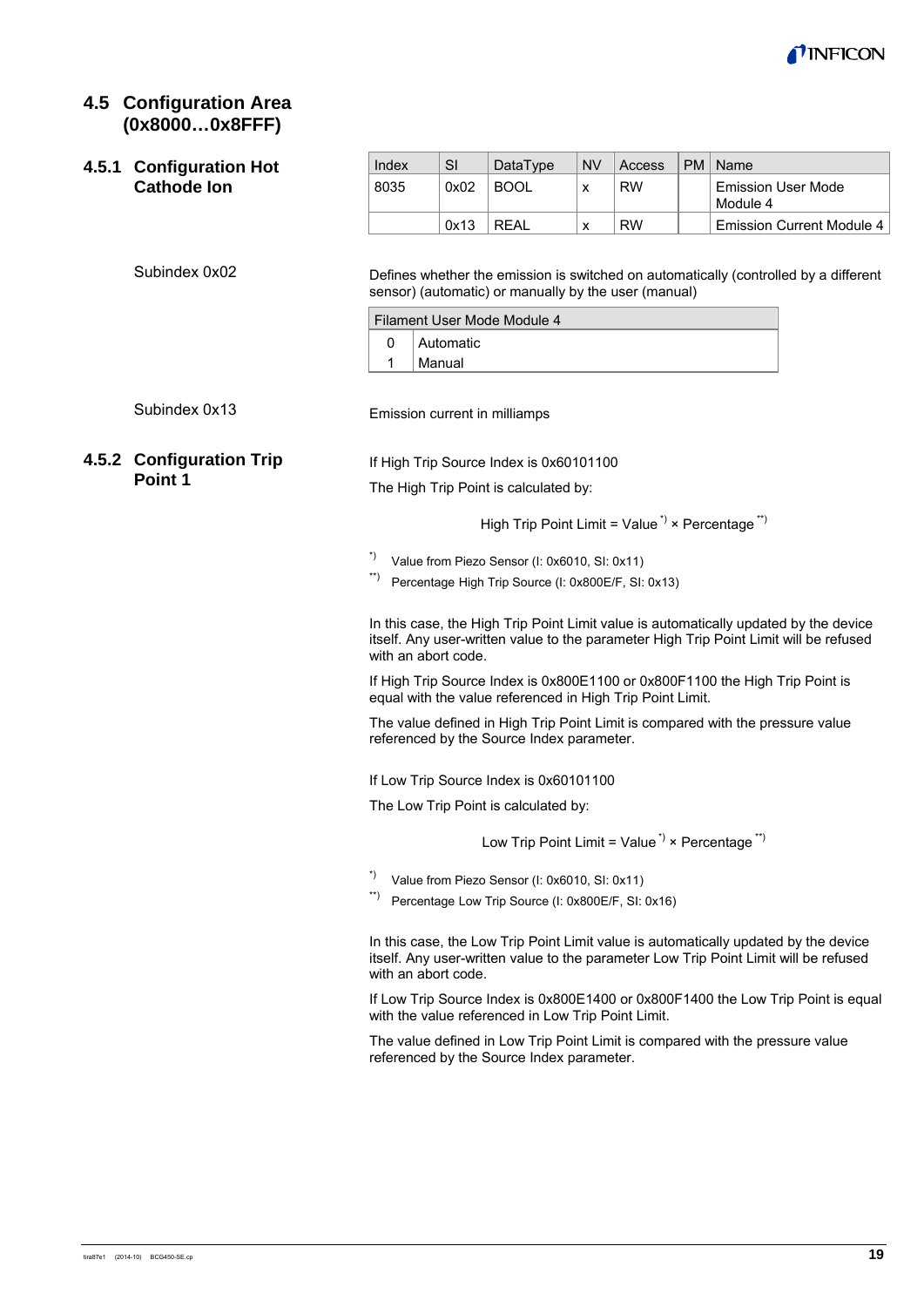



| Index | <b>SI</b> | DataType     | <b>NV</b>    | Access    | PM | Name                                      |
|-------|-----------|--------------|--------------|-----------|----|-------------------------------------------|
| 800E  | 0x01      | <b>BOOL</b>  | X            | <b>RW</b> |    | High Trip Enable TP1                      |
|       | 0x02      | <b>BOOL</b>  | x            | <b>RW</b> |    | Low Trip Enable TP1                       |
|       | 0x04      | <b>BOOL</b>  | x            | <b>RW</b> |    | Override Enable TP1                       |
|       | 0x05      | <b>BOOL</b>  | x            | <b>RW</b> |    | Override High Trip TP1                    |
|       | 0x06      | <b>BOOL</b>  | x            | <b>RW</b> |    | Override Low Trip TP1                     |
|       | 0x11      | <b>REAL</b>  | x            | <b>RW</b> |    | High Trip Point Limit TP1                 |
|       | 0x12      | <b>UDINT</b> | x            | <b>RW</b> |    | High Trip Source Index<br>TP <sub>1</sub> |
|       | 0x13      | <b>REAL</b>  | $\mathbf{x}$ | <b>RW</b> |    | Percentage High Trip<br>Source TP1        |
|       | 0x14      | <b>REAL</b>  | x            | <b>RW</b> |    | Low Trip Point Limit TP1                  |
|       | 0x15      | <b>UDINT</b> | x            | <b>RW</b> |    | Low Trip Source Index<br>TP <sub>1</sub>  |
|       | 0x16      | <b>REAL</b>  | $\mathbf{x}$ | <b>RW</b> |    | Percentage Low Trip<br>Source TP1         |
|       | 0x17      | <b>REAL</b>  | x            | <b>RW</b> |    | High Trip Hysteresis TP1                  |
|       | 0x18      | <b>REAL</b>  | x            | <b>RW</b> |    | Low Trip Hysteresis TP1                   |
|       | 0x1A      | <b>UDINT</b> | x            | <b>RW</b> |    | Source Index TP1                          |

#### Subindex 0x01

| <b>High Trip Point</b> |
|------------------------|
| Disable                |
| Enable                 |

Subindex 0x02

| Low Trip Point      |
|---------------------|
| Disable             |
| <sup>1</sup> Enable |

Subindex 0x04

Override Enable

0 Disable

> 1 Enable

Subindex 0x05

#### Override High Trip 0 1 Disable Enable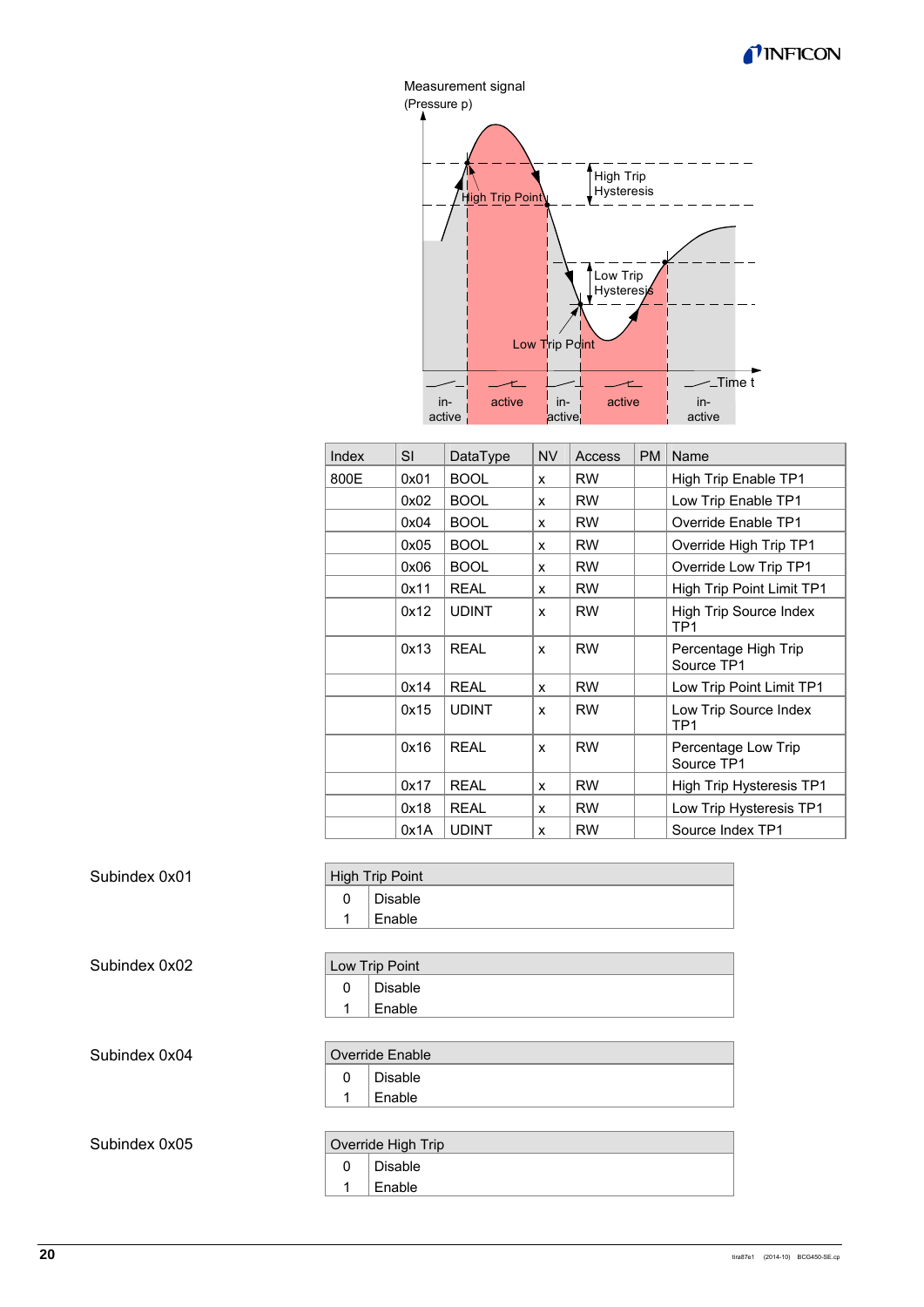

| Subindex 0x06 | Override Low Trip                                                                                                                                                  |  |  |  |  |  |  |  |
|---------------|--------------------------------------------------------------------------------------------------------------------------------------------------------------------|--|--|--|--|--|--|--|
|               | <b>Disable</b><br>0                                                                                                                                                |  |  |  |  |  |  |  |
|               | Enable<br>1                                                                                                                                                        |  |  |  |  |  |  |  |
|               |                                                                                                                                                                    |  |  |  |  |  |  |  |
| Subindex 0x11 | High Trip Point Limit: High limit to trigger trip point condition if Input Value (I<br>0x900E, SI 0x01) is above this limit.                                       |  |  |  |  |  |  |  |
| Subindex 0x12 | Object index of High Trip Point Value source                                                                                                                       |  |  |  |  |  |  |  |
|               | Bit 1631: Index<br>Bit 0815: Subindex<br>Bit 0007: reserved                                                                                                        |  |  |  |  |  |  |  |
|               | It is possible to reference to "High Trip Point Limit" or to the sensor value from the<br>Piezo Sensor (I 0x6010, SI 0x11).                                        |  |  |  |  |  |  |  |
| Subindex 0x13 | Percentage of Value referenced by High Trip Source Index (I 0x6010, SI 0x11) in<br>[%]. If High Trip Source Index is I 0x800E, SI 0x12 this parameter is not used. |  |  |  |  |  |  |  |
| Subindex 0x14 | Low Trip Point Limit: Low limit to trigger trip point condition if Input Value (I 0x900E,<br>SI 0x01) is below this limit.                                         |  |  |  |  |  |  |  |
| Subindex 0x15 | Object index of Low Trip Point Value source. Index of Low Trip Point Limit (I<br>0x800E, SI 0x14)                                                                  |  |  |  |  |  |  |  |
|               | Bit 1631: Index<br>Bit 0815: Subindex<br>Bit 0007: reserved                                                                                                        |  |  |  |  |  |  |  |
|               | It is possible to reference to "Low Trip Point Limit" or to the sensor value from the<br>Piezo Sensor (I 0x6010, SI 0x11).                                         |  |  |  |  |  |  |  |
| Subindex 0x16 | Percentage of Value referenced by Low Trip Source Index (I 0x6010, SI 0x11) in<br>[%]. If Low Trip Source Index is I 0x800E, SI 0x14 this parameter is not used.   |  |  |  |  |  |  |  |
| Subindex 0x17 | High Trip Hysteresis: Hysteresis value for High Trip Point.                                                                                                        |  |  |  |  |  |  |  |
| Subindex 0x18 | Low Trip Hysteresis: Hysteresis value for Low Trip Point.                                                                                                          |  |  |  |  |  |  |  |
| Subindex 0x1A | Object index of active source of (I 0xF640 SI 0x11) Input Value.                                                                                                   |  |  |  |  |  |  |  |
|               | Source Index                                                                                                                                                       |  |  |  |  |  |  |  |
|               | Bit 1631<br>Index                                                                                                                                                  |  |  |  |  |  |  |  |
|               | Bit 0815<br>Subindex                                                                                                                                               |  |  |  |  |  |  |  |
|               | Bit 0007<br>Reserved                                                                                                                                               |  |  |  |  |  |  |  |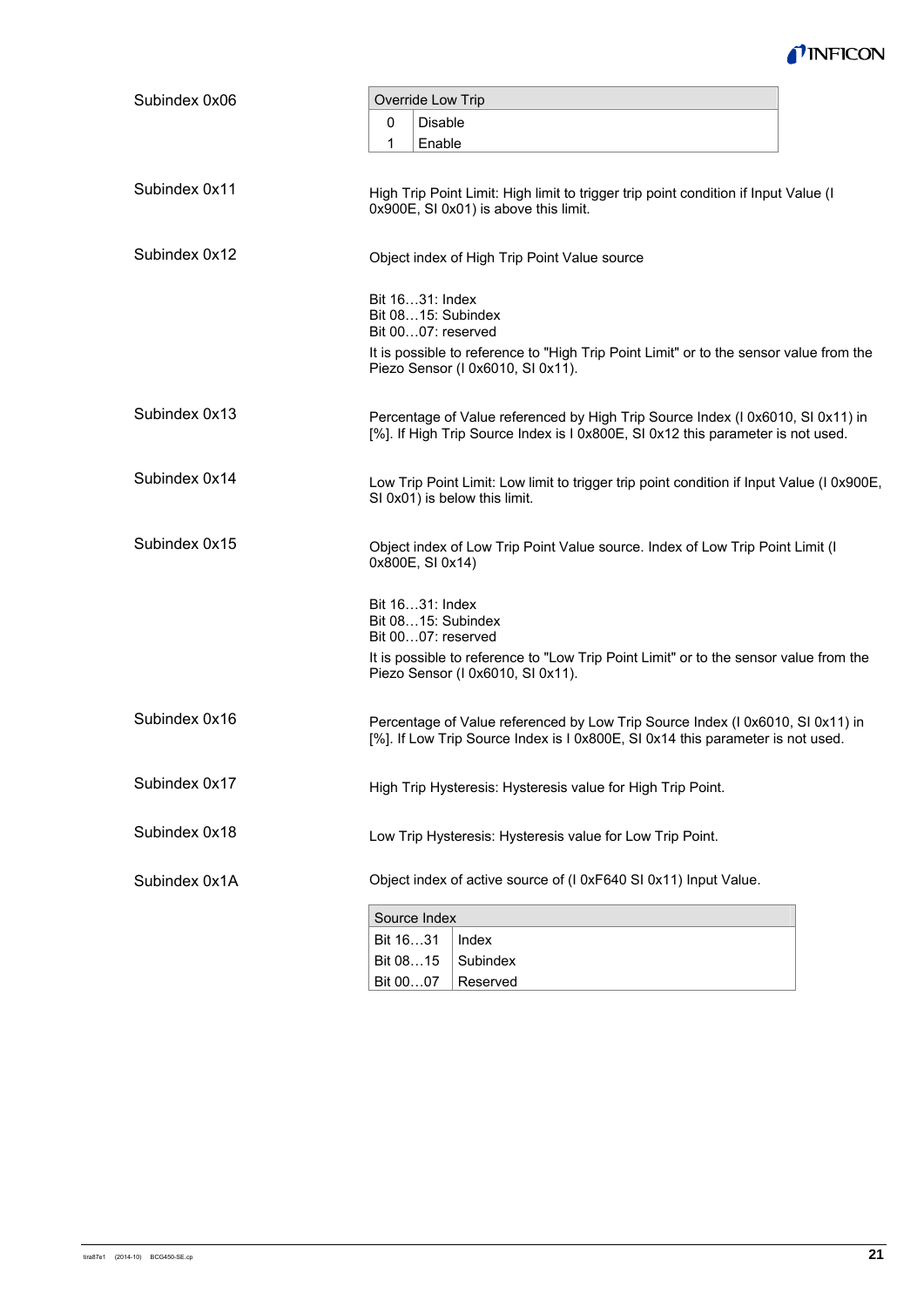

#### **4.5.3 Configuration Trip Point 2**

Calculating the High Trip Point and Low Trip Point  $\rightarrow$  4.4.7.

|                                                                  | Index                                                                                                                        | SI                                                                                   | DataType     | <b>NV</b>          | Access    | <b>PM</b> | Name                                                                                        |  |  |  |
|------------------------------------------------------------------|------------------------------------------------------------------------------------------------------------------------------|--------------------------------------------------------------------------------------|--------------|--------------------|-----------|-----------|---------------------------------------------------------------------------------------------|--|--|--|
|                                                                  | 800F                                                                                                                         | 0x01                                                                                 | <b>BOOL</b>  | $\pmb{\mathsf{x}}$ | <b>RW</b> |           | High Trip Enable TP2                                                                        |  |  |  |
|                                                                  |                                                                                                                              | 0x02                                                                                 | <b>BOOL</b>  | $\pmb{\mathsf{x}}$ | <b>RW</b> |           | Low Trip Enable TP2                                                                         |  |  |  |
|                                                                  |                                                                                                                              | 0x04                                                                                 | <b>BOOL</b>  | x                  | <b>RW</b> |           | Override Enable TP2                                                                         |  |  |  |
|                                                                  |                                                                                                                              | 0x05                                                                                 | <b>BOOL</b>  | x                  | <b>RW</b> |           | Override High Trip TP2                                                                      |  |  |  |
|                                                                  |                                                                                                                              | 0x06                                                                                 | <b>BOOL</b>  | $\pmb{\mathsf{x}}$ | <b>RW</b> |           | Override Low Trip TP2                                                                       |  |  |  |
|                                                                  |                                                                                                                              | 0x11                                                                                 | <b>REAL</b>  | $\pmb{\mathsf{x}}$ | <b>RW</b> |           | High Trip Point Limit TP2                                                                   |  |  |  |
|                                                                  |                                                                                                                              | 0x12                                                                                 | <b>UDINT</b> | $\pmb{\mathsf{x}}$ | <b>RW</b> |           | <b>High Trip Source Index</b><br>TP <sub>2</sub>                                            |  |  |  |
|                                                                  |                                                                                                                              | 0x13                                                                                 | <b>REAL</b>  | x                  | <b>RW</b> |           | Percentage High Trip<br>Source TP2                                                          |  |  |  |
|                                                                  |                                                                                                                              | 0x14                                                                                 | <b>REAL</b>  | $\pmb{\mathsf{x}}$ | <b>RW</b> |           | Low Trip Point Limit TP2                                                                    |  |  |  |
|                                                                  |                                                                                                                              | 0x15                                                                                 | <b>UDINT</b> | x                  | <b>RW</b> |           | Low Trip Source Index<br>TP <sub>2</sub>                                                    |  |  |  |
|                                                                  |                                                                                                                              | 0x16                                                                                 | <b>REAL</b>  | x                  | <b>RW</b> |           | Percentage Low Trip<br>Source TP2 TP2                                                       |  |  |  |
|                                                                  |                                                                                                                              | 0x17                                                                                 | <b>REAL</b>  | $\pmb{\mathsf{x}}$ | <b>RW</b> |           | High Trip Hysteresis TP2                                                                    |  |  |  |
|                                                                  |                                                                                                                              | 0x18                                                                                 | <b>REAL</b>  | $\pmb{\mathsf{x}}$ | <b>RW</b> |           | Low Trip Hysteresis TP2                                                                     |  |  |  |
|                                                                  |                                                                                                                              | 0x1A                                                                                 | <b>UDINT</b> | X                  | <b>RW</b> |           | Source Index TP2                                                                            |  |  |  |
| Subindex 0x01<br>Subindex 0x02<br>Subindex 0x04<br>Subindex 0x05 | <b>High Trip Point</b><br>0<br>1<br>Low Trip Point<br>$\pmb{0}$<br>1<br>Override Enable<br>0<br>1<br>Override High Trip<br>0 | <b>Disable</b><br>Enable<br>Disable<br>Enable<br><b>Disable</b><br>Enable<br>Disable |              |                    |           |           |                                                                                             |  |  |  |
|                                                                  | 1                                                                                                                            | Enable                                                                               |              |                    |           |           |                                                                                             |  |  |  |
| Subindex 0x06                                                    | Override Low Trip                                                                                                            |                                                                                      |              |                    |           |           |                                                                                             |  |  |  |
|                                                                  | 0<br>1                                                                                                                       | Disable<br>Enable                                                                    |              |                    |           |           |                                                                                             |  |  |  |
| Subindex 0x11                                                    | SI 0x01) is above this limit.                                                                                                |                                                                                      |              |                    |           |           | High Trip Point limit: High limit to trigger trip point condition if Input Value (I 0x900F, |  |  |  |
| Subindex 0x12                                                    | Object index of High Trip Point Value source                                                                                 |                                                                                      |              |                    |           |           |                                                                                             |  |  |  |
|                                                                  | Bit 1631: Index<br>Bit 0815: Subindex<br>Bit 0007: reserved                                                                  |                                                                                      |              |                    |           |           | It is possible to reference to "High Trip Point Limit" or to the sensor value from the      |  |  |  |
|                                                                  |                                                                                                                              |                                                                                      |              |                    |           |           |                                                                                             |  |  |  |

Piezo Sensor (I 0x6010, SI 0x11).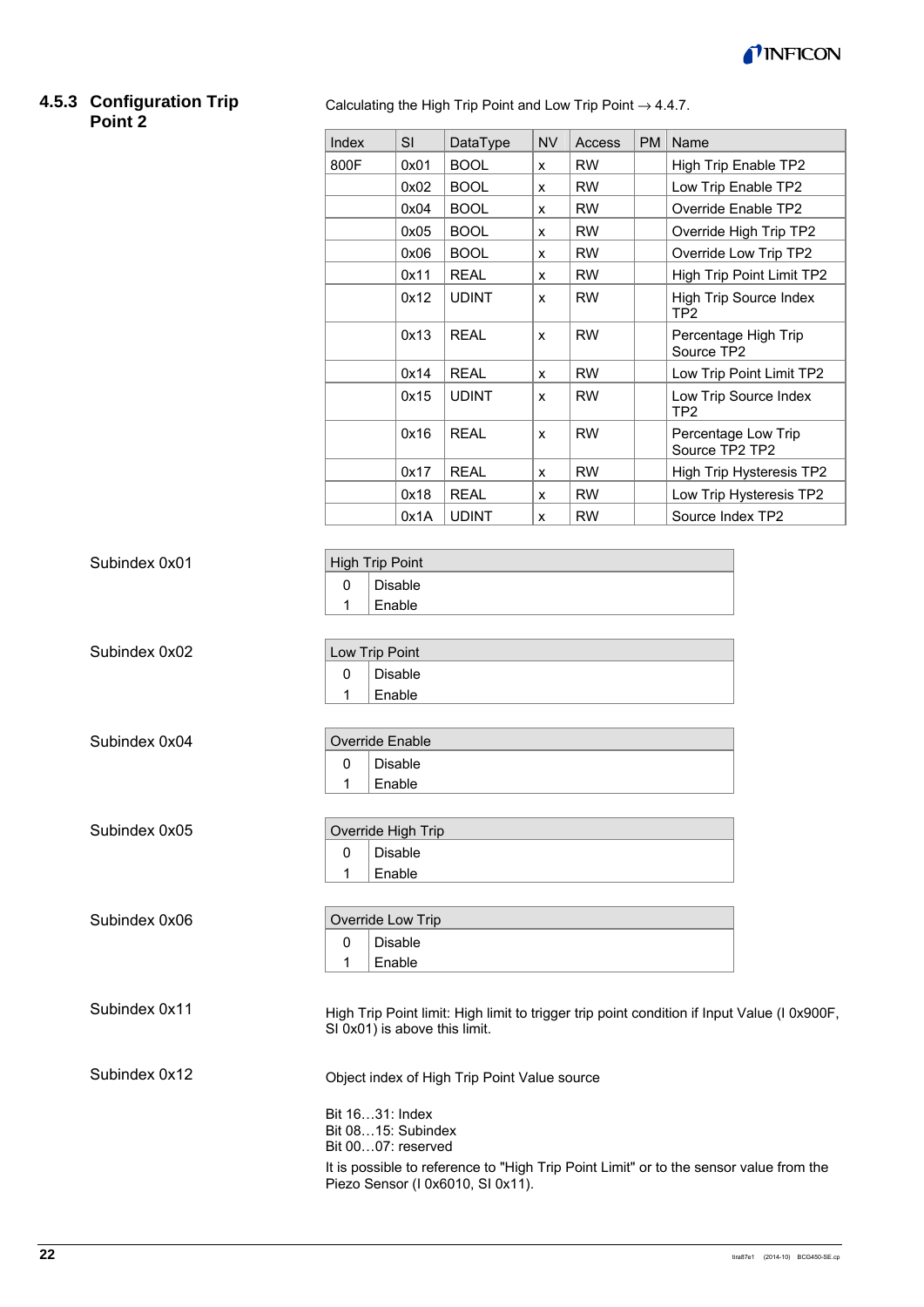

| Subindex 0x13 | Percentage of Value referenced by High Trip Source Index (I 0x6010, SI 0x11) in<br>[%]. If High Trip Source Index is I 0x800F, SI 0x12 this parameter is not used. |                                                                                                                                                                  |  |  |  |  |  |
|---------------|--------------------------------------------------------------------------------------------------------------------------------------------------------------------|------------------------------------------------------------------------------------------------------------------------------------------------------------------|--|--|--|--|--|
| Subindex 0x14 | SI 0x01) is below this limit.                                                                                                                                      | Low Trip Point Limit: Low limit to trigger trip point condition if Input Value (I 0x900F,                                                                        |  |  |  |  |  |
| Subindex 0x15 | 0x800F, SI 0x14)                                                                                                                                                   | Object index of Low Trip Point Value source. Index of Low Trip Point Limit (I                                                                                    |  |  |  |  |  |
|               | Bit 1631: Index<br>Bit 0815: Subindex<br>Bit 0007: reserved                                                                                                        | It is possible to reference to "Low Trip Point Limit" or to the sensor value from the<br>Piezo Sensor (I 0x6010, SI 0x11).                                       |  |  |  |  |  |
| Subindex 0x16 |                                                                                                                                                                    | Percentage of Value referenced by Low Trip Source Index (I 0x6010, SI 0x11) in<br>[%]. If Low Trip Source Index is I 0x800F, SI 0x14 this parameter is not used. |  |  |  |  |  |
| Subindex 0x17 |                                                                                                                                                                    | High Trip Hysteresis: Hysteresis value for High Trip Point.                                                                                                      |  |  |  |  |  |
| Subindex 0x18 |                                                                                                                                                                    | Low Trip Hysteresis: Hysteresis value for Low Trip Point.                                                                                                        |  |  |  |  |  |
| Subindex 0x1A |                                                                                                                                                                    | Object index of active source of (I 0xF640 SI 0x11) Input Value.                                                                                                 |  |  |  |  |  |
|               | Source Index                                                                                                                                                       |                                                                                                                                                                  |  |  |  |  |  |
|               | Bit 1631                                                                                                                                                           | Index                                                                                                                                                            |  |  |  |  |  |
|               | Bit 0815                                                                                                                                                           | Subindex                                                                                                                                                         |  |  |  |  |  |

Reserved

Bit 00…07

### **4.6 Information Area (0x9000…0x9FFF)**

Highest / lowest measurement value The Information Data object defines the input process data.



The "measurement range" is the range between minimum and maximum pressure, where the reading of the gauge is within the specified measurement uncertainty limits.

The "valid measurement information range" (display range) is the complete pressure range where the gauge gives an indication (measurement signal). The valid measurement information range (display range) consists of underrange, measurement range and overrange.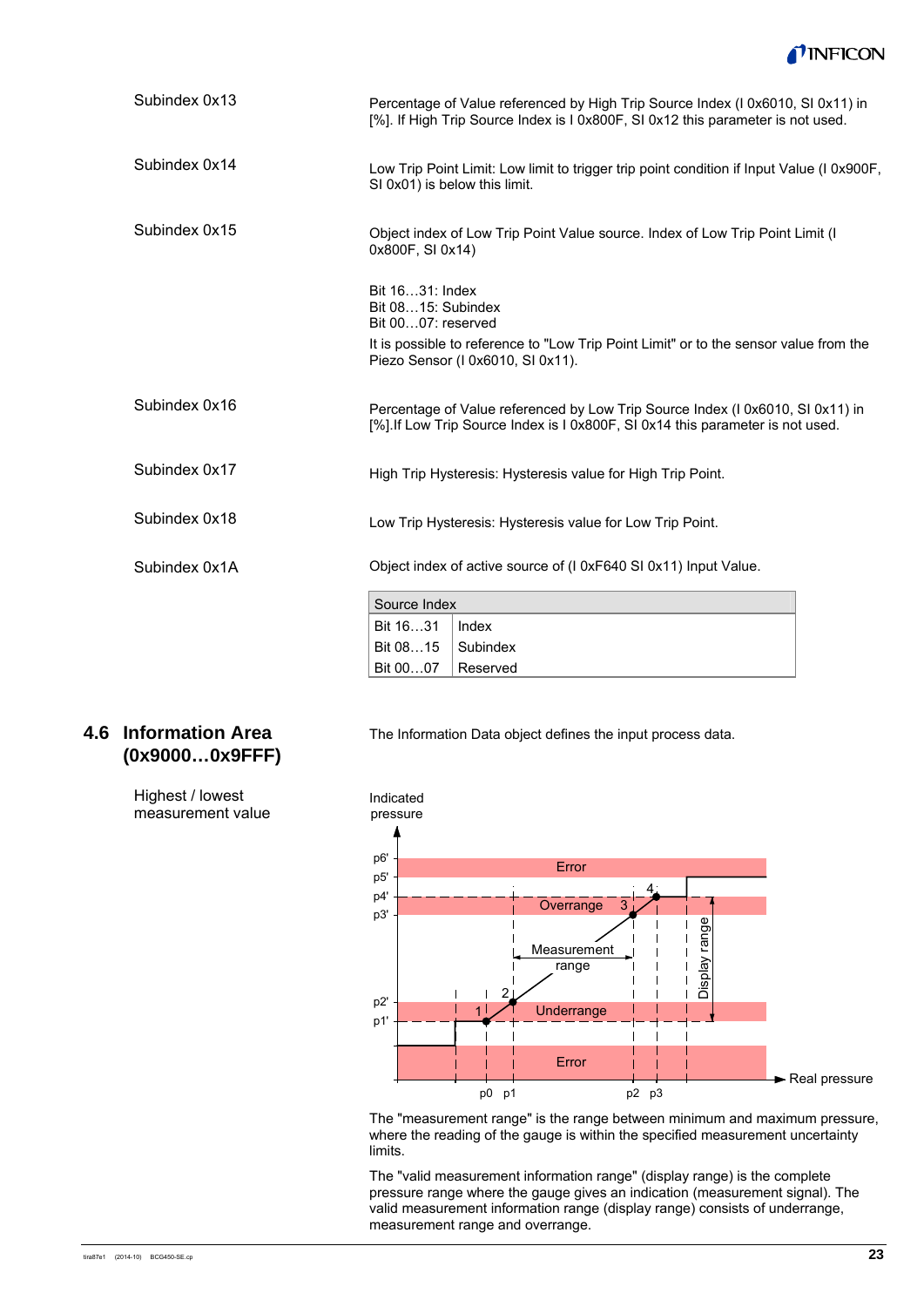

According to these definitions, 4 points are defined:

- 1 Lowest informational measurement value
- 2 Lowest precision measurement value
- 3 Highest precision measurement value

J.

4 Highest informational measurement value

| Index | SI   | DataType | <b>NV</b> | Access         | PM | Name                                                             |
|-------|------|----------|-----------|----------------|----|------------------------------------------------------------------|
| 9000  | 0x02 | RFAI     | x         | R <sub>O</sub> |    | Highest Informational<br><b>Measurement Value</b><br>Module 1    |
|       | 0x03 | RFAI     | X         | RO.            |    | <b>Highest Precision</b><br><b>Measurement Value</b><br>Module 1 |
|       | 0x04 | RFAI     | x         | RO.            |    | <b>Lowest Precision</b><br>Measurement Value<br>Module 1         |
|       | 0x05 | RFAI     | x         | R <sub>O</sub> |    | Lowest Informational<br>Measurement Value<br>Module 1            |

Highest Informational Measurement Value: Highest value that the gauge can measure without a specified accuracy. Highest Precision Measurement Value: Highest valid value at which the gauge is specified with an accuracy value. Above that value, the parameter Reading Valid is set to invalid. Lowest Precision Measurement Value: Lowest valid value at which the gauge is specified with an accuracy value. Below that value, the parameter Reading Valid is set to invalid. Lowest value the gauge can measure without a specified accuracy. Subindex 0x02 Subindex 0x03 Subindex 0x04 Subindex 0x05

| 4.6.1 | <b>Information</b>           | Index | <b>SI</b> | <b>DataType</b> | <b>NV</b> | Access | <b>PM</b> | Name                    |
|-------|------------------------------|-------|-----------|-----------------|-----------|--------|-----------|-------------------------|
|       | <b>Capacitance Diaphragm</b> | 9001  | 0x01      | <b>UINT</b>     |           | RO     |           | Sensor Warning Module 1 |
|       |                              |       | 0x02      | <b>UINT</b>     |           | RO     |           | Sensor Alarm Module 1   |

| Subindex 0x01 |                      | <b>Sensor Warnings</b>     |  |  |  |  |  |  |
|---------------|----------------------|----------------------------|--|--|--|--|--|--|
|               | Bit 0                | 0                          |  |  |  |  |  |  |
|               | Bit 1                | <b>Electronics Warning</b> |  |  |  |  |  |  |
|               | Bit 215              | 0                          |  |  |  |  |  |  |
|               |                      |                            |  |  |  |  |  |  |
| Subindex 0x02 | <b>Sensor Alarms</b> |                            |  |  |  |  |  |  |
|               | Bit 0                | 0                          |  |  |  |  |  |  |
|               | Bit 1                | <b>Electronics Failure</b> |  |  |  |  |  |  |

Bit 2...15  $|0|$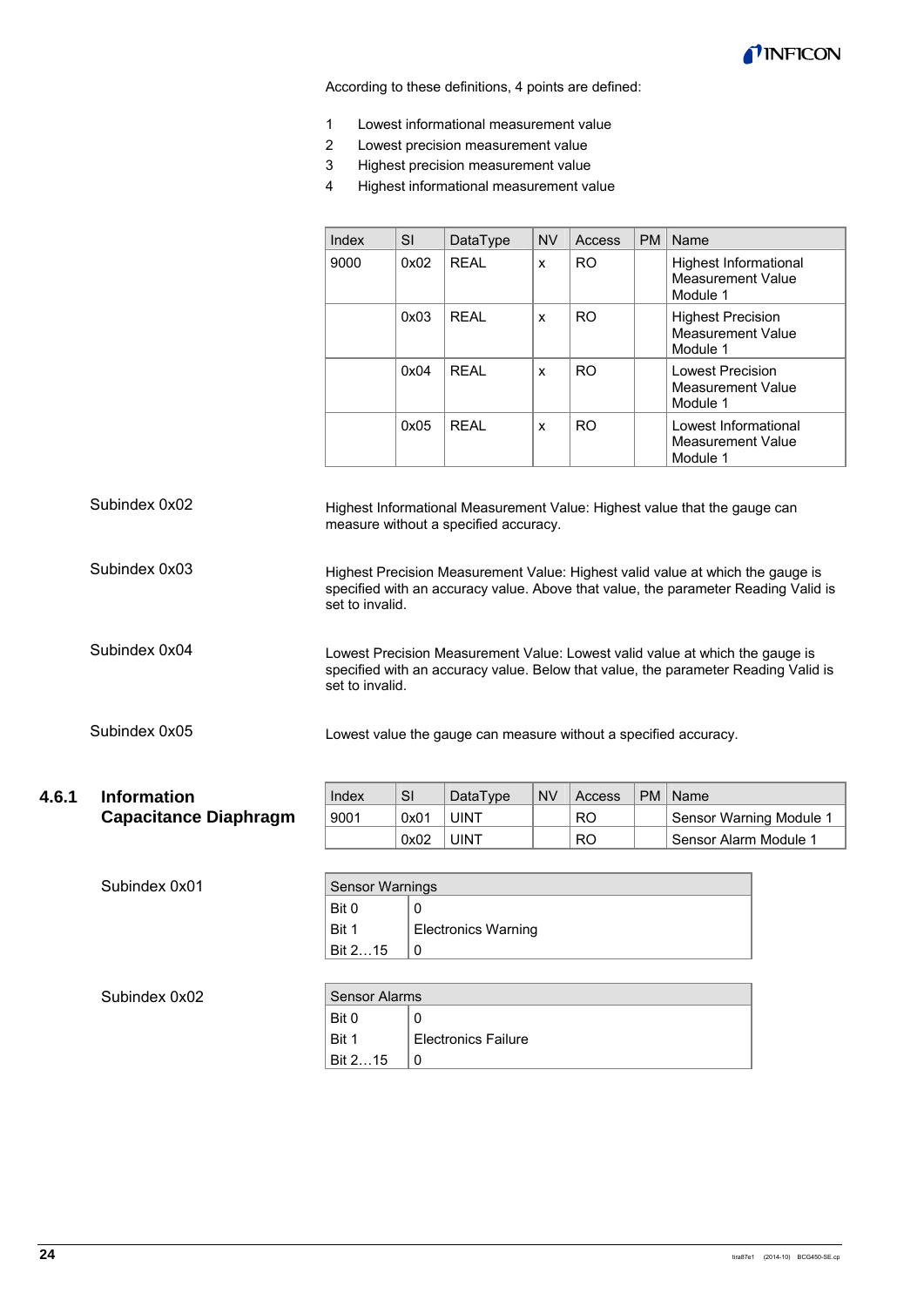

| <b>Information Common</b> | Index                    | SI    | DataType                                 | <b>NV</b> | Access                                             | <b>PM</b> | Name                                                                                                                                                                                                                                                                                                                                                                                                                                                                                                     |  |  |
|---------------------------|--------------------------|-------|------------------------------------------|-----------|----------------------------------------------------|-----------|----------------------------------------------------------------------------------------------------------------------------------------------------------------------------------------------------------------------------------------------------------------------------------------------------------------------------------------------------------------------------------------------------------------------------------------------------------------------------------------------------------|--|--|
| <b>Piezo</b>              | 9010                     | 0x02  | <b>REAL</b>                              | X         | <b>RO</b>                                          |           | Highest Informational<br><b>Measurement Value</b><br>Module 2                                                                                                                                                                                                                                                                                                                                                                                                                                            |  |  |
|                           |                          | 0x03  | <b>REAL</b>                              | X         | <b>RO</b>                                          |           | <b>Highest Precision</b><br><b>Measurement Value</b><br>Module 2                                                                                                                                                                                                                                                                                                                                                                                                                                         |  |  |
|                           |                          | 0x04  | <b>REAL</b>                              | x         | <b>RO</b>                                          |           | <b>Lowest Precision</b><br><b>Measurement Value</b><br>Module 2                                                                                                                                                                                                                                                                                                                                                                                                                                          |  |  |
|                           |                          | 0x05  | <b>REAL</b>                              | X         | <b>RO</b>                                          |           | Lowest Informational<br><b>Measurement Value</b><br>Module 2                                                                                                                                                                                                                                                                                                                                                                                                                                             |  |  |
| Subindex 0x02             |                          |       |                                          |           |                                                    |           |                                                                                                                                                                                                                                                                                                                                                                                                                                                                                                          |  |  |
| Subindex 0x03             |                          |       |                                          |           |                                                    |           |                                                                                                                                                                                                                                                                                                                                                                                                                                                                                                          |  |  |
| Subindex 0x04             |                          |       |                                          |           |                                                    |           |                                                                                                                                                                                                                                                                                                                                                                                                                                                                                                          |  |  |
| Subindex 0x05             |                          |       |                                          |           |                                                    |           |                                                                                                                                                                                                                                                                                                                                                                                                                                                                                                          |  |  |
|                           |                          |       |                                          |           |                                                    |           | Name                                                                                                                                                                                                                                                                                                                                                                                                                                                                                                     |  |  |
|                           | 9012                     | 0x01  | <b>UINT</b>                              |           | <b>RO</b>                                          |           | Sensor Warning Module 2                                                                                                                                                                                                                                                                                                                                                                                                                                                                                  |  |  |
|                           |                          | 0x02  | <b>UINT</b>                              |           | <b>RO</b>                                          |           | Sensor Alarm Module 2                                                                                                                                                                                                                                                                                                                                                                                                                                                                                    |  |  |
|                           |                          |       |                                          |           |                                                    |           |                                                                                                                                                                                                                                                                                                                                                                                                                                                                                                          |  |  |
|                           | <b>Sensor Warnings</b>   |       |                                          |           |                                                    |           |                                                                                                                                                                                                                                                                                                                                                                                                                                                                                                          |  |  |
| Subindex 0x01             | Bit 0                    | 0     |                                          |           |                                                    |           |                                                                                                                                                                                                                                                                                                                                                                                                                                                                                                          |  |  |
|                           | <b>Information Piezo</b> | Index | set to invalid.<br>set to invalid.<br>SI | DataType  | measure without a specified accuracy.<br><b>NV</b> | Access    | Highest Informational Measurement Value: Highest value that the gauge can<br>Highest Precision Measurement Value: Highest valid value at which the gauge is<br>specified with an accuracy value. Above that value, the parameter Reading Valid is<br>Lowest Precision Measurement Value: Lowest valid value at which the gauge is<br>specified with an accuracy value. Below that value, the parameter Reading Valid is<br>Lowest value the gauge can measure without a specified accuracy.<br><b>PM</b> |  |  |

| Subindex 0x02 | Sensor Alarms |                            |  |  |  |
|---------------|---------------|----------------------------|--|--|--|
|               | Bit 0         | C                          |  |  |  |
|               | Bit 1         | <b>Electronics Failure</b> |  |  |  |
|               | Bit 215       | C                          |  |  |  |

0

Bit 2…15

| 4.6.4 Information Common |  |
|--------------------------|--|
| <b>Heat Transfer</b>     |  |

| Index | <b>SI</b> | DataType | <b>NV</b> | Access         | <b>PM</b> | Name                                                             |  |  |  |
|-------|-----------|----------|-----------|----------------|-----------|------------------------------------------------------------------|--|--|--|
| 9020  | 0x02      | RFAI     | x         | R <sub>O</sub> |           | Highest Informational<br>Measurement Value<br>Module 3           |  |  |  |
|       | 0x03      | RFAI     | x         | R <sub>O</sub> |           | <b>Highest Precision</b><br><b>Measurement Value</b><br>Module 3 |  |  |  |
|       | 0x04      | RFAI     | x         | R <sub>O</sub> |           | <b>Lowest Precision</b><br>Measurement Value<br>Module 3         |  |  |  |
|       | 0x05      | RFAI     | x         | R <sub>O</sub> |           | Lowest Informational<br>Measurement Value<br>Module 3            |  |  |  |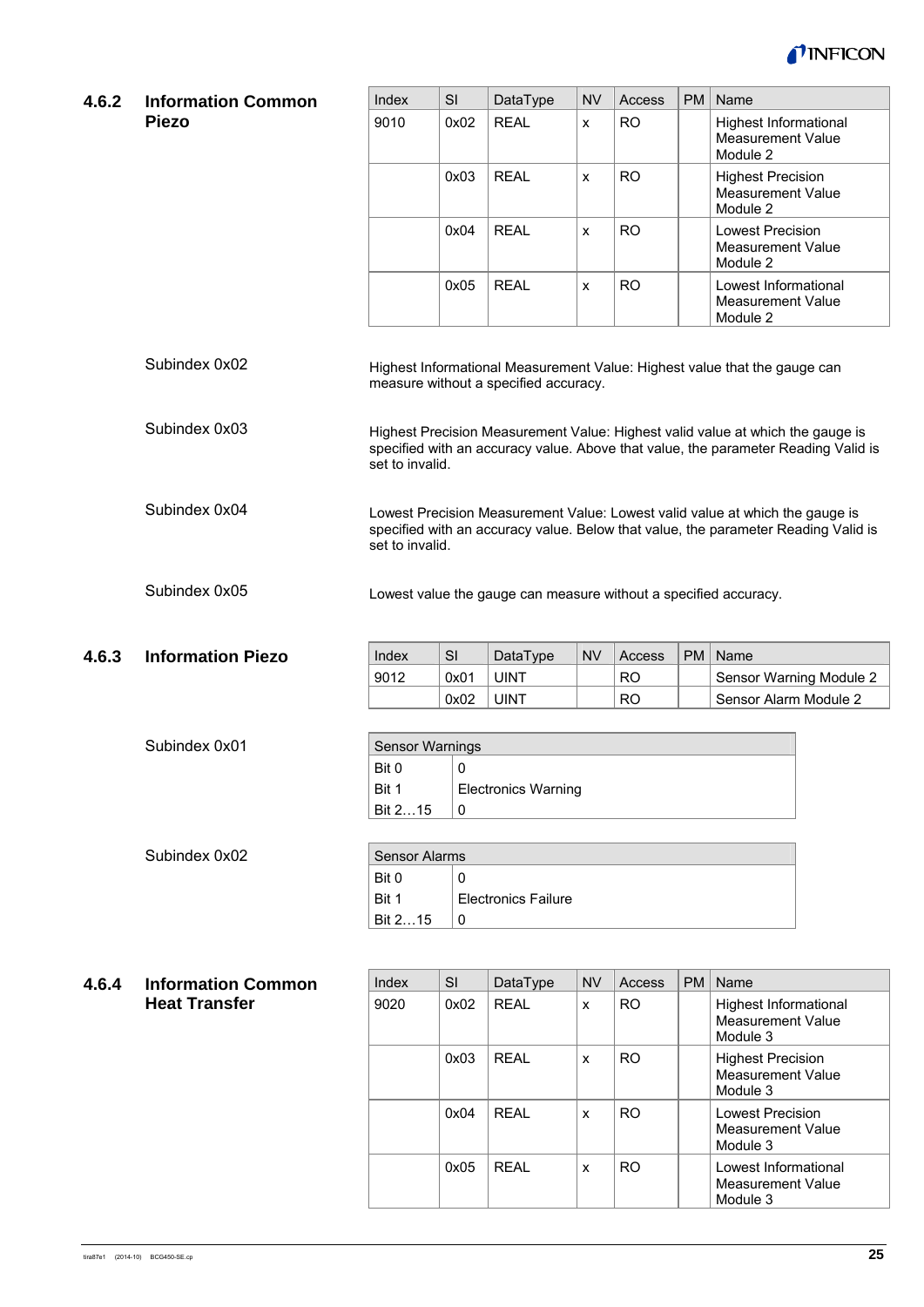

|                 | Highest Informational Measurement Value: Highest value that the gauge can<br>measure without a specified accuracy. |      |                                    |           |           |           |                                                                                                                                                                                                                                                                                                                                                                                                                |
|-----------------|--------------------------------------------------------------------------------------------------------------------|------|------------------------------------|-----------|-----------|-----------|----------------------------------------------------------------------------------------------------------------------------------------------------------------------------------------------------------------------------------------------------------------------------------------------------------------------------------------------------------------------------------------------------------------|
| Subindex 0x03   |                                                                                                                    |      |                                    |           |           |           |                                                                                                                                                                                                                                                                                                                                                                                                                |
| Subindex 0x04   |                                                                                                                    |      |                                    |           |           |           |                                                                                                                                                                                                                                                                                                                                                                                                                |
| Subindex 0x05   |                                                                                                                    |      |                                    |           |           |           |                                                                                                                                                                                                                                                                                                                                                                                                                |
|                 | Index                                                                                                              | SI   |                                    | <b>NV</b> | Access    | <b>PM</b> | Name                                                                                                                                                                                                                                                                                                                                                                                                           |
| <b>Transfer</b> | 9023                                                                                                               | 0x01 | <b>UINT</b>                        |           | <b>RO</b> |           | Sensor Warning Module 3                                                                                                                                                                                                                                                                                                                                                                                        |
|                 |                                                                                                                    | 0x02 | <b>UINT</b>                        |           | <b>RO</b> |           | Sensor Alarm Module 3                                                                                                                                                                                                                                                                                                                                                                                          |
| Subindex 0x01   | <b>Sensor Warnings</b><br>Bit 0<br>0<br>Bit 1<br>Electronics Warning<br>Bit 215<br>0                               |      |                                    |           |           |           |                                                                                                                                                                                                                                                                                                                                                                                                                |
|                 | <b>Information Heat</b>                                                                                            |      | set to invalid.<br>set to invalid. | DataType  |           |           | Highest Precision Measurement Value: Highest valid value at which the gauge is<br>specified with an accuracy value. Above that value, the parameter Reading Valid is<br>Lowest Precision Measurement Value: Lowest valid value at which the gauge is<br>specified with an accuracy value. Below that value, the parameter Reading Valid is<br>Lowest value the gauge can measure without a specified accuracy. |

| Subindex 0x02 | Sensor Alarms |                            |
|---------------|---------------|----------------------------|
|               | Bit 0         |                            |
|               | Bit 1         | <b>Electronics Failure</b> |
|               | Bit 215       |                            |

| 4.6.6 | <b>Information Common</b> | Index | <b>SI</b> | DataType                              | <b>NV</b> | Access    | <b>PM</b> | Name                                                                           |
|-------|---------------------------|-------|-----------|---------------------------------------|-----------|-----------|-----------|--------------------------------------------------------------------------------|
|       | <b>Hot Cathode Ion</b>    | 9030  | 0x02      | <b>REAL</b>                           | X         | <b>RO</b> |           | Highest Informational<br><b>Measurement Value</b><br>Module 4                  |
|       |                           |       | 0x03      | <b>REAL</b>                           | X         | <b>RO</b> |           | <b>Highest Precision</b><br>Measurement Value<br>Module 4                      |
|       |                           |       | 0x04      | <b>REAL</b>                           | X         | <b>RO</b> |           | Lowest Precision<br>Measurement Value<br>Module 4                              |
|       |                           |       | 0x05      | <b>REAL</b>                           | X         | <b>RO</b> |           | Lowest Informational<br>Measurement Value<br>Module 4                          |
|       | Subindex 0x02             |       |           | measure without a specified accuracy. |           |           |           | Highest Informational Measurement Value: Highest value that the gauge can      |
|       | Subindex 0x03             |       |           |                                       |           |           |           | Highest Precision Measurement Value: Highest valid value at which the gauge is |

Highest Precision Measurement Value: Highest valid value at which the gauge is specified with an accuracy value. Above that value, the parameter Reading Valid is set to invalid.

Lowest Precision Measurement Value: Lowest valid value at which the gauge is specified with an accuracy value. Below that value, the parameter Reading Valid is set to invalid. Subindex 0x04

Subindex 0x05

Lowest value the gauge can measure without a specified accuracy.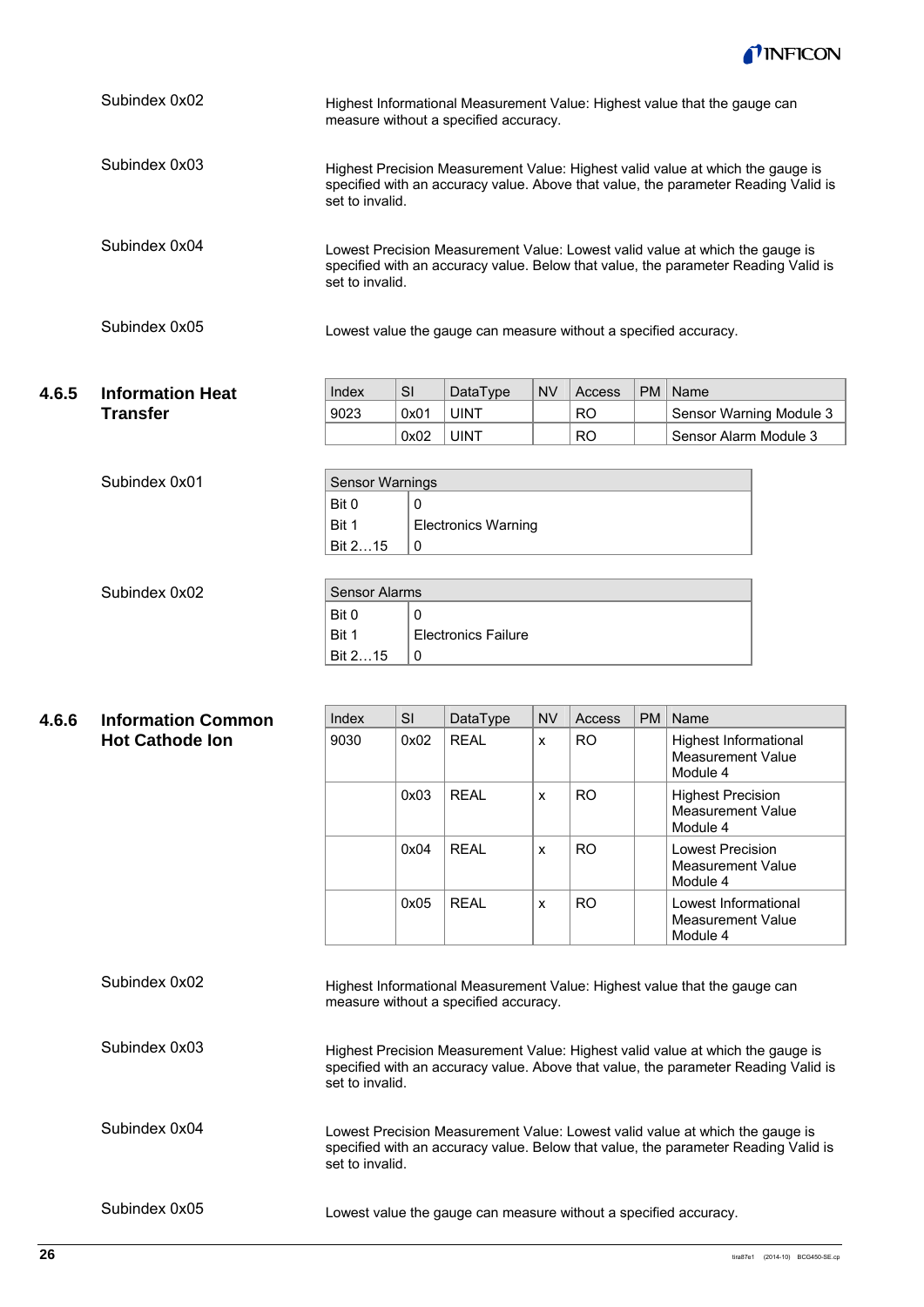

#### **4.6.7 Information Hot Cathode Ion**

| Index | SI   | DataType    | <b>NV</b> | Access    | PM   Name               |
|-------|------|-------------|-----------|-----------|-------------------------|
| 9035  | 0x01 | <b>UINT</b> |           | RO.       | Sensor Warning Module 4 |
|       | 0x02 | <b>UINT</b> |           | <b>RO</b> | Sensor Alarm Module 4   |

| Subindex 0x01 | <b>Sensor Warnings</b> |                            |  |  |  |
|---------------|------------------------|----------------------------|--|--|--|
|               | Bit 0                  | Sensor Filament 1 Warning  |  |  |  |
|               | Bit 1                  | Sensor Filament 2 Warning  |  |  |  |
|               | Bit 28                 | 0                          |  |  |  |
|               | Bit 9                  | <b>Electronics Warning</b> |  |  |  |
|               | <b>Bit 10</b>          | 0                          |  |  |  |
|               | <b>Bit 11</b>          | Pressure to high for Degas |  |  |  |
|               | Bit 1215               | 0                          |  |  |  |

| Subindex 0x02 | <b>Sensor Alarms</b> |                            |  |  |  |  |
|---------------|----------------------|----------------------------|--|--|--|--|
|               | Bit 0                | Sensor Filament 1 Alarm    |  |  |  |  |
|               | Bit 1                | Sensor Filament 2 Alarm    |  |  |  |  |
|               | Bit $28$             | 0                          |  |  |  |  |
|               | Bit 9                | <b>Electronics Faliure</b> |  |  |  |  |
|               | <b>Bit 10</b>        | 0                          |  |  |  |  |
|               | <b>Bit 11</b>        | Overpressure Emission OFF  |  |  |  |  |
|               | Bit 1215             | 0                          |  |  |  |  |

| 4.6.8 | <b>Information Trip</b> | Index                   | <b>SI</b> | DataType    | <b>NV</b> | Access         | <b>PM</b> | Name                                                                                |
|-------|-------------------------|-------------------------|-----------|-------------|-----------|----------------|-----------|-------------------------------------------------------------------------------------|
|       | Point 1/2               | 900E                    | 0x01      | <b>REAL</b> |           | R <sub>O</sub> |           | Input Value Trip Point 1                                                            |
|       |                         | 900F                    | 0x01      | <b>REAL</b> |           | R <sub>O</sub> |           | Input Value Trip Point 2                                                            |
|       | Subindex 0x01 (900E)    | $0x800E$ , SI $0x0E$ ). |           |             |           |                |           | Input Value Trip Point 1: Trip Point Input value as referenced by Source Index (I   |
|       | Subindex 0x01 (900F)    | $0x800F$ , SI $0x0E$ ). |           |             |           |                |           | Input Value Trip Point 2: 0 Trip Point Input value as referenced by Source Index (I |

### **4.7 Device Area (0xF000...0xAFFF)**

## **4.7.1 Semiconductor Device Profile**

| 4.7.1 | <b>Semiconductor Device</b> | Index | SI   | DataType                                       | <b>NV</b> | Access    | <b>PM</b> | Name                                                                             |
|-------|-----------------------------|-------|------|------------------------------------------------|-----------|-----------|-----------|----------------------------------------------------------------------------------|
|       | <b>Profile</b>              | F000  | 0x01 | <b>UINT</b>                                    |           | <b>RO</b> |           | Index Distance                                                                   |
|       |                             |       | 0x02 | <b>UINT</b>                                    |           | <b>RO</b> |           | Maximum Number of<br>Modules                                                     |
|       | Subindex 0x01               |       |      | $ETG.5003 = 0x10$ , e.g. $0x6000$ , $0x6010$ . |           |           |           | Index Distance: Index offset between PDO entries of two consecutive modules (for |
|       | Subindex 0x02               |       |      |                                                |           |           |           | Maximum Number of Modules: For the BCG450 this value always is 4.                |
|       | 4.7.2 Module Profile List   | Index | SI   | DataType                                       | <b>NV</b> | Access    | <b>PM</b> | Name                                                                             |
|       |                             | F010  | 0x01 | <b>UDINT</b>                                   |           | <b>RO</b> |           | Profile Number Module 1                                                          |

0x02 UDINT | RO | Profile Number Module 2 0x03 UDINT | RO | Profile Number Module 3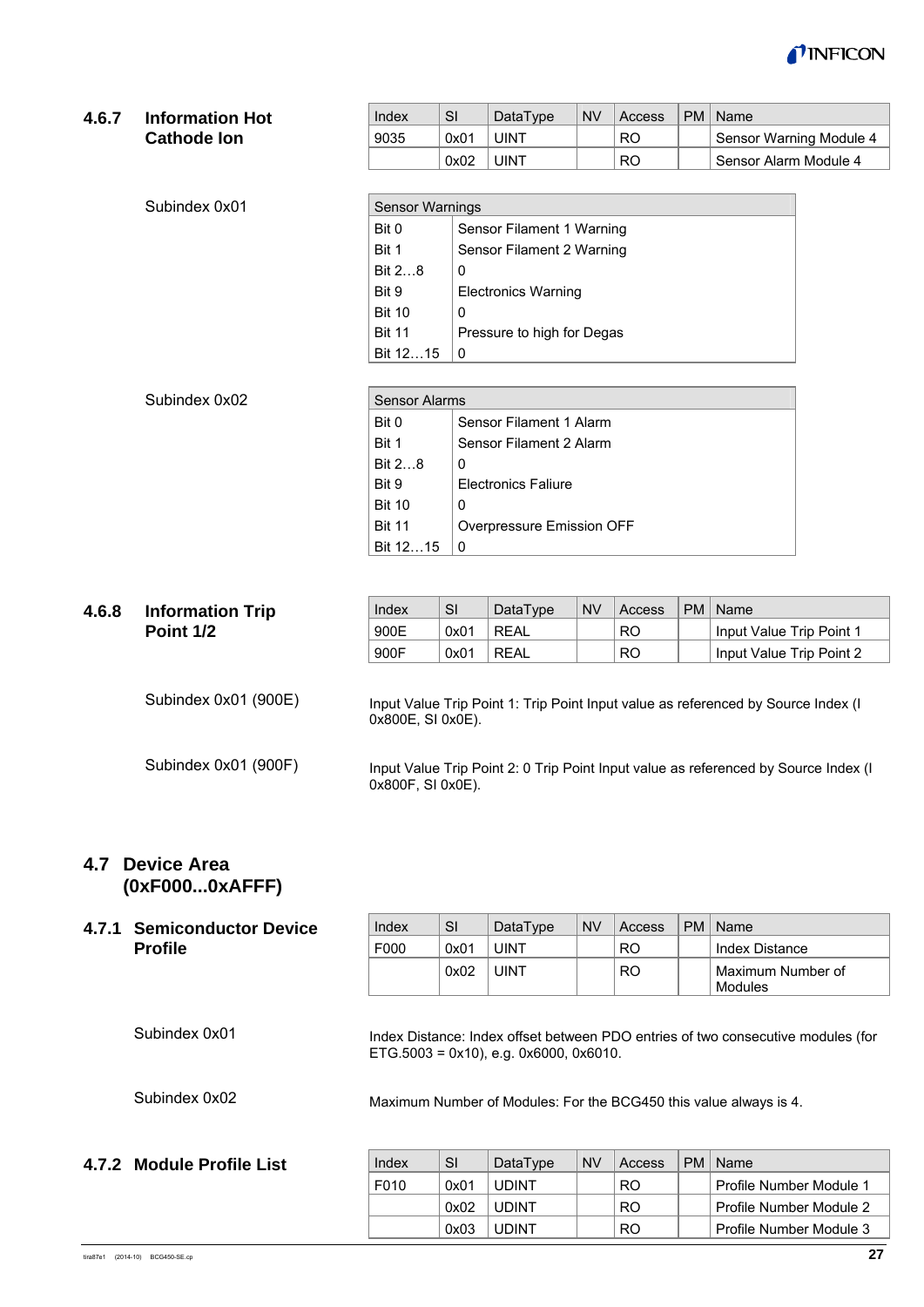

|               | 0x04 | <b>UDINT</b>                                                         | <b>RO</b> | Profile Number Module 4 |
|---------------|------|----------------------------------------------------------------------|-----------|-------------------------|
| Subindex 0x01 |      | Each sub-index lists the profile-number of the corresponding module. |           |                         |
| Subindex 0x02 |      | Each sub-index lists the profile-number of the corresponding module. |           |                         |
| Subindex 0x03 |      | Each sub-index lists the profile-number of the corresponding module. |           |                         |
| Subindex 0x04 |      | Each sub-index lists the profile-number of the corresponding module. |           |                         |

## **4.7.3 Exceptions**

### **4.7.4 Active Exception Status**

Active Exception Status

| Index | SI | DataType     | <b>NV</b> | Access |    | PM   Name              |
|-------|----|--------------|-----------|--------|----|------------------------|
| F380  |    | <b>USINT</b> |           | RO     | tx | ActiveException Status |
|       |    |              |           |        |    |                        |

| <b>Active Exception Status</b> |                           |  |  |  |  |
|--------------------------------|---------------------------|--|--|--|--|
| Bit 0                          | Device Warning            |  |  |  |  |
| Bit 1                          | Manufacturer Warning      |  |  |  |  |
| Bit 2                          | Device Error              |  |  |  |  |
| Bit 3                          | <b>Manufacturer Error</b> |  |  |  |  |
| Bit 47                         | 0                         |  |  |  |  |

### **4.7.5 Active Device Warning Details**

The "active device warning details" parameter describes the warning state of the complete device.

| Index | SI   | DataType     | <b>NV</b> | Access         | <b>PM</b> | Name                                                 |
|-------|------|--------------|-----------|----------------|-----------|------------------------------------------------------|
| F381  | 0x01 | <b>UDINT</b> |           | R <sub>O</sub> | tx        | Active Device Warning<br>Details Device              |
|       | 0x02 | <b>UDINT</b> |           | R <sub>O</sub> | tx        | <b>Active Device Warning</b><br>Details Module 1     |
|       | 0x03 | <b>UDINT</b> |           | R <sub>O</sub> | tx        | Active Device Warning<br>Details Module 2            |
|       | 0x04 | <b>UDINT</b> |           | R <sub>O</sub> | tx        | Active Device Warning<br>Details Module 3            |
|       | 0x05 | <b>UDINT</b> |           | R <sub>O</sub> | tx        | Active Device Warning<br>Details Module 4            |
| F382  | 0x01 | <b>UDINT</b> |           | <b>RO</b>      | tx        | <b>Active Manufacturer</b><br><b>Warning Details</b> |

| Subindex 0x01 |                                                     | Active Device Warning Details (Index F381)          |  |  |  |
|---------------|-----------------------------------------------------|-----------------------------------------------------|--|--|--|
|               | Bit $02$                                            | 0                                                   |  |  |  |
|               | Bit 3                                               | <b>EEPROM</b> exception                             |  |  |  |
|               | Bit 431                                             | 0                                                   |  |  |  |
|               |                                                     |                                                     |  |  |  |
| Subindex 0x02 | Active Device Warning Details Module 1 (Index F381) |                                                     |  |  |  |
|               | Bit 0                                               | 0                                                   |  |  |  |
|               | Bit 1                                               | Electronics warning                                 |  |  |  |
|               | Bit 231                                             | 0                                                   |  |  |  |
|               |                                                     |                                                     |  |  |  |
| Subindex 0x03 |                                                     | Active Device Warning Details Module 2 (Index F381) |  |  |  |
|               | Bit 031                                             | 0                                                   |  |  |  |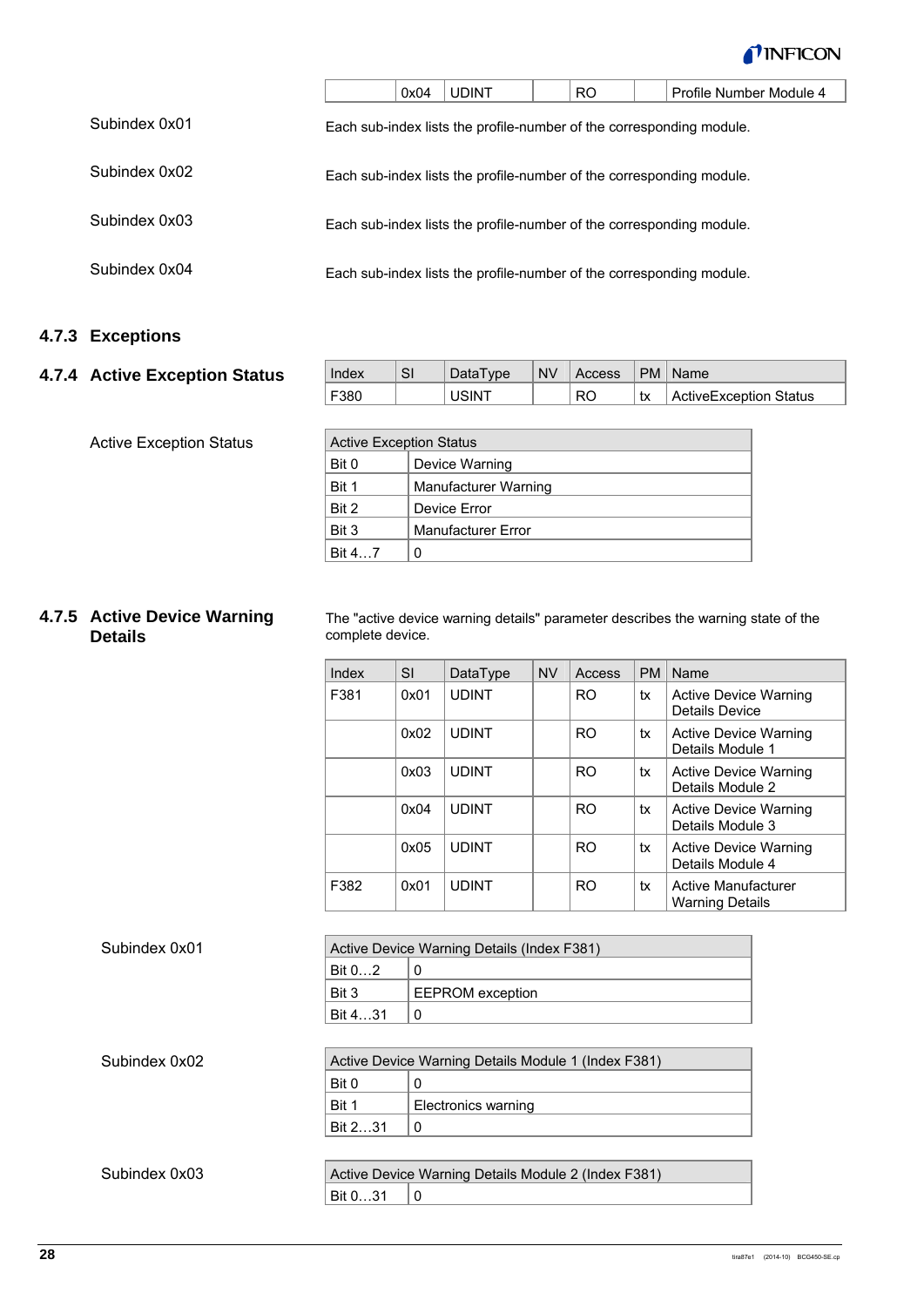

| Subindex 0x04 |                                                     | Active Device Warning Details Module 3 (Index F381)                                    |  |  |  |
|---------------|-----------------------------------------------------|----------------------------------------------------------------------------------------|--|--|--|
|               | Bit 0                                               | 0                                                                                      |  |  |  |
|               | Bit 1                                               | Electronics warning                                                                    |  |  |  |
|               | Bit 231                                             | 0                                                                                      |  |  |  |
|               |                                                     |                                                                                        |  |  |  |
| Subindex 0x05 | Active Device Warning Details Module 4 (Index F381) |                                                                                        |  |  |  |
|               | Bit 0                                               | 0                                                                                      |  |  |  |
|               | Bit 1                                               | Electronics warning                                                                    |  |  |  |
|               | Bit 231                                             | 0                                                                                      |  |  |  |
|               |                                                     |                                                                                        |  |  |  |
| Subindex 0x01 | Active Manufacturer Warning Details (Index F382)    |                                                                                        |  |  |  |
|               | Bit 0                                               | Internal Communication Exception (between<br>EtherCAT-Protocol and Device-Application) |  |  |  |
|               | Bit 131                                             | $\mathbf{0}$                                                                           |  |  |  |

### **4.7.6 Active Device Error Details**

The "active device error details" parameter describes the error state of the complete device.

| Index | SI   | DataType     | <b>NV</b> | Access         | <b>PM</b> | Name                                           |
|-------|------|--------------|-----------|----------------|-----------|------------------------------------------------|
| F383  | 0x01 | <b>UDINT</b> |           | R <sub>O</sub> | tx        | <b>Active Device Error Details</b><br>Device   |
|       | 0x02 | <b>UDINT</b> |           | <b>RO</b>      | tx        | <b>Active Device Error Details</b><br>Module 1 |
|       | 0x03 | <b>UDINT</b> |           | <b>RO</b>      | tx        | Active Device Error Details<br>Module 2        |
|       | 0x04 | <b>UDINT</b> |           | <b>RO</b>      | tx        | <b>Active Device Error Details</b><br>Module 3 |
|       | 0x05 | <b>UDINT</b> |           | <b>RO</b>      | tx        | Active Device Error Details<br>Module 4        |
| F384  | 0x01 | <b>UDINT</b> |           | R <sub>O</sub> | tx        | <b>Active Manufacturer Error</b><br>Details    |

| Subindex 0x01 (F383) | Active Device Error Details Device(Index F383) |                                                  |  |  |  |  |
|----------------------|------------------------------------------------|--------------------------------------------------|--|--|--|--|
|                      | Bit 0                                          | 0                                                |  |  |  |  |
|                      | Bit 1                                          | uP exception                                     |  |  |  |  |
|                      | Bit 231                                        | 0                                                |  |  |  |  |
|                      |                                                |                                                  |  |  |  |  |
| Subindex 0x02 (F383) | Capacitance Diaphragm                          | Active Device Error Details Module 1(Index F383) |  |  |  |  |
|                      | Bit 0                                          | 0                                                |  |  |  |  |
|                      | Bit 1                                          | Electronics failure                              |  |  |  |  |
|                      | Bit 231                                        | 0                                                |  |  |  |  |
|                      |                                                |                                                  |  |  |  |  |
| Subindex 0x03 (F383) | Piezo                                          | Active Device Error Details Module 2(Index F383) |  |  |  |  |
|                      | Bit 0                                          | 0                                                |  |  |  |  |
|                      | Bit 1                                          | Electronics failure                              |  |  |  |  |
|                      | Bit 231                                        | 0                                                |  |  |  |  |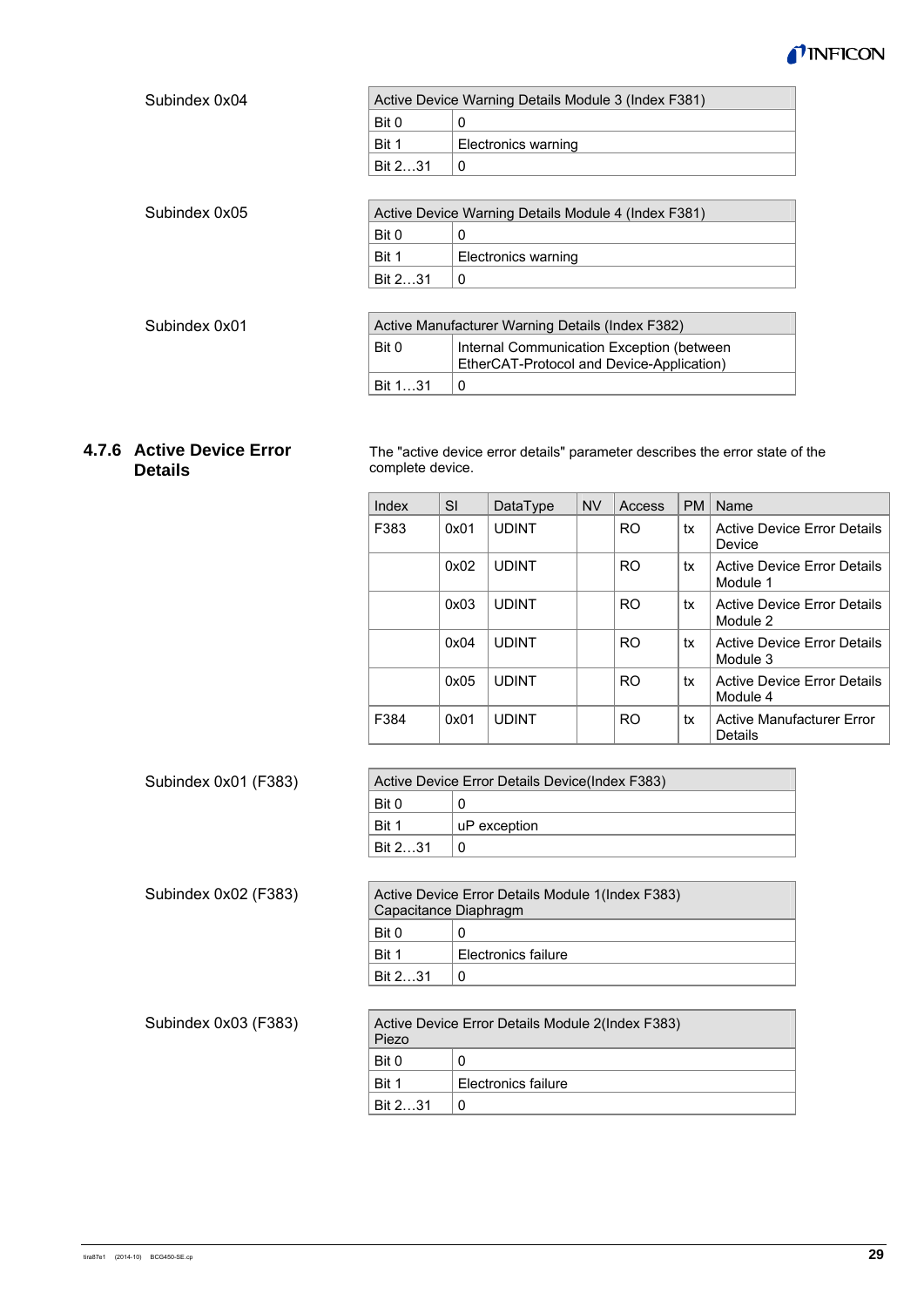

| Subindex 0x04 (F383) | <b>Heat Transfer</b>                           | Active Device Error Details Module 3(Index F383)                                       |  |  |  |
|----------------------|------------------------------------------------|----------------------------------------------------------------------------------------|--|--|--|
|                      | Bit 0                                          | 0                                                                                      |  |  |  |
|                      | Bit 1                                          | Electronics failure                                                                    |  |  |  |
|                      | Bit 231                                        | 0                                                                                      |  |  |  |
|                      |                                                |                                                                                        |  |  |  |
| Subindex 0x05 (F383) | <b>Hot Cathode</b>                             | Active Device Error Details Module 4(Index F383)                                       |  |  |  |
|                      | Bit 0                                          | 0                                                                                      |  |  |  |
|                      | Bit 1                                          | Electronics failure                                                                    |  |  |  |
|                      | Bit 231                                        | 0                                                                                      |  |  |  |
|                      |                                                |                                                                                        |  |  |  |
| Subindex 0x01 (F384) | Active Manufacturer Error Details (Index F384) |                                                                                        |  |  |  |
|                      | Bit 0                                          | Internal Communication Exception (between<br>EtherCAT-Protocol and Device-Application) |  |  |  |
|                      | Bit 1                                          | Wrong software version used in base device                                             |  |  |  |
|                      | Bit 2                                          | Wrong sensor type detected                                                             |  |  |  |
|                      | Bit 331                                        | $\Omega$                                                                               |  |  |  |
|                      |                                                |                                                                                        |  |  |  |

### **4.7.7 Latched Device Warning Details**

| Index | SI   | DataType     | <b>NV</b> | Access         | <b>PM</b> | Name                                           |
|-------|------|--------------|-----------|----------------|-----------|------------------------------------------------|
| F390  |      | <b>USINT</b> |           | RO             | tx        | <b>Latched Exceptions Status</b>               |
| F391  | 0x01 | <b>UDINT</b> |           | R <sub>O</sub> | tx        | Latched Device Warning<br>Details Device       |
|       | 0x02 | <b>UDINT</b> |           | R <sub>O</sub> | tx        | Latched Device Warning<br>Details Module 1     |
|       | 0x03 | <b>UDINT</b> |           | R <sub>O</sub> | tx        | Latched Device Warning<br>Details Module 2     |
|       | 0x04 | <b>UDINT</b> |           | R <sub>O</sub> | tx        | Latched Device Warning<br>Details Module 3     |
|       | 0x05 | <b>UDINT</b> |           | R <sub>O</sub> | tx        | Latched Device Warning<br>Details Module 4     |
| F392  | 0x01 | <b>UDINT</b> |           | R <sub>O</sub> | tx        | Latched Manufacturer<br><b>Warning Details</b> |

| <b>Latched Exceptions Status</b> | Latched version of 0xF380.                                             |
|----------------------------------|------------------------------------------------------------------------|
| Subindex 0x01 (F391)             | Latched Device Warning Details Device: Latched version of 0xF381:01.   |
| Subindex 0x02 (F391)             | Latched Device Warning Details Module 1: Latched version of 0xF381:02. |
| Subindex 0x03 (F391)             | Latched Device Warning Details Module 2: Latched version of 0xF381:03. |
| Subindex 0x04 (F391)             | Latched Device Warning Details Module 3: Latched version of 0xF381:04. |
| Subindex 0x05 (F391)             | Latched Device Warning Details Module 4: Latched version of 0xF381:05. |
| Subindex 0x01 (F392)             | Latched Manufacturer Warning Details: Latched version of 0xF382:01.    |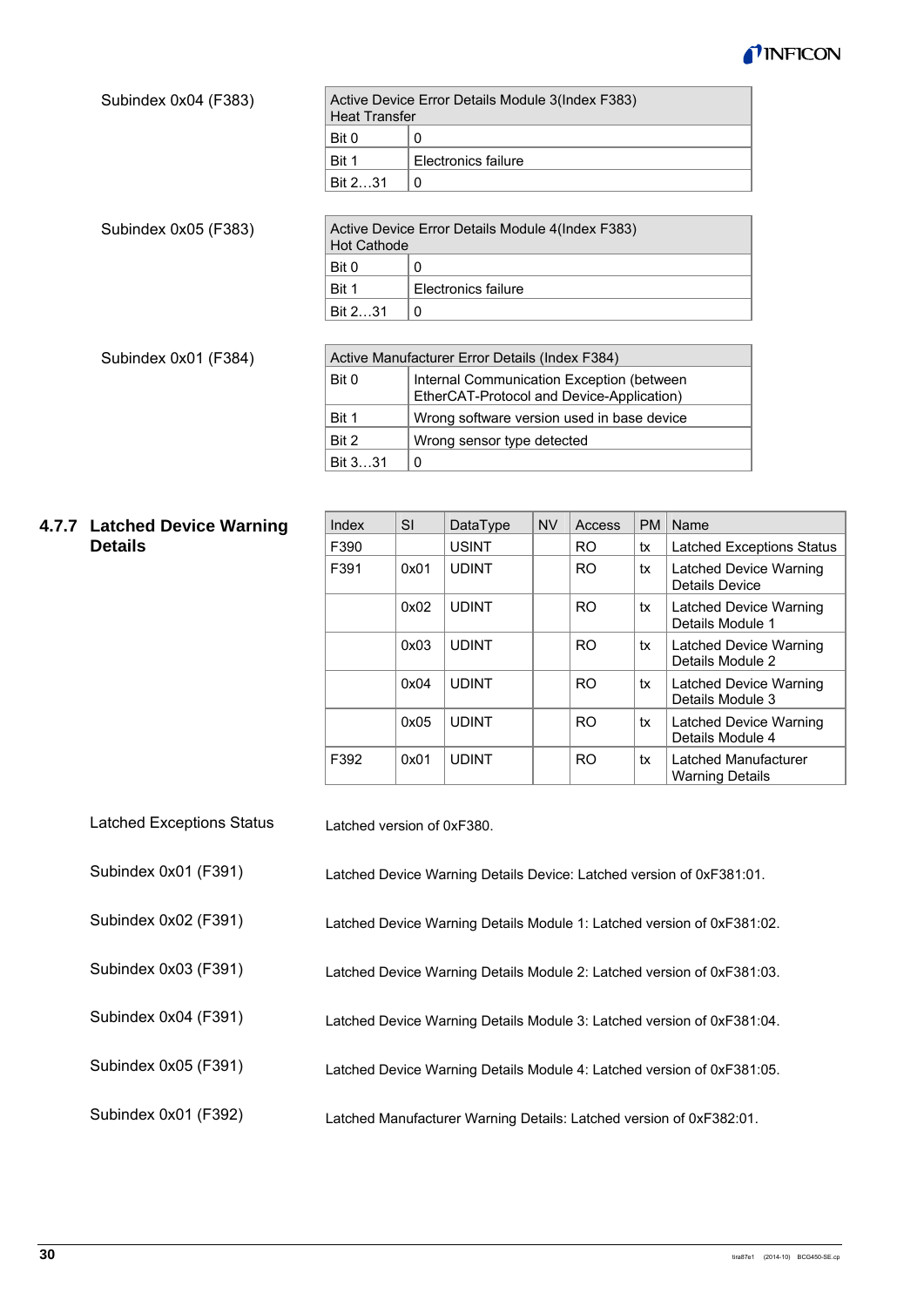

#### **4.7.8 Latched Device Error Details**

Subindex 0x02 (F393)

Subindex 0x04 (F393)

Subindex 0x05 (F393)

Subindex 0x01 (F394)

**4.7.9 Device Warning Mask** 

| Index | SI   | DataType     | <b>NV</b> | Access         | <b>PM</b> | Name                                         |
|-------|------|--------------|-----------|----------------|-----------|----------------------------------------------|
| F393  | 0x01 | <b>UDINT</b> |           | R <sub>O</sub> | tx        | Latched Device Error<br>Details Device       |
|       | 0x02 | <b>UDINT</b> |           | <b>RO</b>      | tx        | Latched Device Error<br>Details Module 1     |
|       | 0x03 | <b>UDINT</b> |           | <b>RO</b>      | tx        | Latched Device Error<br>Details Module 2     |
|       | 0x04 | <b>UDINT</b> |           | <b>RO</b>      | tx        | Latched Device Error<br>Details Module 3     |
|       | 0x05 | <b>UDINT</b> |           | <b>RO</b>      | tx        | Latched Device Error<br>Details Module 4     |
| F394  | 0x01 | <b>UDINT</b> |           | R <sub>O</sub> | tx        | Latched Manufacturer<br><b>Error Details</b> |

Latched Device Error Details Device: Latched version of 0xF383:01. Subindex 0x01 (F393)

Latched Device Error Details Module 1: Latched version of 0xF383:02.

Latched Device Error Details Module 2: Latched version of 0xF383:03. Subindex 0x03 (F393)

Latched Device Error Details Module 3: Latched version of 0xF383:04.

Latched Device Error Details Module 4: Latched version of 0xF383:05.

Latched Manufacturer Error Details: Latched version of 0xF384:01.

| Index | <b>SI</b> | DataType     | <b>NV</b> | Access    | <b>PM</b> | Name                            |
|-------|-----------|--------------|-----------|-----------|-----------|---------------------------------|
| F3A1  | 0x01      | <b>UDINT</b> | X         | <b>RW</b> |           | Device Warning Mask<br>Device   |
|       | 0x02      | <b>UDINT</b> | x         | <b>RW</b> |           | Device Warning Mask<br>Module 1 |
|       | 0x03      | <b>UDINT</b> | X         | <b>RW</b> |           | Device Warning Mask<br>Module 2 |
|       | 0x04      | <b>UDINT</b> | X         | <b>RW</b> |           | Device Warning Mask<br>Module 3 |
|       | 0x05      | <b>UDINT</b> | X         | <b>RW</b> |           | Device Warning Mask<br>Module 4 |
| F3A2  | 0x01      | <b>UDINT</b> | x         | <b>RW</b> |           | Manufacturer Warning<br>Mask    |

| Subindex 0x01 (F3A1) | Device Warning Mask Device: Mask bits for 0xF381:01 and 0xF391:01. |
|----------------------|--------------------------------------------------------------------|
|----------------------|--------------------------------------------------------------------|

| Subindex 0x02 (F3A1) | Device Warning Mask Module 1: Mask bits for 0xF381:02 and 0xF391:02. |
|----------------------|----------------------------------------------------------------------|
| Subindex 0x03 (F3A1) | Device Warning Mask Module 2: Mask bits for 0xF381:03 and 0xF391:03. |
| Subindex 0x04 (F3A1) | Device Warning Mask Module 3: Mask bits for 0xF381:04 and 0xF391:04. |
| Subindex 0x05 (F3A1) | Device Warning Mask Module 4: Mask bits for 0xF381:05 and 0xF391:05. |
| Subindex 0x01 (F3A2) | Manufacturer Warning Mask: Mask bits for 0xF382:01 and 0xF392:01.    |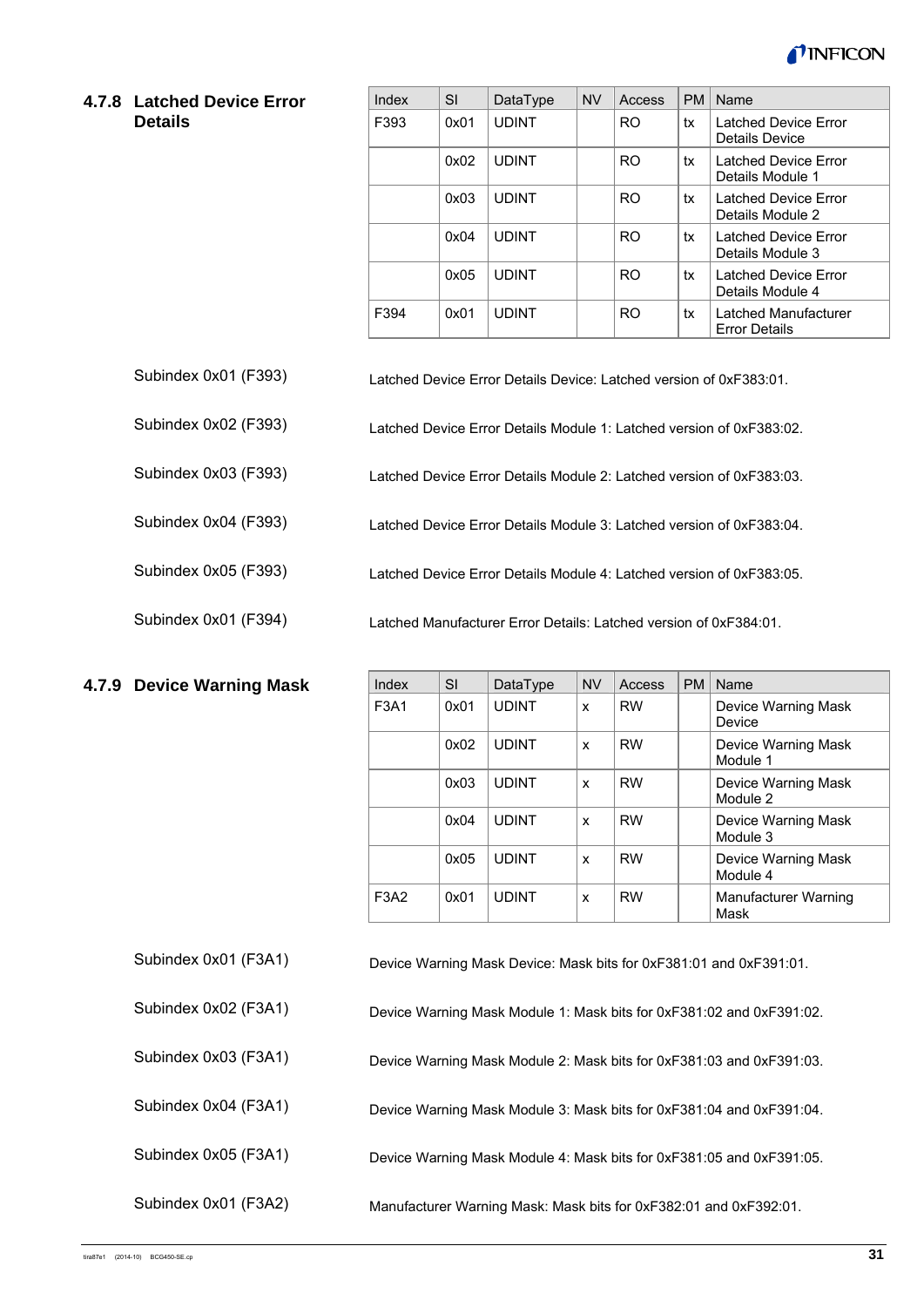

#### **4.7.10 Device Error Mask**

| Index                         | SI   | DataType     | <b>NV</b> | Access    | <b>PM</b> | Name                          |
|-------------------------------|------|--------------|-----------|-----------|-----------|-------------------------------|
| F <sub>3</sub> A <sub>3</sub> | 0x01 | <b>UDINT</b> | X         | <b>RW</b> |           | Device Error Mask Device      |
|                               | 0x02 | <b>UDINT</b> | X         | <b>RW</b> |           | Device Error Mask<br>Module 1 |
|                               | 0x03 | <b>UDINT</b> | X         | <b>RW</b> |           | Device Error Mask<br>Module 2 |
|                               | 0x04 | <b>UDINT</b> | X         | <b>RW</b> |           | Device Error Mask<br>Module 3 |
|                               | 0x05 | <b>UDINT</b> | X         | <b>RW</b> |           | Device Error Mask<br>Module 4 |
| F3A4                          | 0x01 | <b>UDINT</b> | x         | <b>RW</b> |           | Manufacturer Error Mask       |

- Device Error Mask Device: Mask bits for 0xF383:01 and 0xF393:01. Subindex 0x01 (F3A3)
- Device Error Mask Module 1: Mask bits for 0xF383:02 and 0xF393:02. Subindex 0x02 (F3A3)
- Device Error Mask Module 2: Mask bits for 0xF383:03 and 0xF393:03. Subindex 0x03 (F3A3)
- Device Error Mask Module 3: Mask bits for 0xF383:04 and 0xF393:04. Subindex 0x04 (F3A3)
- Device Error Mask Module 4: Mask bits for 0xF383:05 and 0xF393:05. Subindex 0x05 (F3A3)
- Manufacturer Error Mask: Mask bits for 0xF384:01 and 0xF394:01. Subindex 0x01 (F3A4)

#### **4.7.11 Comination Gauge**

| Index | SI   | DataType    | <b>NV</b> | Access         | <b>PM</b> | <b>Name</b>                                             |
|-------|------|-------------|-----------|----------------|-----------|---------------------------------------------------------|
| F640  | 0x01 | <b>BOOL</b> |           | RO.            | tx        | <b>Combination Gauge</b><br><b>Reading Valid</b>        |
|       | 0x02 | <b>BOOL</b> |           | R <sub>O</sub> | tx        | <b>Combination Gauge</b><br>Overrange Exceeded          |
|       | 0x03 | <b>BOOL</b> |           | RO.            | tx        | <b>Combination Gauge</b><br><b>Underrange Exceeded</b>  |
|       | 0x11 | RFAI        |           | R <sub>O</sub> | tx        | <b>Combination Gauge Active</b><br>Value                |
|       | 0x12 | <b>UINT</b> |           | RO             | tx        | <b>Combination Gauge Active</b><br><b>Sensor Number</b> |

| Subindex 0x01 | Identifies whether the complete vacuum pressure gauge (with several measuring<br>principles) is out of its absolute overrange or absolute underrange, or in any other<br>failure condition. |
|---------------|---------------------------------------------------------------------------------------------------------------------------------------------------------------------------------------------|
| Subindex 0x02 | If the bit "Overrange" is set, all modules of the gauge are in an overrange condition.                                                                                                      |
| Subindex 0x03 | If the bit "Underrange" is set, all modules of the gauge are in an underrange<br>condition                                                                                                  |
| Subindex 0x11 | The value copied from the measurement value of the active measuring module<br>used for the Input PDO.                                                                                       |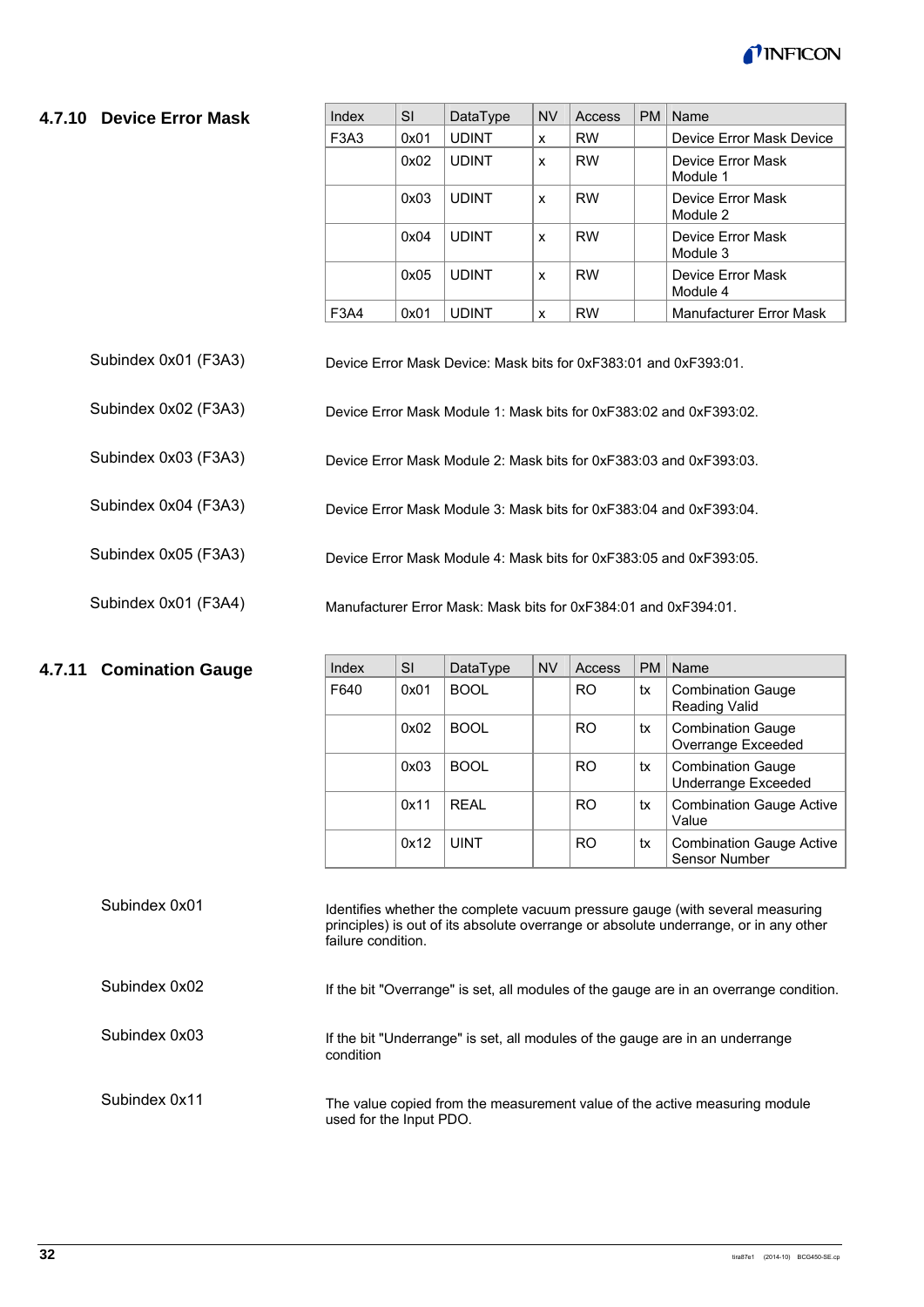

### Subindex 0x12

Identifies the module that is providing the measurement value, the latter of which is copied into the Active Value parameter for all Input PDO's.

| 0 | No module has a valid value                                          |
|---|----------------------------------------------------------------------|
| 1 | Capacitance diaphragm sensor is providing the<br><b>Active Value</b> |
| 2 | Piezo sensor is providing the Active Value                           |
| 3 | Heat Transfer sensor is providing the Active Value                   |
| 4 | Hot Cathode sensor is providing the Active Value                     |

### **4.7.12 Trip Point Output All**

| Index | SI   | DataType     | <b>NV</b> | Access         | <b>PM</b> | Name                              |
|-------|------|--------------|-----------|----------------|-----------|-----------------------------------|
| F641  | 0x01 | <b>UDINT</b> |           | R <sub>O</sub> | tx        | Trip Point Output All<br>Instance |

#### Subindex 0x01

Status of Trip Point instances.

| Trip Point Output All Instance |                                      |  |  |  |  |
|--------------------------------|--------------------------------------|--|--|--|--|
| Bit 0                          | Status High Trip (I 0x600E, SI 0x01) |  |  |  |  |
| Bit 1                          | Status Low Trip (I 0x600E S,I 0x02)  |  |  |  |  |
| Bit 2                          | Status High Trip (I 0x600F, SI 0x01) |  |  |  |  |
| Bit 3                          | Status Low Trip (I 0x600F, SI 0x02)  |  |  |  |  |
| Bit 431                        |                                      |  |  |  |  |

| 4.7.13 | <b>Input Latch Local</b> | Index                                                                                                                                                                                                                                                         | <b>SI</b> | DataType     | <b>NV</b>   | Access    | <b>PM</b>      | Name                                    |  |
|--------|--------------------------|---------------------------------------------------------------------------------------------------------------------------------------------------------------------------------------------------------------------------------------------------------------|-----------|--------------|-------------|-----------|----------------|-----------------------------------------|--|
|        | Timestamp                | F6F0                                                                                                                                                                                                                                                          | 0x01      | <b>UDINT</b> |             | <b>RO</b> | tx             | Input Latch Local<br>Timestamp module 1 |  |
|        |                          |                                                                                                                                                                                                                                                               | 0x02      | <b>UDINT</b> |             | <b>RO</b> | tx             | Input Latch Local<br>Timestamp module 2 |  |
|        |                          |                                                                                                                                                                                                                                                               | 0x03      | <b>UDINT</b> |             | <b>RO</b> | tx             | Input Latch Local<br>Timestamp module 3 |  |
|        |                          |                                                                                                                                                                                                                                                               | 0x04      | <b>UDINT</b> |             | <b>RO</b> | tx             | Input Latch Local<br>Timestamp module 4 |  |
|        | Subindex 0x01            | Local controller time corresponding to the input latch time in microseconds. It starts<br>at zero on device power-up. Mandatory if device has inputs. If device has no inputs<br>defined, this corresponds the time immediately prior to writing to input SM. |           |              |             |           |                |                                         |  |
|        | Subindex 0x02            | Local controller time corresponding to the input latch time in microseconds. It starts<br>at zero on device power-up. Mandatory if device has inputs. If device has no inputs<br>defined, this corresponds the time immediately prior to writing to input SM. |           |              |             |           |                |                                         |  |
|        | Subindex 0x03            | Local controller time corresponding to the input latch time in microseconds. It starts<br>at zero on device power-up. Mandatory if device has inputs. If device has no inputs<br>defined, this corresponds the time immediately prior to writing to input SM. |           |              |             |           |                |                                         |  |
|        | Subindex 0x04            | Local controller time corresponding to the input latch time in microseconds. It starts<br>at zero on device power-up. Mandatory if device has inputs. If device has no inputs<br>defined, this corresponds the time immediately prior to writing to input SM. |           |              |             |           |                |                                         |  |
|        |                          | Local and                                                                                                                                                                                                                                                     | $\sim$    | $D - L - T$  | <b>ABLE</b> |           | D <sub>N</sub> | $\mathbf{A}$                            |  |

#### Index SI DataType NV Access PM Name F840  $\vert$  0x01 UDINT  $\vert$  x  $\vert$  RW  $\vert$  Data Units 0x02 V\_STRING RW Password **4.7.14 Configure Device**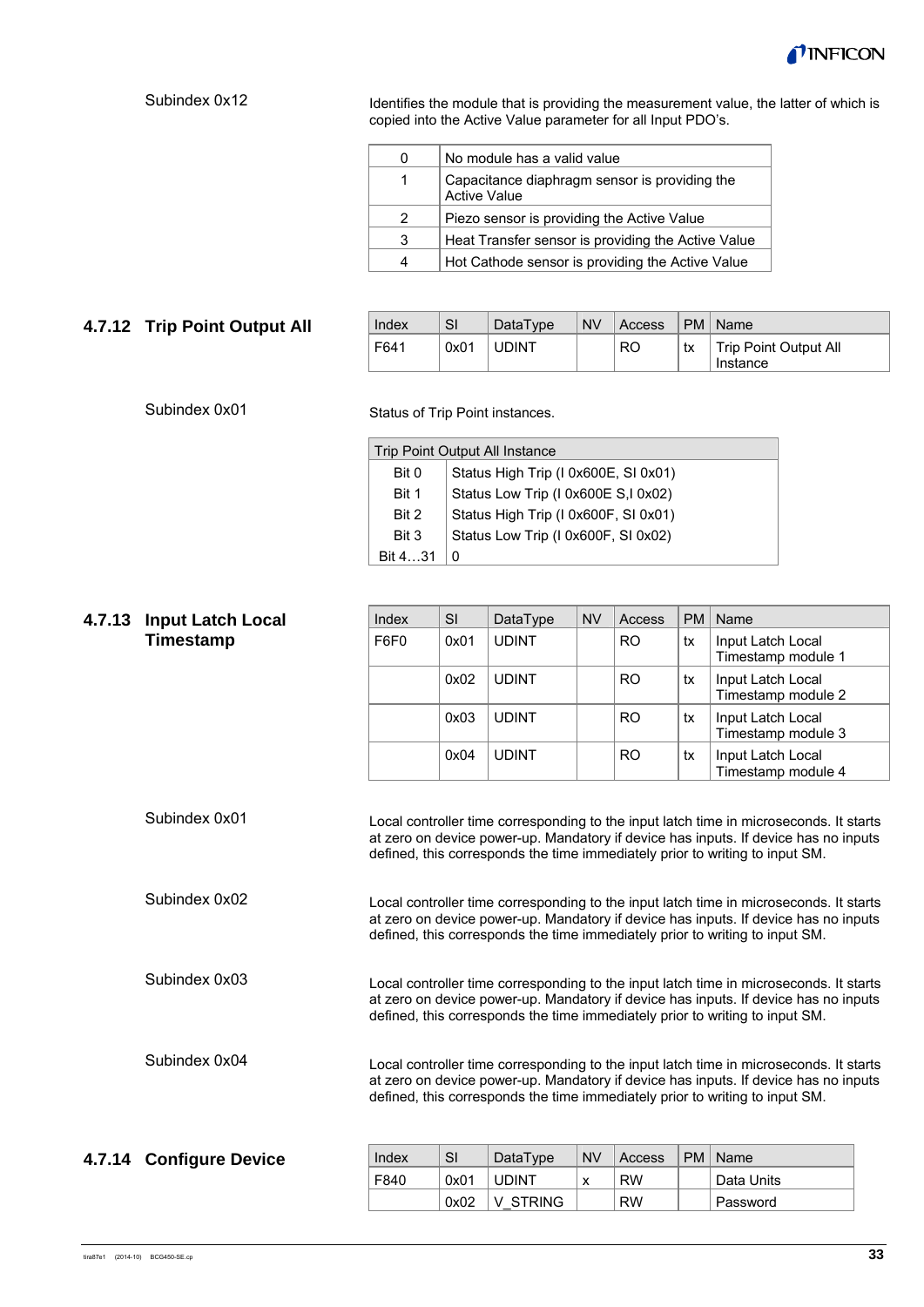

#### Subindex 0x01

Unit of the Value of the Analog Input Sensor Instance and all related parameters.

| Trip Point Output All Instance |                  |  |  |  |  |  |
|--------------------------------|------------------|--|--|--|--|--|
| 0x00220000                     | Pascal           |  |  |  |  |  |
| 0xFD4E0000                     | mbar             |  |  |  |  |  |
| 0x00A10000                     | Torr             |  |  |  |  |  |
| 0x00E00000                     | Counts (INFICON) |  |  |  |  |  |

#### Subindex 0x02

Writing the correspoinding password (vendor specified value) enables Access Rights (Index F940 Subindex 03)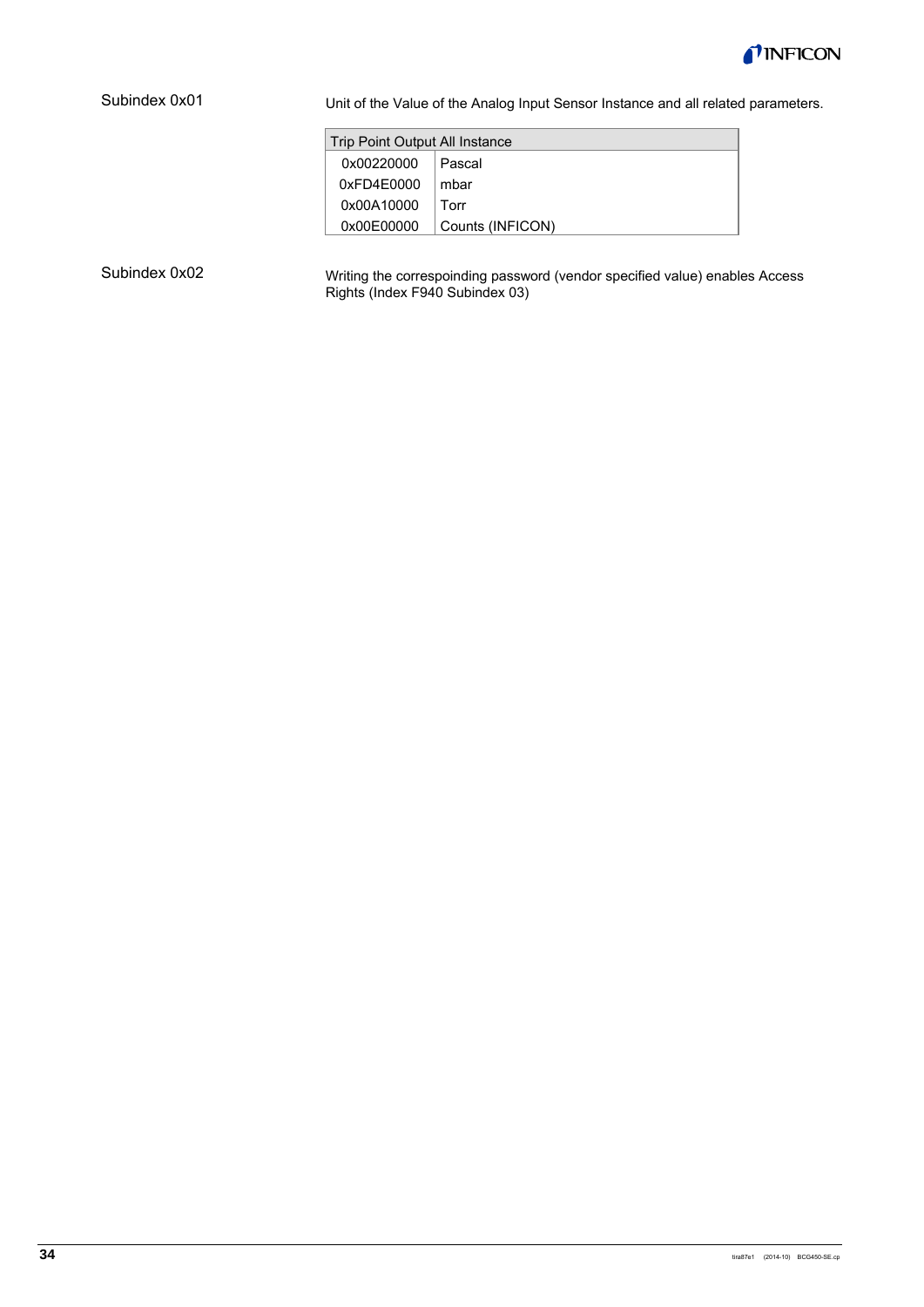

### **4.7.15 Information Device**

| Index            | SI   | DataType     | <b>NV</b> | Access    | <b>PM</b> | Name                                                          |
|------------------|------|--------------|-----------|-----------|-----------|---------------------------------------------------------------|
| F940             | 0x01 | <b>UDINT</b> |           | <b>RO</b> |           | <b>Measurement Principle</b>                                  |
|                  | 0x02 | <b>BYTE</b>  |           | <b>RO</b> |           | Number of Sensors                                             |
|                  | 0x03 | <b>USINT</b> |           | <b>RO</b> |           | <b>Access Rights</b>                                          |
|                  | 0x04 | V STRING     | x         | <b>RO</b> |           | SW Version VPG PCB                                            |
| F9F0             |      | V STRING     |           | <b>RO</b> |           | Manufacturer Serial<br>Number                                 |
| F9F1             | 0x01 | <b>UDINT</b> |           | <b>RO</b> |           | <b>CDP Functional</b><br><b>Generation Number</b><br>Module 1 |
|                  | 0x02 |              |           | <b>RO</b> |           | <b>CDP Functional</b><br><b>Generation Number</b><br>Module 2 |
|                  | 0x03 |              |           | <b>RO</b> |           | <b>CDP Functional</b><br><b>Generation Number</b><br>Module 3 |
|                  | 0x04 |              |           | <b>RO</b> |           | <b>CDP Functional</b><br><b>Generation Number</b><br>Module 4 |
| F9F <sub>2</sub> | 0x01 | <b>UDINT</b> |           | <b>RO</b> |           | <b>SDP Functional</b><br><b>Generation Number</b><br>Module 1 |
|                  | 0x02 | <b>UDINT</b> |           | <b>RO</b> |           | <b>SDP Functional</b><br><b>Generation Number</b><br>Module 2 |
|                  | 0x03 | <b>UDINT</b> |           | <b>RO</b> |           | <b>SDP Functional</b><br><b>Generation Number</b><br>Module 3 |
|                  | 0x04 | <b>UDINT</b> |           | <b>RO</b> |           | <b>SDP Functional</b><br><b>Generation Number</b><br>Module 4 |
| F9F3             |      | V STRING     |           | <b>RO</b> |           | Vendor Name                                                   |
| F9F4             | 0x01 | V STRING     |           | <b>RO</b> |           | Semiconductor SDP<br>Device Name Module 1                     |
|                  | 0x02 | V STRING     |           | <b>RO</b> |           | Semiconductor SDP<br>Device Name Module 2                     |
|                  | 0x03 | V_STRING     |           | <b>RO</b> |           | Semiconductor SDP<br>Device Name Module 3                     |
|                  | 0x04 | V STRING     |           | <b>RO</b> |           | Semiconductor SDP<br>Device Name Module 4                     |
| F9F5             | 0x01 | <b>USINT</b> |           | <b>RW</b> | rx<br>tx  | Output Identifier Module 1                                    |
|                  | 0x02 | <b>USINT</b> |           | <b>RW</b> | rx<br>tx  | Output Identifier Module 2                                    |
|                  | 0x03 | <b>USINT</b> |           | <b>RW</b> | rx<br>tx  | Output Identifier Module 3                                    |
|                  | 0x04 | <b>USINT</b> |           | <b>RW</b> | rx<br>tx  | Output Identifier Module 4                                    |
| F9F6             |      | <b>UDINT</b> |           | <b>RO</b> |           | Time since power on                                           |
| F9F7             |      | <b>UDINT</b> | x         | <b>RO</b> |           | Total time powered                                            |
| F9F8             |      | <b>UDINT</b> |           | <b>RO</b> |           | Firmware Update<br><b>Functional Generation</b><br>Number     |

#### Subindex 0x01 (F940)

Measurement principle assigned to the object instance.

The most significant nibble of the parameter represents the sensor type of the first Module, the second most significant nibble of the parameter represents the sensor type of the second Module, and so forth.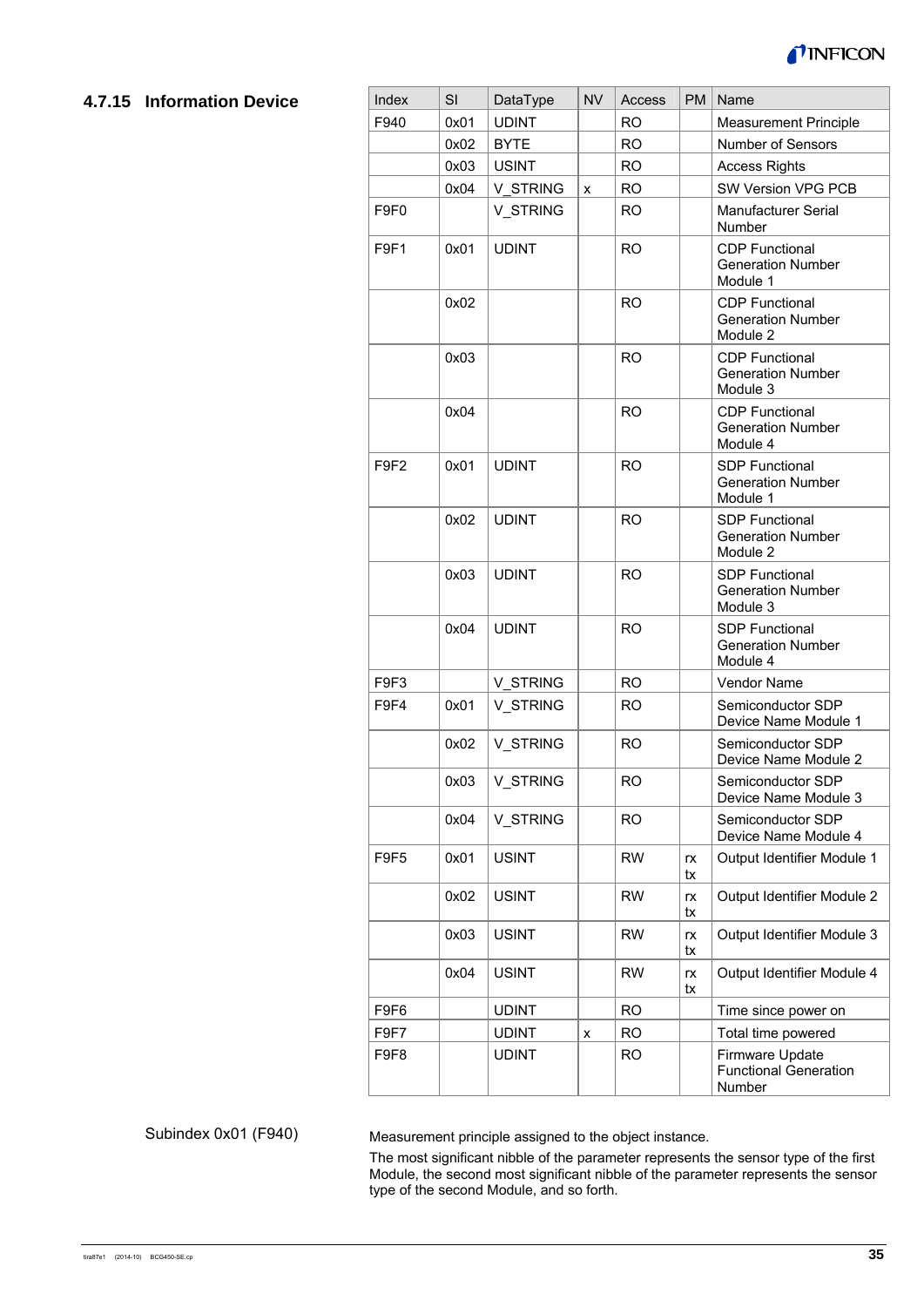

|   | Measurement Principle (Index F940) |  |  |  |  |  |
|---|------------------------------------|--|--|--|--|--|
|   | Capacitance Manometer              |  |  |  |  |  |
| 2 | Piezo                              |  |  |  |  |  |
| 3 | <b>Heat Transfer</b>               |  |  |  |  |  |
| 4 | Cold Cathode                       |  |  |  |  |  |
| 5 | <b>Hot Cathode</b>                 |  |  |  |  |  |

### Subindex 0x02 (F940)

Subindex 0x03 (F940)

#### Number of Sensors (Index F940): In this device are 4 sensors implemented.

|   | Access Rights (Index F940)                                                                                      |
|---|-----------------------------------------------------------------------------------------------------------------|
| 0 | User                                                                                                            |
|   | access to measurement and limited diagnostic features                                                           |
|   | Service                                                                                                         |
|   | access to additional diagnostic features (vendor specific)                                                      |
|   | Superuser                                                                                                       |
|   | access to vendor-specific parameters and features, e.g.<br>calibration parameters, model number, serial numbers |

Subindex 0x04 (F940)

Software version of the basic device.

### **4.7.16 Command Full Scale Adjust**

Execution of this command will start a Full Scale Adjust operation.

| Index       | SI   | DataType      | <b>NV</b> | Access         | PM   Name |
|-------------|------|---------------|-----------|----------------|-----------|
| <b>FB41</b> | 0x01 | V STRING      |           | <b>RW</b>      | Command   |
|             | 0x02 | <b>BYTE</b>   |           | RO.            | Status    |
|             | 0x03 | $V$ STRING(3) |           | R <sub>O</sub> | Response  |

Subindex 0x01

A full scale adjust command is initiated when the following byte sequence is sent.

| Command |                                                                           |
|---------|---------------------------------------------------------------------------|
| Byte 0  | 0: Full Scale Adjust                                                      |
| Byte 1  | Index of the Sensor Module. Value has to be 1<br>1: Capacitance Diaphragm |
| Byte 25 | Full Scale value (Data format: REAL). Value has to<br>be 0                |

| Status (supported values) |                                                               |  |  |  |
|---------------------------|---------------------------------------------------------------|--|--|--|
| 0                         | Last command completed, no errors, no reply available         |  |  |  |
| 1                         | Last command completed, no errors, reply available            |  |  |  |
| 2                         | Last command completed, errors present, no reply<br>available |  |  |  |
| 3                         | Last command completed, errors present, reply available       |  |  |  |
| 255                       | Command is executing                                          |  |  |  |
|                           |                                                               |  |  |  |

#### Subindex 0x03

| Response |                                                   |  |  |  |  |
|----------|---------------------------------------------------|--|--|--|--|
| Byte 0   | See Subindex 0x02                                 |  |  |  |  |
| Byte 1   | Unused                                            |  |  |  |  |
| Byte 2   | 0: Full Scale Adjust successful                   |  |  |  |  |
|          | 1: Full Scale Adjust failed: out-of-range         |  |  |  |  |
|          | 254: No previous Full Scale Adjust command issued |  |  |  |  |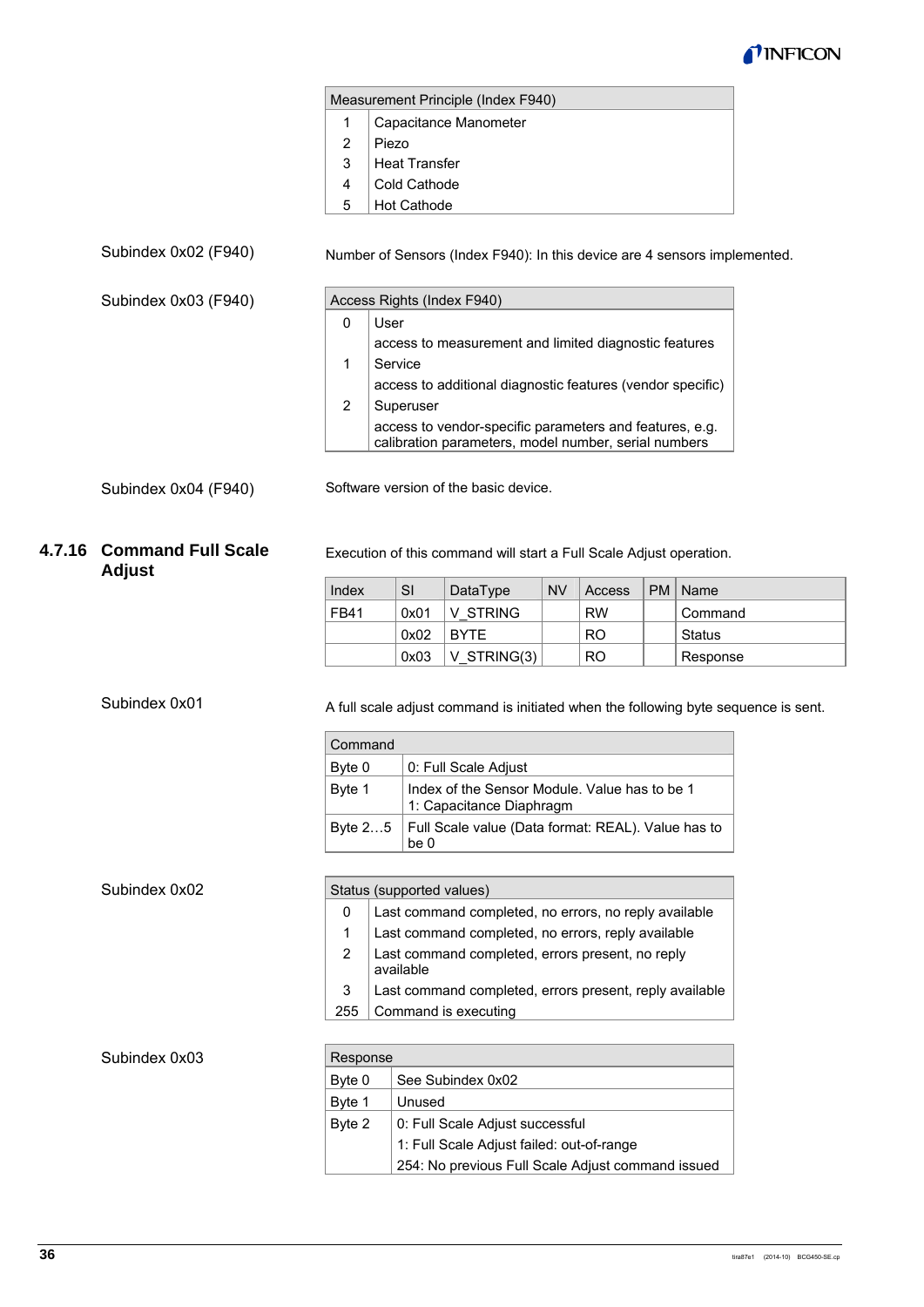

#### **4.7.17 Command Degas ON / OFF**

Execution of this command will initiate or cancel a degas operation.

| Index | SI   | DataType      | <b>NV</b> | Access    | PM   Name |
|-------|------|---------------|-----------|-----------|-----------|
| FB43  | 0x01 | $V$ STRING(2) |           | <b>RW</b> | Command   |
|       | 0x02 | <b>BYTE</b>   |           | RO.       | ˈ Status  |
|       | 0x03 | $V$ STRING(3) |           | RO.       | Response  |

Subindex 0x01

Subindex 0x02

Subindex 0x03

A degas command is initiated when the following byte sequence is sent.

| Command |                                                                 |
|---------|-----------------------------------------------------------------|
| Byte 0  | 0: Degas OFF                                                    |
|         | 1: Degas ON                                                     |
| Byte 1  | Index of the sensor module. Value has to be 4<br>4: Hot Cathode |

| Status (supported values) |                                                               |  |  |  |
|---------------------------|---------------------------------------------------------------|--|--|--|
| 0                         | Last command completed, no errors, no reply available         |  |  |  |
|                           | Last command completed, no errors, reply available            |  |  |  |
|                           | Last command completed, errors present, no reply<br>available |  |  |  |
| 3                         | Last command completed, errors present, reply available       |  |  |  |
| 255                       | Command is executing                                          |  |  |  |

| Response |                                                                                               |  |  |  |  |
|----------|-----------------------------------------------------------------------------------------------|--|--|--|--|
| Byte 0   | See Subindex 0x02                                                                             |  |  |  |  |
| Byte 1   | Unused                                                                                        |  |  |  |  |
| Byte 2   | 0: Degas ON / OFF successful                                                                  |  |  |  |  |
|          | 1: Degas ON / OFF failed (unspecified reason)                                                 |  |  |  |  |
|          | 2: Degas On failed because pressure to high<br>254: No previous Degas ON / OFF command issued |  |  |  |  |
|          |                                                                                               |  |  |  |  |

### **4.7.18 Command Emission ON / OFF**

Execution of this command will turn on or off the gauge's emission state.

| Index       | SI   | DataType       | <b>NV</b> | Access         | PM   Name |
|-------------|------|----------------|-----------|----------------|-----------|
| <b>FB44</b> | 0x01 | $V$ STRING(2)  |           | <b>RW</b>      | Command   |
|             | 0x02 | <b>BYTE</b>    |           | <b>RO</b>      | Status    |
|             | 0x03 | $ V$ STRING(3) |           | R <sub>O</sub> | Response  |

Subindex 0x01

An emission command is initiated when the following byte sequence is sent.

| Command |                                                                |
|---------|----------------------------------------------------------------|
| Byte 0  | 0: Emission OFF                                                |
|         | 1: Emission ON                                                 |
| Byte 1  | Index of the sensor module. Value has to be 4<br>4: Hot Cathod |

#### Subindex 0x02

| Status (supported values) |                                                            |  |  |  |
|---------------------------|------------------------------------------------------------|--|--|--|
| 0                         | Last command completed, no errors, no reply available      |  |  |  |
|                           | Last command completed, no errors, reply available         |  |  |  |
| 2                         | Last command completed, errors present, no reply available |  |  |  |
| 3                         | Last command completed, errors present, reply available    |  |  |  |
| 255                       | Command is executing                                       |  |  |  |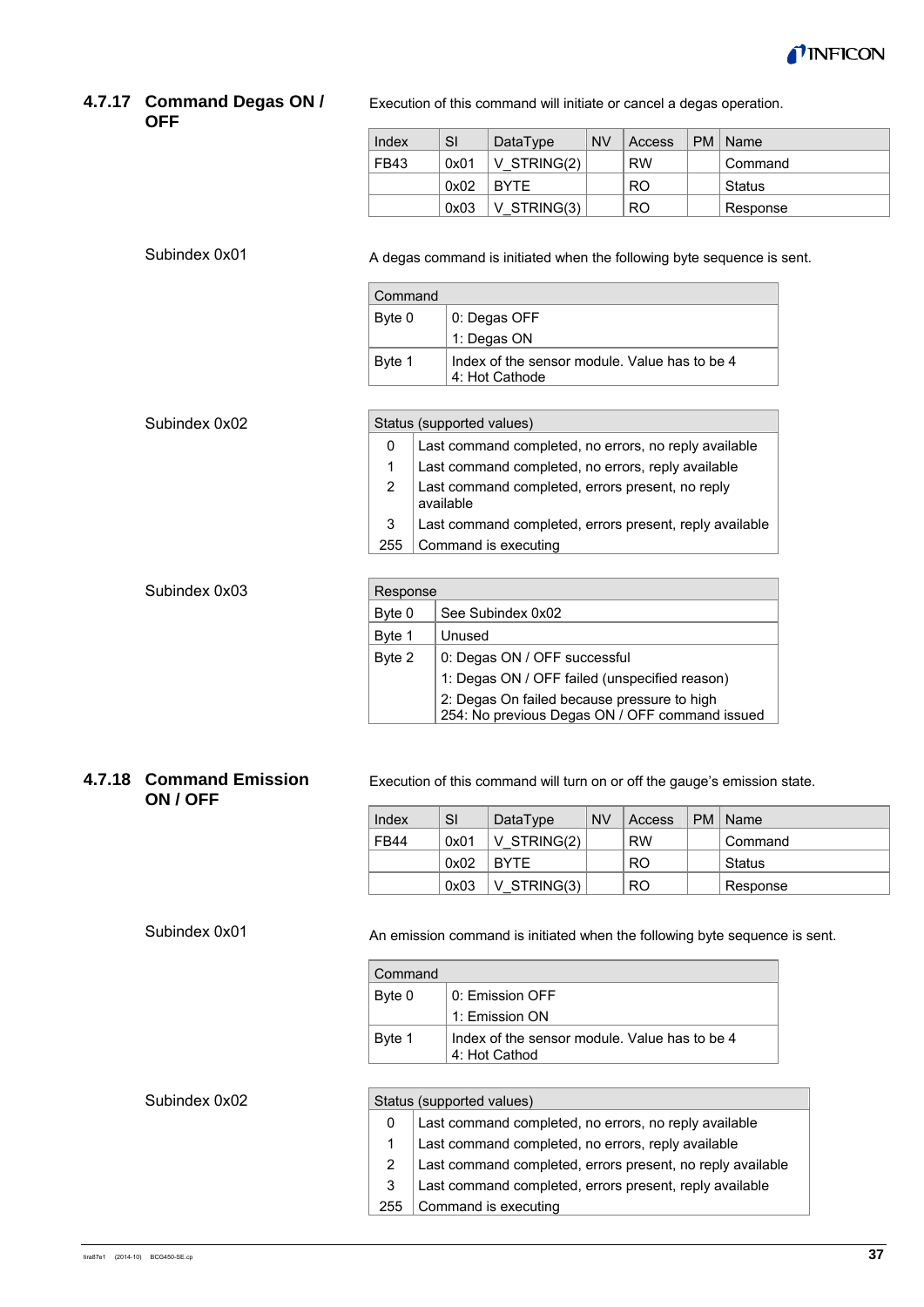

#### Subindex 0x03

| Response |                                                                                                        |  |  |  |
|----------|--------------------------------------------------------------------------------------------------------|--|--|--|
| Byte 0   | See Subindex 0x02                                                                                      |  |  |  |
| Byte 1   | Unused                                                                                                 |  |  |  |
| Byte 2   | 0: Emission ON / OFF successful                                                                        |  |  |  |
|          | 1: Emission ON / OFF failed (unspecified reason)                                                       |  |  |  |
|          | 2: Emission On failed because pressure to high<br>254: No previous Emission ON / OFF command<br>issued |  |  |  |

### **4.7.19 Device Reset Command**

Execution of this command causes the device to emulate a complete power cycle. This includes an ESC reset. An SDP may limit some behavior of the power cycle emulation, but shall not exclude the EtherCAT interface.



 As consequence of an ESC reset all following devices are disconnected from the network.

There are two versions of this command:

- Standard reset (as described above)
- Factory reset (as described above, but additionally, all parameters are restored to as-shipped defaults).

| Index | SI   | DataType    | <b>NV</b> | Access    | PM   Name |
|-------|------|-------------|-----------|-----------|-----------|
| FBF0  | 0x01 | V STRING(6) |           | <b>RW</b> | Command   |
|       | 0x02 | <b>BYTE</b> |           | RO        | Status    |
|       | 0x03 | V STRING(1) |           | RO        | Response  |

Subindex 0x01

A device reset is initiated when the following byte sequence is sent.

| Command |                                                 |  |  |  |  |
|---------|-------------------------------------------------|--|--|--|--|
| Byte 0  | 0x74                                            |  |  |  |  |
| Byte 1  | 0x65                                            |  |  |  |  |
| Byte 2  | 0x73                                            |  |  |  |  |
| Byte 3  | 0x65                                            |  |  |  |  |
| Byte 4  | 0x72                                            |  |  |  |  |
| Byte 5  | $0x00$ = Standard reset, $0x66$ = Factory Reset |  |  |  |  |

Subindex 0x02

#### Status (supported values)

- 0 Reserved
- 1 Reserved
- 2 Last command completed, error, no response
- 3 Reserved
- 255 Command is executing

Subindex 0x03

# Response

Byte 0 | See Subindex 0x02

### **4.7.20 Exception Reset Command**

Execution of this command clears the latched exceptions.

| Index | SI   | DataType      | <b>NV</b> | Access    | PM   Name |
|-------|------|---------------|-----------|-----------|-----------|
| FBF1  | 0x01 | V STRING(5)   |           | <b>RW</b> | Command   |
|       | 0x02 | <b>BYTE</b>   |           | RO        | Status    |
|       | 0x03 | $V$ STRING(1) |           | RO        | Response  |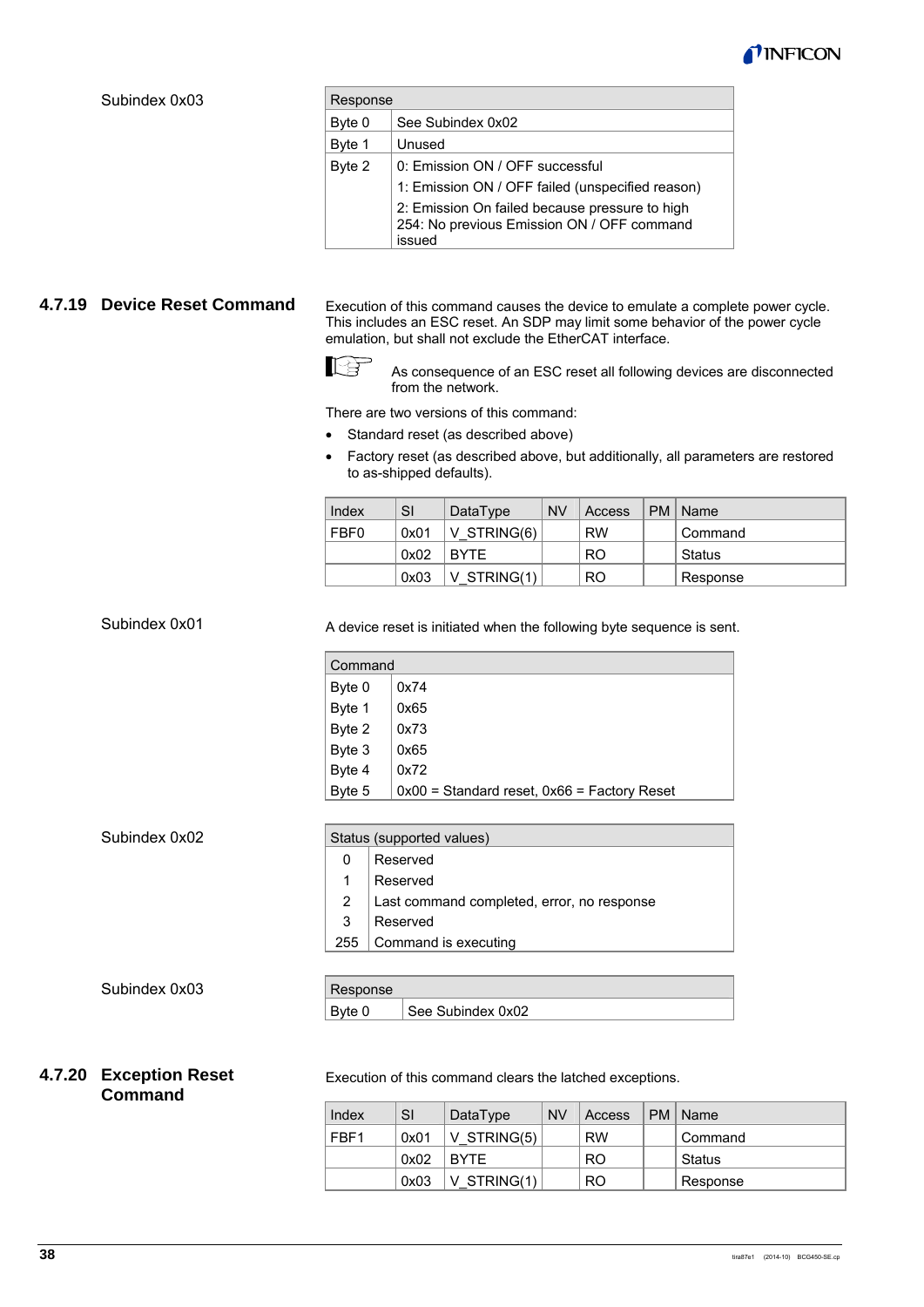

#### A exception reset is initiated when the following byte sequence is sent. Command Byte 0 Byte 1 Byte 2 Byte 3 Byte 4 0x74 0x65 0x73 0x65 0x72 Status (supported values)  $\Omega$ 1 2 3 255 Last command completed, no error, no response Reserved Last command completed, error, no response Reserved Command is executing Response Byte  $0$  See Subindex 0x02 Execution of this command will store all parameters to non-volatile memory. If a device automatically saves all non-volatile parameters at the time they are set, this command will not take any action. Index SI DataType NV Access PM Name FBF2  $\vert$  0x01  $\vert$  V STRING(4) RW  $\vert$  Command  $\vert$  0x02  $\vert$  BYTE  $\vert$  RO  $\vert$  Status  $0x03$  V STRING(1) RO Response A device reset is initiated when the following byte sequence is sent. Command Byte 0 Byte 1 Byte 2 Byte 3 0x65 0x76 0x61 0x73 Status (supported values) 0 1  $\mathfrak{p}$ 3 255 Last command completed, no error, no response Reserved Last command completed, error, no response Reserved Command is executing Response Byte  $0$  | See Subindex 0x02 Subindex 0x01 Subindex 0x02 Subindex 0x03 **4.7.21 Store Parameters Command**  Subindex 0x01 Subindex 0x02 Subindex 0x03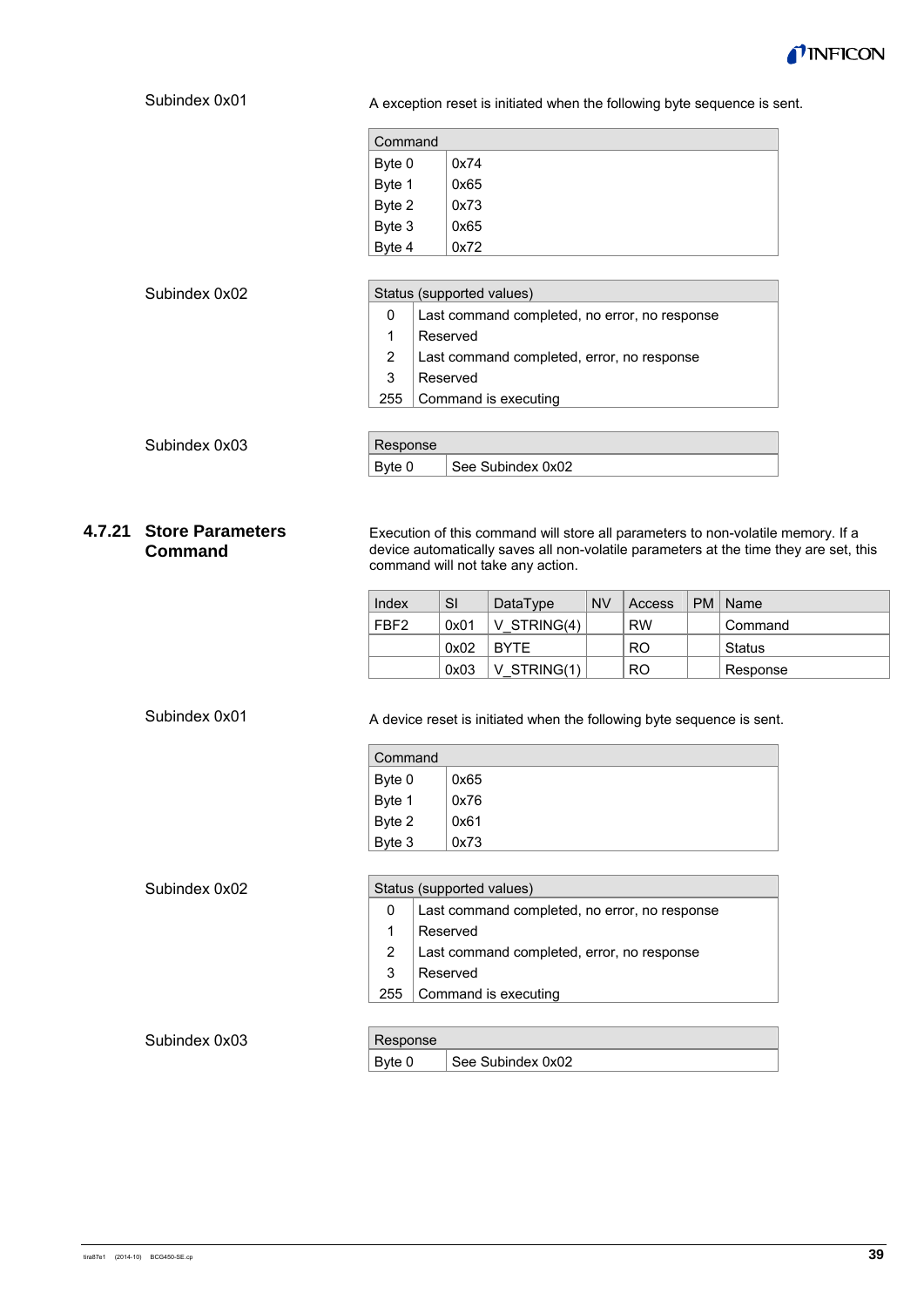# **Appendix**

| A: | Literature | $\boxplus$ [1] | www.inficon.com<br><b>Instruction Sheet</b><br>TripleGauge™,<br>Bayard-Alpert Pirani Capacitance Diaphragm Gauge<br>BCG450, BCG450-SD, BCG450-SE, BCG450-SP<br>tima40d1 (German)<br>tima40e1 (English)<br>INFICON AG, LI-9496 Balzers, Liechtenstein |
|----|------------|----------------|------------------------------------------------------------------------------------------------------------------------------------------------------------------------------------------------------------------------------------------------------|
|    |            | $\boxplus$ [2] | www.inficon.com<br><b>Instruction Sheet</b><br>TripleGauge™,<br>Bayard-Alpert Pirani Capacitance Diaphragm Gauge<br>BCG450-SD, BCG450-SE, BCG450-SP<br>tima41d1 (German)<br>tima41e1 (English)<br>INFICON AG, LI-9496 Balzers, Liechtenstein         |
|    |            | $\Box$ [3]     | www.inficon.com<br><b>Operating Manual</b><br>TripleGauge™,<br>Bayard-Alpert Pirani Capacitance Diaphragm Gauge<br>BCG450, BCG450-SD, BCG450-SE, BCG450-SP<br>tina40d1 (German)<br>tina40e1 (English)<br>INFICON AG, LI-9496 Balzers, Liechtenstein  |
|    |            | $\boxplus$ [4] | ETG.1000.2: Physical Layer service definition and protocol specification                                                                                                                                                                             |
|    |            | $\boxplus$ [5] | ETG.1000.3: Data Link Layer service definition                                                                                                                                                                                                       |
|    |            | $\boxplus$ [6] | ETG. 1000.4: Data Link Layer protocol specification                                                                                                                                                                                                  |
|    |            | $\boxplus$ [7] | ETG.1000.5: Application Layer service definition                                                                                                                                                                                                     |
|    |            | $\Box$ [8]     | ETG. 1000.6: Application Layer protocol specification                                                                                                                                                                                                |
|    |            | $\Box$ [9]     | ETG. 1020: EtherCAT Protocol Enhancements                                                                                                                                                                                                            |
|    |            | $\Box$ [10]    | ETG.2000: EtherCAT Slave Information                                                                                                                                                                                                                 |
|    |            | [11]           | ETG.5001.1: Modular Device Profile – Part 1: General MDP Device<br>Model                                                                                                                                                                             |
|    |            | [12]           | ETG.5003.1: Semiconductor Device profile - Part 1: Common Device<br>Profile (CDP)                                                                                                                                                                    |
|    |            | 国 [13]         | ETG.5003.2080: Semiconductor Device profile - Part 2080: Specific<br>Device Profile (SDP): Vacuum Pressure Gauge                                                                                                                                     |
|    |            | [14]           | IEC 61158-x-12 (all parts for type 12): Industrial communication<br>networks - Fieldbus specifications                                                                                                                                               |
|    |            | 国 [15]         | IEC 61784-2: Industrial communication networks - Profiles - Part 2:<br>Additional fieldbus profiles for real-time networks based on ISO/IEC<br>8802-3                                                                                                |
|    |            | 国 [16]         | SEMI E54 / Draft 5102A: SPECIFICATION FOR SENSOR/ACTUATOR<br>NETWORK SPECIFIC DEVICE MODEL FOR VACUUM PRESSURE<br><b>GAUGES</b>                                                                                                                      |
|    |            | 国 [17]         | SEMI E52: Practice for referencing gases, gas mixtures and vaporizable<br>materials used in digital mass flow controllers                                                                                                                            |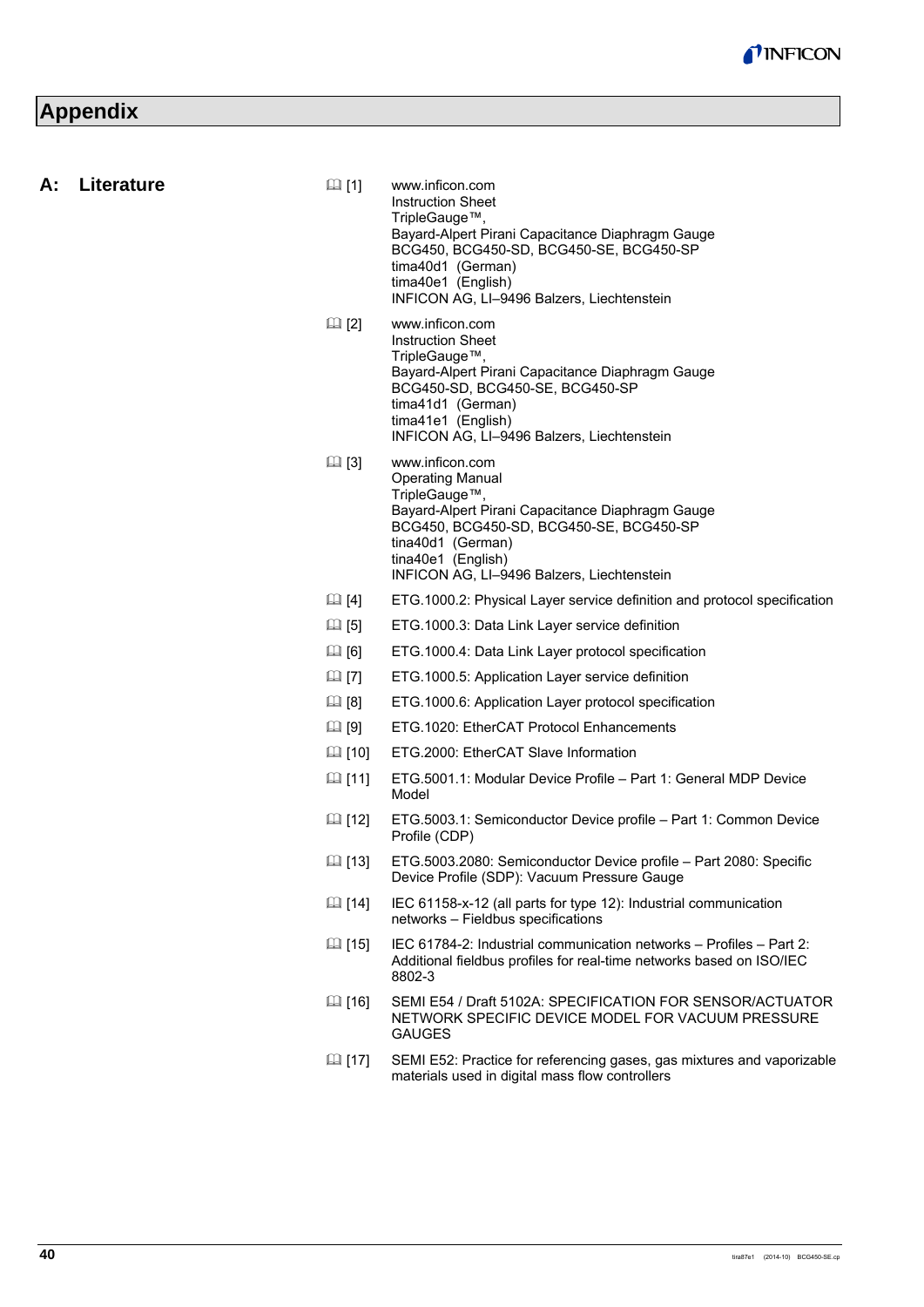

Notes